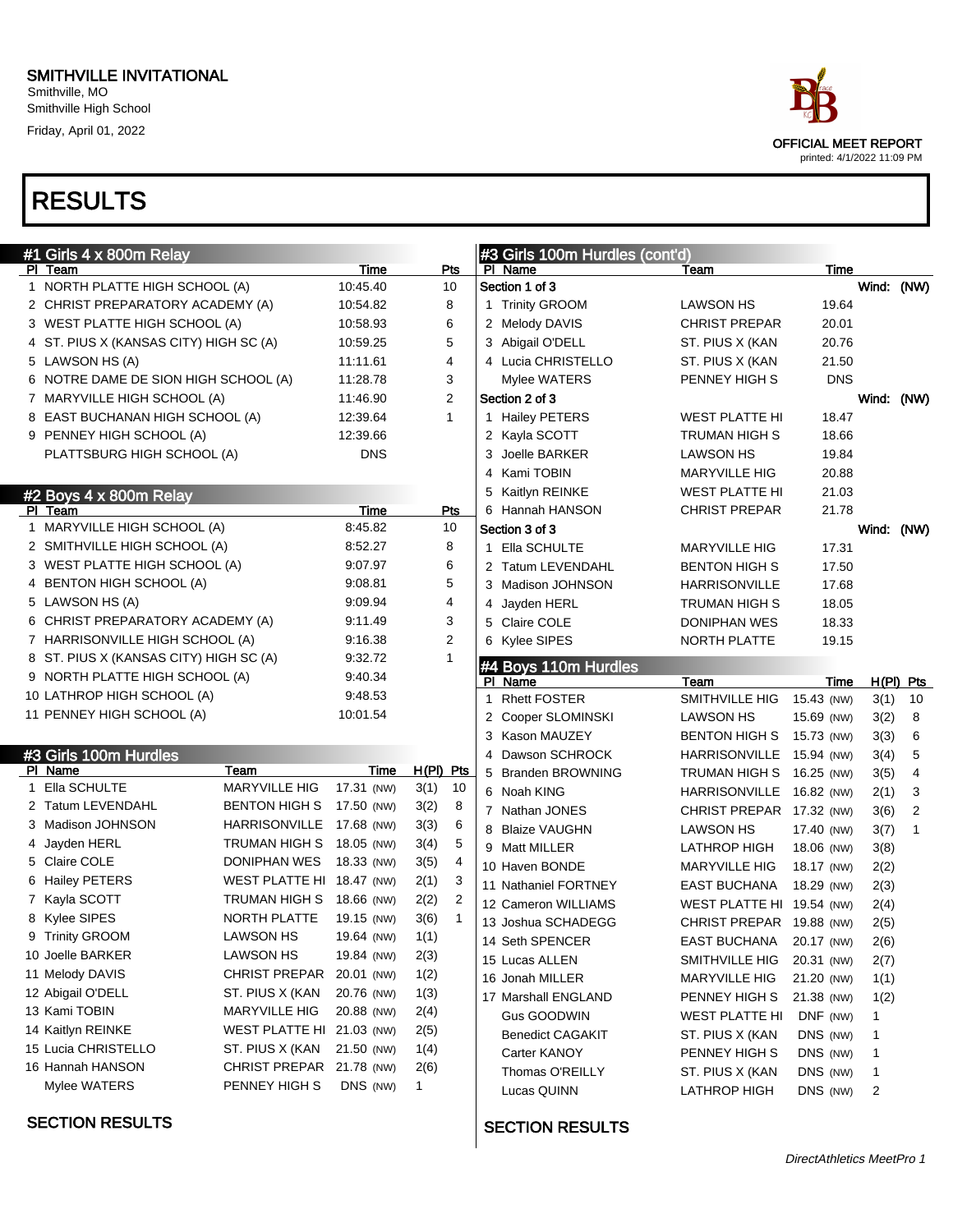# RESULTS

| #4 Boys 110m Hurdles (cont'd) |                           |            |             |                |   | #5 Girls 100 Meters (cont'd) |                           |            |            |             |
|-------------------------------|---------------------------|------------|-------------|----------------|---|------------------------------|---------------------------|------------|------------|-------------|
| PI Name                       | Team                      | Time       |             |                |   | PI Name                      | Team                      | Time       |            | $H(PI)$ Pts |
| Section 1 of 3                |                           |            | Wind: (NW)  |                |   | 20 Lindsay BURNETT           | PENNEY HIGH S             | 14.78 (NW) | 3(7)       |             |
| 1 Jonah MILLER                | <b>MARYVILLE HIG</b>      | 21.20      |             |                |   | 21 Lonee FRENCH              | NORTH PLATTE              | 14.79 (NW) | 2(5)       |             |
| 2 Marshall ENGLAND            | PENNEY HIGH S             | 21.38      |             |                |   | 22 Hailey SHEPARDSON         | WEST PLATTE HI 15.14 (NW) |            | 3(8)       |             |
| <b>Gus GOODWIN</b>            | <b>WEST PLATTE HI</b>     | <b>DNF</b> |             |                |   | 23 Nnenna ANIKWE             | ST. PIUS X (KAN           | 15.20 (NW) | 1(2)       |             |
| <b>Benedict CAGAKIT</b>       | ST. PIUS X (KAN           | <b>DNS</b> |             |                |   | 24 Heidi CHURCH              | <b>EAST BUCHANA</b>       | 15.50 (NW) | 1(3)       |             |
| Carter KANOY                  | PENNEY HIGH S             | <b>DNS</b> |             |                |   | 25 Hollie SHERRILL           | <b>BENTON HIGH S</b>      | 15.61 (NW) | 1(4)       |             |
| Thomas O'REILLY               | ST. PIUS X (KAN           | <b>DNS</b> |             |                |   | 26 Jaylee BLANTON            | <b>BENTON HIGH S</b>      | 15.65 (NW) | 1(5)       |             |
| Section 2 of 3                |                           |            | Wind: (NW)  |                |   | 27 Stevie LAST               | PLATTSBURG HI             | 15.77 (NW) | 1(6)       |             |
| 1 Noah KING                   | <b>HARRISONVILLE</b>      | 16.82      |             |                |   | 28 Shayla NELSON             | SOUTHEAST HIG 15.88 (NW)  |            | 1(7)       |             |
| 2 Haven BONDE                 | <b>MARYVILLE HIG</b>      | 18.17      |             |                |   | 29 Hannah NIXDORF            | PENNEY HIGH S             | 16.32 (NW) | 2(6)       |             |
| 3 Nathaniel FORTNEY           | EAST BUCHANA              | 18.29      |             |                |   | 30 Abigail BARTON            | <b>EAST BUCHANA</b>       | 16.69 (NW) | 2(7)       |             |
| 4 Cameron WILLIAMS            | <b>WEST PLATTE HI</b>     | 19.54      |             |                |   | 31 Mallory MATT              | NORTH PLATTE              | 24.59 (NW) | 1(8)       |             |
| 5 Joshua SCHADEGG             | <b>CHRIST PREPAR</b>      | 19.88      |             |                |   | Katrina HENDRICKSON          | PEMBROKE HILL             | DNS (NW)   | 2          |             |
| 6 Seth SPENCER                | EAST BUCHANA              | 20.17      |             |                |   |                              |                           |            |            |             |
| 7 Lucas ALLEN                 | <b>SMITHVILLE HIG</b>     | 20.31      |             |                |   | <b>SECTION RESULTS</b>       |                           |            |            |             |
| Lucas QUINN                   | <b>LATHROP HIGH</b>       | <b>DNS</b> |             |                |   | PI Name                      | Team                      | Time       |            |             |
| Section 3 of 3                |                           |            | Wind: (NW)  |                |   | Section 1 of 4               |                           |            | Wind: (NW) |             |
| 1 Rhett FOSTER                | SMITHVILLE HIG            | 15.43      |             |                |   | 1 Allie HORNER               | <b>DONIPHAN WES</b>       | 14.26      |            |             |
| 2 Cooper SLOMINSKI            | <b>LAWSON HS</b>          | 15.69      |             |                |   | 2 Nnenna ANIKWE              | ST. PIUS X (KAN           | 15.20      |            |             |
| 3 Kason MAUZEY                | <b>BENTON HIGH S</b>      | 15.73      |             |                |   | 3 Heidi CHURCH               | <b>EAST BUCHANA</b>       | 15.50      |            |             |
| 4 Dawson SCHROCK              | <b>HARRISONVILLE</b>      | 15.94      |             |                |   | 4 Hollie SHERRILL            | <b>BENTON HIGH S</b>      | 15.61      |            |             |
| 5 Branden BROWNING            | <b>TRUMAN HIGH S</b>      | 16.25      |             |                |   | 5 Jaylee BLANTON             | <b>BENTON HIGH S</b>      | 15.65      |            |             |
| 6 Nathan JONES                | <b>CHRIST PREPAR</b>      | 17.32      |             |                |   | 6 Stevie LAST                | <b>PLATTSBURG HI</b>      | 15.77      |            |             |
| 7 Blaize VAUGHN               | <b>LAWSON HS</b>          | 17.40      |             |                |   | 7 Shayla NELSON              | SOUTHEAST HIG             | 15.88      |            |             |
| 8 Matt MILLER                 | <b>LATHROP HIGH</b>       | 18.06      |             |                |   | 8 Mallory MATT               | NORTH PLATTE              | 24.59      |            |             |
| #5 Girls 100 Meters           |                           |            |             |                |   | Section 2 of 4               |                           |            | Wind: (NW) |             |
| PI Name                       | Team                      | Time       | $H(PI)$ Pts |                |   | 1 Aliana RAWLINGS            | <b>PLATTSBURG HI</b>      | 14.13      |            |             |
| 1 Olivia ROGERS               | NORTH PLATTE              | 12.82 (NW) | 4(1)        | 10             |   | 2 Gracelyn MADDOX            | ST. PIUS X (KAN           | 14.15      |            |             |
| 2 Brooklynn HOLTMAN           | <b>MARYVILLE HIG</b>      | 13.07 (NW) | 4(2)        | 8              |   | 3 Damara WINDA               | TRUMAN HIGH S             | 14.31      |            |             |
| 3 Emerson SHELTON             | NOTRE DAME DE 13.46 (NW)  |            | 4(3)        | 6              | 4 | Jacklyn THOMPSON             | <b>LAWSON HS</b>          | 14.44      |            |             |
| 4 Katie GROOM                 | WEST PLATTE HI 13.52 (NW) |            | 4(4)        | 5              |   | 5 Lonee FRENCH               | NORTH PLATTE              | 14.79      |            |             |
| 5 Annabella PEREZ             | CHRIST PREPAR 13.62 (NW)  |            | 4(5)        | $\overline{4}$ |   | 6 Hannah NIXDORF             | PENNEY HIGH S             | 16.32      |            |             |
| 6 Kendra RIGGS                | HARRISONVILLE 13.81 (NW)  |            | 3(1)        | 3              |   | 7 Abigail BARTON             | <b>EAST BUCHANA</b>       | 16.69      |            |             |
| 7 Abigail WALJE               | CHRIST PREPAR 13.88 (NW)  |            | 3(2)        | $\overline{2}$ |   | Katrina HENDRICKSON          | <b>PEMBROKE HILL</b>      | <b>DNS</b> |            |             |
| 8 Piper ZEIGLER               | <b>LAWSON HS</b>          | 13.90 (NW) | 3(3)        | $\mathbf{1}$   |   | Section 3 of 4               |                           |            | Wind: (NW) |             |
| 9 Raniah MCAFEE               | TRUMAN HIGH S 13.91 (NW)  |            | 3(4)        |                |   | 1 Kendra RIGGS               | <b>HARRISONVILLE</b>      | 13.81      |            |             |
| 10 Hannah ROUSH               | SMITHVILLE HIG 13.96 (NW) |            | 4(6)        |                |   | 2 Abigail WALJE              | <b>CHRIST PREPAR</b>      | 13.88      |            |             |
| 11 Maizen WILLIAMS            | SOUTHEAST HIG 13.96 (NW)  |            | 3(5)        |                |   | 3 Piper ZEIGLER              | <b>LAWSON HS</b>          | 13.90      |            |             |
| 12 Jillian BAGLEY             | <b>MARYVILLE HIG</b>      | 14.03 (NW) | 4(7)        |                |   | Raniah MCAFEE                | TRUMAN HIGH S             | 13.91      |            |             |
| 13 Aliana RAWLINGS            | PLATTSBURG HI             | 14.13 (NW) | 2(1)        |                |   | Maizen WILLIAMS              | SOUTHEAST HIG             | 13.96      |            |             |
| 14 Gracelyn MADDOX            | ST. PIUS X (KAN           | 14.15 (NW) | 2(2)        |                |   | 6 Elsa WRIGHT                | <b>PEMBROKE HILL</b>      | 14.32      |            |             |
| 15 Zoe YIM                    | SMITHVILLE HIG            | 14.17 (NW) | 4(8)        |                |   | 7 Lindsay BURNETT            | PENNEY HIGH S             | 14.78      |            |             |
| 16 Allie HORNER               | DONIPHAN WES              | 14.26 (NW) | 1(1)        |                |   | 8 Hailey SHEPARDSON          | <b>WEST PLATTE HI</b>     | 15.14      |            |             |
| 17 Damara WINDA               | TRUMAN HIGH S             | 14.31 (NW) | 2(3)        |                |   | Section 4 of 4               |                           |            | Wind: (NW) |             |
| 18 Elsa WRIGHT                | PEMBROKE HILL 14.32 (NW)  |            | 3(6)        |                |   | 1 Olivia ROGERS              | NORTH PLATTE              | 12.82      |            |             |
| 19 Jacklyn THOMPSON           | LAWSON HS                 | 14.44 (NW) | 2(4)        |                |   | 2 Brooklynn HOLTMAN          | <b>MARYVILLE HIG</b>      | 13.07      |            |             |
|                               |                           |            |             |                |   |                              |                           |            |            |             |

OFFICIAL MEET REPORT printed: 4/1/2022 11:09 PM

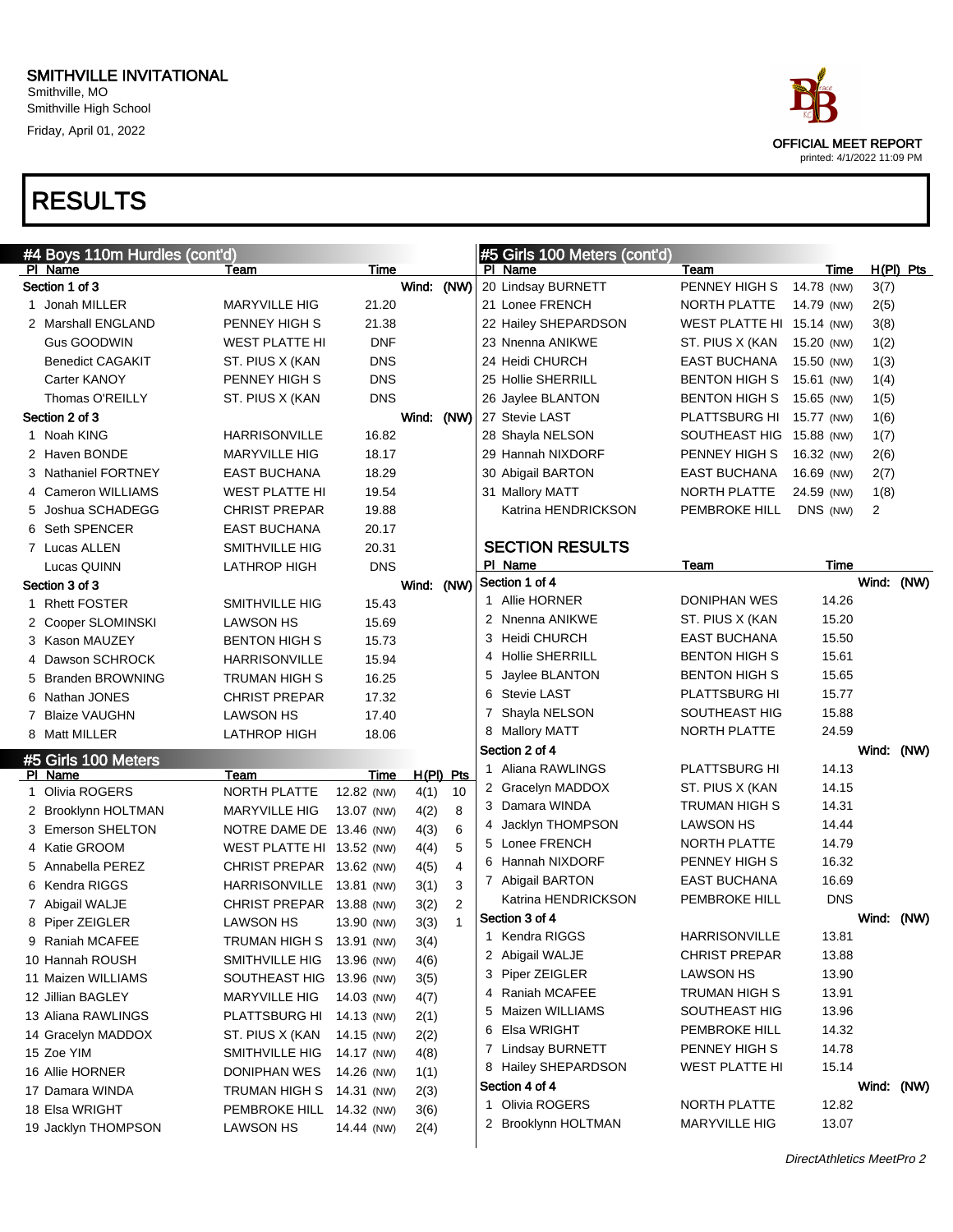# OFFICIAL MEET REPORT printed: 4/1/2022 11:09 PM

| #5 Girls 100 Meters (cont'd) |                           |            |             |                | #6 Boys 100 Meters (cont'd)            |                       |         |             |      |
|------------------------------|---------------------------|------------|-------------|----------------|----------------------------------------|-----------------------|---------|-------------|------|
| PI Name                      | Team                      | Time       |             |                | PI Name                                | Team                  | Time    |             |      |
| 3 Emerson SHELTON            | NOTRE DAME DE             | 13.46      |             |                | Section 1 of 5                         |                       |         | Wind: (NW)  |      |
| 4 Katie GROOM                | <b>WEST PLATTE HI</b>     | 13.52      |             |                | 1 Korbin DOW                           | <b>PLATTSBURG HI</b>  | 13.17   |             |      |
| 5 Annabella PEREZ            | <b>CHRIST PREPAR</b>      | 13.62      |             |                | 2 Austin ZAMBRANO-SAXTON               | <b>BENTON HIGH S</b>  | 13.48   |             |      |
| 6 Hannah ROUSH               | SMITHVILLE HIG            | 13.96      |             |                | 3 Harley KENNY                         | <b>BENTON HIGH S</b>  | 13.75   |             |      |
| 7 Jillian BAGLEY             | <b>MARYVILLE HIG</b>      | 14.03      |             |                | 4 Brodie WEHMEYER                      | PLATTSBURG HI         | 15.79   |             |      |
| 8 Zoe YIM                    | SMITHVILLE HIG            | 14.17      |             |                | 5 Creek BROWN                          | PENNEY HIGH S         | 29.02   |             |      |
| #6 Boys 100 Meters           |                           |            |             |                | Section 2 of 5                         |                       |         | Wind: (NW)  |      |
| PI Name                      | Team                      | Time       | $H(PI)$ Pts |                | 1 Corbin BRITTING                      | NORTH PLATTE          | 12.15   |             |      |
| 1 Joseph MICHEL              | HARRISONVILLE 11.29 (NW)  |            | 5(1)        | 10             | 2 Jason SHANKS                         | NORTH PLATTE          | 12.50   |             |      |
| 2 Patrick MARTIN             | TRUMAN HIGH S 11.32 (NW)  |            | 5(2)        | 8              | 3 Darren DWIGHT                        | <b>MARYVILLE HIG</b>  | 12.79   |             |      |
| 3 Girard WILLIAMS            | ST. PIUS X (KAN           | 11.48 (NW) | 5(3)        | 6              | 4 Caleb DONNELL                        | <b>SMITHVILLE HIG</b> | 12.83   |             |      |
| 4 Devin CONLEY               | PEMBROKE HILL 11.59 (NW)  |            | 4(1)        | 5              | 5 Colton EIGHMY                        | <b>MARYVILLE HIG</b>  | 13.03   |             |      |
| 5 Jet INGLES                 | SMITHVILLE HIG            | 11.68 (NW) | 4(2)        | 4              | 6 Tyson PARTAIN                        | LATHROP HIGH          | 13.44   |             |      |
| 6 Anthony FUQUA              | SOUTHEAST HIG 11.83 (NW)  |            | 5(4)        | 3              | Section 3 of 5                         |                       |         | Wind: (NW)  |      |
| 7 Chad FOWLES                | WEST PLATTE HI 11.90 (NW) |            | 5(5)        | $\overline{2}$ | 1 Adam SALEM-ATIA                      | <b>PEMBROKE HILL</b>  | 12.02   |             |      |
| 8 Trent SPIKER               | DONIPHAN WES              | 11.92 (NW) | 5(6)        | $\mathbf{1}$   | 2 Cordell JAMES                        | SOUTHEAST HIG         | 12.22   |             |      |
| 9 Nate REYNOLDS              | <b>HARRISONVILLE</b>      | 11.93 (NW) | 5(7)        |                | 3 August HILL                          | <b>WEST PLATTE HI</b> | 12.23   |             |      |
| 10 Tucker ROSS               | PENNEY HIGH S             | 12.00 (NW) | 5(8)        |                | 4 Aiden BALLOU                         | <b>CHRIST PREPAR</b>  | 12.36   |             |      |
| 11 Adam SALEM-ATIA           | PEMBROKE HILL 12.02 (NW)  |            | 3(1)        |                | 5 Kole FRANKEN                         | DONIPHAN WES          | 12.52   |             |      |
| 12 Nathaniel FORTNEY         | <b>EAST BUCHANA</b>       | 12.04 (NW) | 4(3)        |                | 6 Dillan GLASSBRENNER                  | <b>CHRIST PREPAR</b>  | 12.56   |             |      |
| 13 Dylan SCANLAN             | <b>LATHROP HIGH</b>       | 12.08 (NW) | 4(4)        |                | 7 Wyatt SHARP                          | LAWSON HS             | 12.98   |             |      |
| 14 Corbin BRITTING           | NORTH PLATTE              | 12.15 (NW) | 2(1)        |                | 8 Tate YOUTSEY                         | PENNEY HIGH S         | 13.34   |             |      |
| 15 Turner WHITE              | ST. PIUS X (KAN           | 12.16 (NW) | 4(5)        |                | Section 4 of 5                         |                       |         | Wind:       | (NW) |
| 16 Cordell JAMES             | SOUTHEAST HIG 12.22 (NW)  |            | 3(2)        |                | 1 Devin CONLEY                         | <b>PEMBROKE HILL</b>  | 11.59   |             |      |
| 17 August HILL               | WEST PLATTE HI 12.23 (NW) |            | 3(3)        |                | 2 Jet INGLES                           | SMITHVILLE HIG        | 11.68   |             |      |
| 18 Michael LARRY             | TRUMAN HIGH S             | 12.26 (NW) | 4(6)        |                | 3 Nathaniel FORTNEY                    | EAST BUCHANA          | 12.04   |             |      |
| 19 Daniel SLATER             | <b>LAWSON HS</b>          | 12.36 (NW) | 4(7)        |                | 4 Dylan SCANLAN                        | <b>LATHROP HIGH</b>   | 12.08   |             |      |
| 20 Aiden BALLOU              | CHRIST PREPAR 12.36 (NW)  |            | 3(4)        |                | 5 Turner WHITE                         | ST. PIUS X (KAN       | 12.16   |             |      |
| 21 Carson WHITE              | <b>EAST BUCHANA</b>       | 12.45 (NW) | 4(8)        |                | 6 Michael LARRY                        | TRUMAN HIGH S         | 12.26   |             |      |
| 22 Jason SHANKS              | NORTH PLATTE              | 12.50 (NW) | 2(2)        |                | 7 Daniel SLATER                        | LAWSON HS             | 12.36   |             |      |
| 23 Kole FRANKEN              | <b>DONIPHAN WES</b>       | 12.52 (NW) | 3(5)        |                | 8 Carson WHITE                         | EAST BUCHANA          | 12.45   |             |      |
| 24 Dillan GLASSBRENNER       | <b>CHRIST PREPAR</b>      | 12.56 (NW) | 3(6)        |                | Section 5 of 5                         |                       |         | Wind: (NW)  |      |
| 25 Darren DWIGHT             | <b>MARYVILLE HIG</b>      | 12.79 (NW) | 2(3)        |                | 1 Joseph MICHEL                        | <b>HARRISONVILLE</b>  | 11.29   |             |      |
| 26 Caleb DONNELL             | SMITHVILLE HIG            | 12.83 (NW) | 2(4)        |                | 2 Patrick MARTIN                       | TRUMAN HIGH S         | 11.32   |             |      |
| 27 Wyatt SHARP               | <b>LAWSON HS</b>          | 12.98 (NW) | 3(7)        |                | 3 Girard WILLIAMS                      | ST. PIUS X (KAN       | 11.48   |             |      |
| 28 Colton EIGHMY             | MARYVILLE HIG             | 13.03 (NW) | 2(5)        |                | 4 Anthony FUQUA                        | SOUTHEAST HIG         | 11.83   |             |      |
| 29 Korbin DOW                | PLATTSBURG HI 13.17 (NW)  |            | 1(1)        |                | 5 Chad FOWLES                          | <b>WEST PLATTE HI</b> | 11.90   |             |      |
| 30 Tate YOUTSEY              | PENNEY HIGH S             | 13.34 (NW) | 3(8)        |                | 6 Trent SPIKER                         | <b>DONIPHAN WES</b>   | 11.92   |             |      |
| 31 Tyson PARTAIN             | LATHROP HIGH              | 13.44 (NW) | 2(6)        |                | 7 Nate REYNOLDS                        | <b>HARRISONVILLE</b>  | 11.93   |             |      |
| 32 Austin ZAMBRANO-SAXTON    | BENTON HIGH S             | 13.48 (NW) | 1(2)        |                | 8 Tucker ROSS                          | PENNEY HIGH S         | 12.00   |             |      |
| 33 Harley KENNY              | <b>BENTON HIGH S</b>      | 13.75 (NW) | 1(3)        |                | #7 Girls 4 x 200m Relay                |                       |         |             |      |
| 34 Brodie WEHMEYER           | PLATTSBURG HI             | 15.79 (NW) | 1(4)        |                | PI Team                                |                       | Time    | $H(PI)$ Pts |      |
| 35 Creek BROWN               | PENNEY HIGH S             | 29.02 (NW) | 1(5)        |                | 1 NORTH PLATTE HIGH SCHOOL (A)         |                       | 1:48.28 | $2(1)$ 10   |      |
|                              |                           |            |             |                | 2 ST. PIUS X (KANSAS CITY) HIGH SC (A) |                       | 1:49.86 | 2(2)        | 8    |
| <b>SECTION RESULTS</b>       |                           |            |             |                | 3 WEST PLATTE HIGH SCHOOL (A)          |                       | 1:52.60 | 2(3)        | -6   |
|                              |                           |            |             |                | 4 SMITHVILLE HIGH SCHOOL (A)           |                       | 1:53.14 | $2(4)$ 5    |      |
|                              |                           |            |             |                |                                        |                       |         |             |      |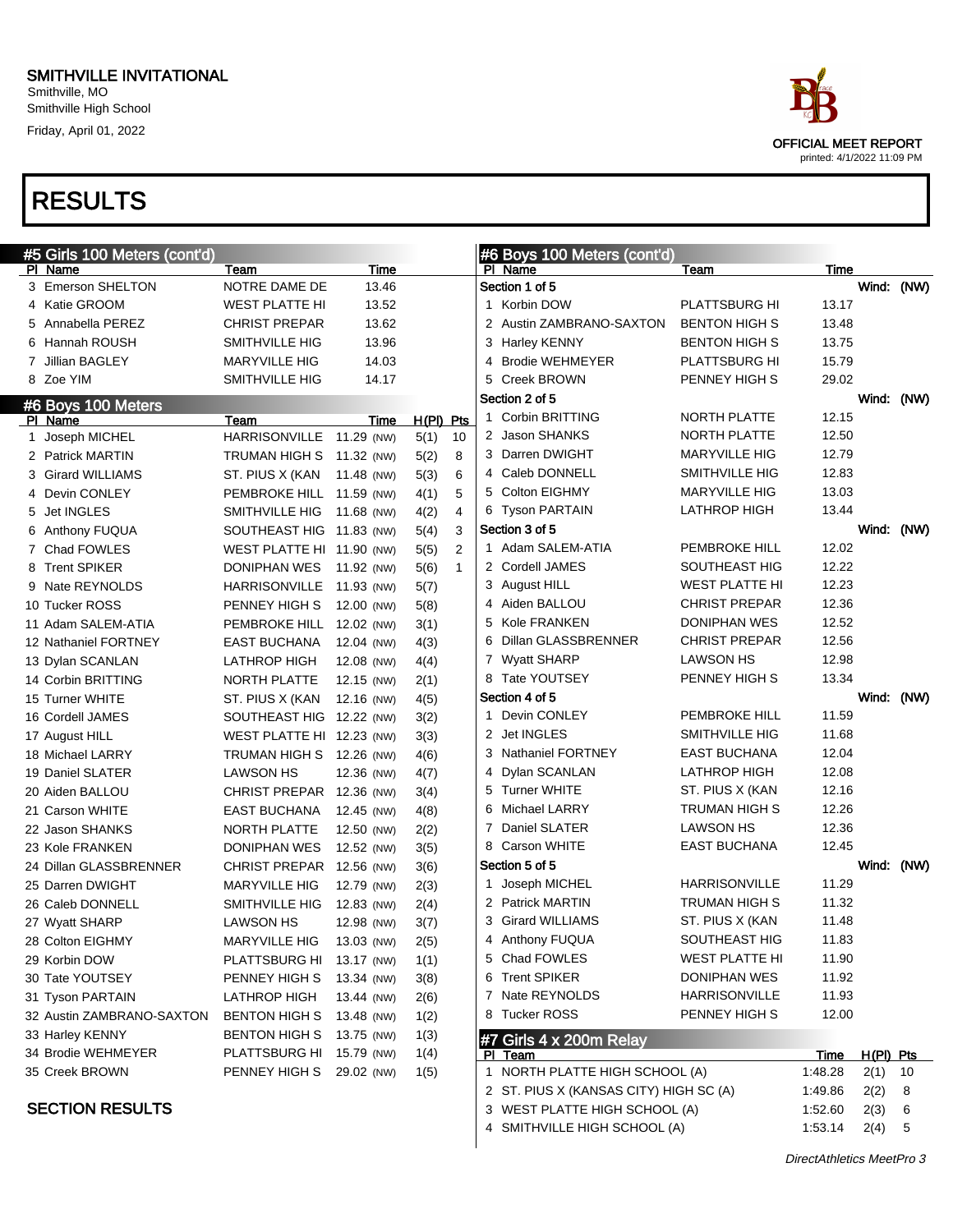Smithville, MO Smithville High School Friday, April 01, 2022

| #7 Girls 4 x 200m Relay (cont'd)       |             |             |                |  | #8 Boys 4 x 200m Relay (cont'd)        |                              |                 |                  |
|----------------------------------------|-------------|-------------|----------------|--|----------------------------------------|------------------------------|-----------------|------------------|
| PI Team                                | Time        | $H(PI)$ Pts |                |  | <b>SECTION RESULTS</b>                 |                              |                 |                  |
| 5 HARRISONVILLE HIGH SCHOOL (A)        | 1.53.36     | 2(5)        | $\overline{4}$ |  | PI Team                                |                              | Time            |                  |
| 6 PLATTSBURG HIGH SCHOOL (A)           | 1.54.42     | 2(6)        | 3              |  | Section 1 of 2                         |                              |                 |                  |
| 7 MARYVILLE HIGH SCHOOL (A)            | 1.56.69     | 1(1)        | 2              |  | 1 PEMBROKE HILL SCHOOL (A)             |                              | 1:36.93         |                  |
| 8 EAST BUCHANAN HIGH SCHOOL (A)        | 1.57.43     | 1(2)        | $\mathbf{1}$   |  | 2 BENTON HIGH SCHOOL (A)               |                              | 1:40.94         |                  |
| 9 PEMBROKE HILL SCHOOL (A)             | 1.57.88     | 2(7)        |                |  | 3 EAST BUCHANAN HIGH SCHOOL (A)        |                              | 1:48.89         |                  |
| 10 CHRIST PREPARATORY ACADEMY (A)      | 1.58.32     | 1(3)        |                |  | 4 NORTH PLATTE HIGH SCHOOL (A)         |                              | 1:50.67         |                  |
| 11 TRUMAN HIGH SCHOOL (A)              | 2:00.32     | 1(4)        |                |  | 5 PENNEY HIGH SCHOOL (A)               |                              | 1:51.93         |                  |
| 12 LAWSON HS (A)                       | 2:00.94     | 1(5)        |                |  | SOUTHEAST HIGH SCHOOL (A)              |                              | <b>DNS</b>      |                  |
| 13 NOTRE DAME DE SION HIGH SCHOOL (A)  | 2:05.81     | 1(6)        |                |  | TRUMAN HIGH SCHOOL (A)                 |                              | <b>DNS</b>      |                  |
| 14 PENNEY HIGH SCHOOL (A)              | 2:08.61     | 1(7)        |                |  | Section 2 of 2                         |                              |                 |                  |
|                                        |             |             |                |  | 1 HARRISONVILLE HIGH SCHOOL (A)        |                              | 1:31.92         |                  |
| <b>SECTION RESULTS</b>                 |             |             |                |  | 2 SMITHVILLE HIGH SCHOOL (A)           |                              | 1:32.50         |                  |
| PI Team                                | Time        |             |                |  | 3 LAWSON HS (A)                        |                              | 1:33.85         |                  |
| Section 1 of 2                         |             |             |                |  | 4 CHRIST PREPARATORY ACADEMY (A)       |                              | 1:34.89         |                  |
| 1 MARYVILLE HIGH SCHOOL (A)            | 1.56.69     |             |                |  | 5 ST. PIUS X (KANSAS CITY) HIGH SC (A) |                              | 1:35.08         |                  |
| 2 EAST BUCHANAN HIGH SCHOOL (A)        | 1:57.43     |             |                |  | 6 PLATTSBURG HIGH SCHOOL (A)           |                              | 1:35.35         |                  |
| 3 CHRIST PREPARATORY ACADEMY (A)       | 1.58.32     |             |                |  | 7 WEST PLATTE HIGH SCHOOL (A)          |                              | 1:36.37         |                  |
| 4 TRUMAN HIGH SCHOOL (A)               | 2:00.32     |             |                |  | 8 MARYVILLE HIGH SCHOOL (A)            |                              | 1:38.54         |                  |
| 5 LAWSON HS (A)                        | 2:00.94     |             |                |  |                                        |                              |                 |                  |
| 6 NOTRE DAME DE SION HIGH SCHOOL (A)   | 2:05.81     |             |                |  | #9 Girls 1600 Meters                   |                              |                 |                  |
| 7 PENNEY HIGH SCHOOL (A)               | 2:08.61     |             |                |  | PI Name<br>1 Rachel HARPT              | Team<br><b>CHRIST PREPAR</b> | Time<br>5:32.66 | <u>Pts</u><br>10 |
| Section 2 of 2                         |             |             |                |  | 2 Naomi HUNTER                         |                              | 5:40.35         | 8                |
| 1 NORTH PLATTE HIGH SCHOOL (A)         | 1:48.28     |             |                |  |                                        | SMITHVILLE HIG               |                 |                  |
| 2 ST. PIUS X (KANSAS CITY) HIGH SC (A) | 1.49.86     |             |                |  | 3 Julia PATTISON                       | WEST PLATTE HI               | 5:57.15         | 6                |
| 3 WEST PLATTE HIGH SCHOOL (A)          | 1.52.60     |             |                |  | 4 Molly MCCLUNG                        | TRUMAN HIGH S                | 5:58.60         | 5                |
| 4 SMITHVILLE HIGH SCHOOL (A)           | 1:53.14     |             |                |  | 5 Sadie BALLOU                         | <b>CHRIST PREPAR</b>         | 5:59.42         | 4                |
| 5 HARRISONVILLE HIGH SCHOOL (A)        | 1.53.36     |             |                |  | 6 Shelby LINGLE                        | NORTH PLATTE                 | 6:12.71         | 3                |
| 6 PLATTSBURG HIGH SCHOOL (A)           | 1:54.42     |             |                |  | 7 Brianna MCATEE                       | <b>LAWSON HS</b>             | 6:16.72         | 2                |
| 7 PEMBROKE HILL SCHOOL (A)             | 1:57.88     |             |                |  | 8 Alynah TRAN                          | ST. PIUS X (KAN              | 6:20.02         | 1                |
|                                        |             |             |                |  | 9 Laynie DAVIDSON                      | <b>EAST BUCHANA</b>          | 6:21.22         |                  |
| #8 Boys 4 x 200m Relay<br>PI Team      | <b>Time</b> | $H(PI)$ Pts |                |  | 10 Grace ST. PETER                     | NOTRE DAME DE                | 6:25.09         |                  |
| 1 HARRISONVILLE HIGH SCHOOL (A)        | 1.31.92     | 2(1)        | 10             |  | 11 Alaina SCROGGINS                    | NORTH PLATTE                 | 6:30.05         |                  |
| 2 SMITHVILLE HIGH SCHOOL (A)           | 1:32.50     | 2(2)        | 8              |  | 12 Katherine POHREN                    | <b>MARYVILLE HIG</b>         | 6:31.69         |                  |
| 3 LAWSON HS (A)                        | 1:33.85     | 2(3)        | 6              |  | 13 Lauren SHAW                         | NOTRE DAME DE                | 6:35.83         |                  |
| 4 CHRIST PREPARATORY ACADEMY (A)       | 1:34.89     | 2(4)        | 5              |  | 14 Lily RIPLEY                         | <b>LAWSON HS</b>             | 6:55.60         |                  |
|                                        |             |             |                |  | 15 Reaghan GAFFNEY                     | PEMBROKE HILL                | 7:00.91         |                  |
| 5 ST. PIUS X (KANSAS CITY) HIGH SC (A) | 1:35.08     | 2(5)        | 4              |  | 16 Aynjewel JONES                      | EAST BUCHANA                 | 7:02.21         |                  |
| 6 PLATTSBURG HIGH SCHOOL (A)           | 1:35.35     | 2(6)        | 3              |  | 17 Olivia POYNTER                      | PENNEY HIGH S                | 7:08.49         |                  |
| 7 WEST PLATTE HIGH SCHOOL (A)          | 1:36.37     | 2(7)        | 2              |  | Kortney WITHEROW                       | PENNEY HIGH S                | <b>DNS</b>      |                  |
| 8 PEMBROKE HILL SCHOOL (A)             | 1:36.93     | 1(1)        | 1              |  | Ford NELSON                            | ST. PIUS X (KAN              | <b>DNS</b>      |                  |
| 9 MARYVILLE HIGH SCHOOL (A)            | 1:38.54     | 2(8)        |                |  |                                        |                              |                 |                  |
| 10 BENTON HIGH SCHOOL (A)              | 1:40.94     | 1(2)        |                |  | #10 Boys 1600 Meters                   |                              |                 |                  |
| 11 EAST BUCHANAN HIGH SCHOOL (A)       | 1:48.89     | 1(3)        |                |  | PI Name                                | <u>Team</u>                  | <b>Time</b>     | <u>Pts</u>       |
| 12 NORTH PLATTE HIGH SCHOOL (A)        | 1:50.67     | 1(4)        |                |  | 1 Charles KINSLOW                      | <b>WEST PLATTE HI</b>        | 4:40.70         | 10               |
| 13 PENNEY HIGH SCHOOL (A)              | 1:51.93     | 1(5)        |                |  | 2 Connor BLACKFORD                     | <b>MARYVILLE HIG</b>         | 4:41.55         | 8                |
| SOUTHEAST HIGH SCHOOL (A)              | <b>DNS</b>  | 1           |                |  | 3 Cole SPACKLER                        | <b>BENTON HIGH S</b>         | 4:58.01         | 6                |
| TRUMAN HIGH SCHOOL (A)                 | <b>DNS</b>  | 1           |                |  | 4 Regan DUNN                           | SMITHVILLE HIG               | 4:58.13         | 5                |
|                                        |             |             |                |  |                                        |                              |                 |                  |

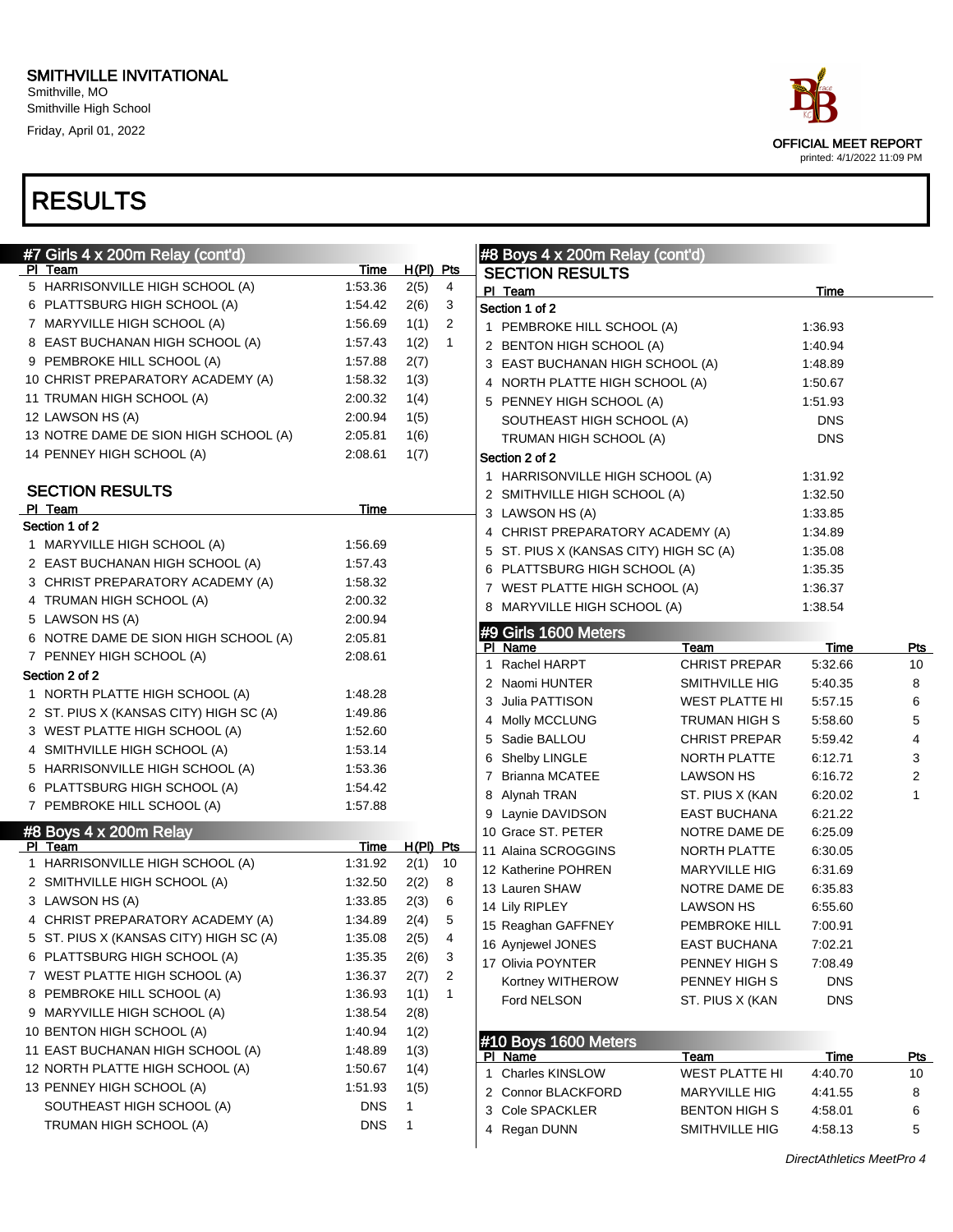Smithville, MO Smithville High School Friday, April 01, 2022

| #10 Boys 1600 Meters (cont'd)<br>PI Name |                              | Time       |              | Pts            | #11 Girls $4 \times 100$ m Relay (cont'd)<br>PI Team | <u>Time</u> |             |    |
|------------------------------------------|------------------------------|------------|--------------|----------------|------------------------------------------------------|-------------|-------------|----|
| 5 Bradley DEERING                        | Team<br><b>MARYVILLE HIG</b> | 4:59.50    |              | 4              | SOUTHEAST HIGH SCHOOL (A)                            | <b>DNS</b>  |             |    |
| 6 Austin GARZA                           | ST. PIUS X (KAN              | 4:59.73    |              | 3              | Section 2 of 2                                       |             |             |    |
| 7 Isaac ZITTER                           | <b>CHRIST PREPAR</b>         | 4:59.82    |              | $\overline{2}$ | 1 NORTH PLATTE HIGH SCHOOL (A)                       | 51.67       |             |    |
| 8 Isaac FAGAN                            | <b>CHRIST PREPAR</b>         | 5:00.67    |              | $\mathbf{1}$   | 2 EAST BUCHANAN HIGH SCHOOL (A)                      | 53.06       |             |    |
| 9 Liam ADAIR                             | SMITHVILLE HIG               | 5:05.26    |              |                | 3 SMITHVILLE HIGH SCHOOL (A)                         | 53.22       |             |    |
| 10 Max STEPHAN                           | LAWSON HS                    | 5:08.02    |              |                | 4 PLATTSBURG HIGH SCHOOL (A)                         | 53.71       |             |    |
| 11 Niko VAN ZANTEN                       | <b>PEMBROKE HILL</b>         | 5:08.26    |              |                | 5 WEST PLATTE HIGH SCHOOL (A)                        | 54.42       |             |    |
| 12 Jonah MCGIVERN                        | <b>WEST PLATTE HI</b>        | 5:10.74    |              |                | 6 PEMBROKE HILL SCHOOL (A)                           | 55.22       |             |    |
| 13 Ryan MCINTOSH                         | PENNEY HIGH S                | 5:12.53    |              |                | 7 CHRIST PREPARATORY ACADEMY (A)                     | 55.65       |             |    |
| 14 Steven OVERBAY                        | <b>HARRISONVILLE</b>         | 5:32.18    |              |                |                                                      |             |             |    |
| 15 Luke KINGSBURY                        | <b>LAWSON HS</b>             | 5:41.30    |              |                | #12 Boys 4 x 100m Relay<br>PI Team                   | Time        | $H(PI)$ Pts |    |
| 16 Lucas STOKES                          | LATHROP HIGH                 | 5:47.35    |              |                | 1 TRUMAN HIGH SCHOOL (A)                             | 44.36       | 3(1)        | 10 |
| 17 Sean BATTAGLIA                        | PENNEY HIGH S                | 5:51.95    |              |                | 2 HARRISONVILLE HIGH SCHOOL (A)                      | 44.80       | 3(2)        | 8  |
| 18 Charles DICKMAN                       | ST. PIUS X (KAN              | 5:56.05    |              |                | 3 SMITHVILLE HIGH SCHOOL (A)                         | 45.34       | 3(3)        | 6  |
| 19 Isaac CHIODINI                        | <b>HARRISONVILLE</b>         | 6:06.78    |              |                | 4 LAWSON HS (A)                                      | 45.38       | 3(4)        | 5  |
| 20 Jairus POOLE                          | SOUTHEAST HIG                | 6:10.54    |              |                | 5 WEST PLATTE HIGH SCHOOL (A)                        | 45.84       | 3(5)        | 4  |
| 21 Landon TURNER                         | <b>EAST BUCHANA</b>          | 6:20.25    |              |                | 6 ST. PIUS X (KANSAS CITY) HIGH SC (A)               | 46.10       | 2(1)        | 3  |
| 22 Alec MARTIN                           | <b>LATHROP HIGH</b>          | 6:33.47    |              |                | 7 SOUTHEAST HIGH SCHOOL (A)                          | 46.41       | 2(2)        | 2  |
| Kade WEBB                                | <b>EAST BUCHANA</b>          | <b>DNS</b> |              |                | 8 PLATTSBURG HIGH SCHOOL (A)                         | 46.43       | 3(6)        |    |
| Max CASEY                                | <b>PEMBROKE HILL</b>         | <b>DNS</b> |              |                | 9 CHRIST PREPARATORY ACADEMY (A)                     | 46.64       | 3(7)        |    |
|                                          |                              |            |              |                | 10 DONIPHAN WEST HIGH SCHOOL (A)                     | 46.95       | 1(1)        |    |
| #11 Girls 4 x 100m Relay                 |                              |            |              |                | 11 PENNEY HIGH SCHOOL (A)                            | 47.53       | 2(3)        |    |
| PI Team                                  |                              | Time       | $H(PI)$ Pts  |                | 12 BENTON HIGH SCHOOL (A)                            | 47.71       | 2(4)        |    |
| 1 NORTH PLATTE HIGH SCHOOL (A)           |                              | 51.67      | 2(1)         | 10             | 13 NORTH PLATTE HIGH SCHOOL (A)                      | 48.01       | 1(2)        |    |
| 2 EAST BUCHANAN HIGH SCHOOL (A)          |                              | 53.06      | 2(2)         | 8              | 14 MARYVILLE HIGH SCHOOL (A)                         | 48.88       | 2(5)        |    |
| 3 SMITHVILLE HIGH SCHOOL (A)             |                              | 53.22      | 2(3)         | 6              | 15 EAST BUCHANAN HIGH SCHOOL (A)                     | 49.22       | 1(3)        |    |
| 4 PLATTSBURG HIGH SCHOOL (A)             |                              | 53.71      | 2(4)         | 5              | PEMBROKE HILL SCHOOL (A)                             | DQ          | 1           |    |
| 5 TRUMAN HIGH SCHOOL (A)                 |                              | 54.33      | 1(1)         | 4              | LATHROP HIGH SCHOOL (A)                              | <b>DQ</b>   | 3           |    |
| 6 WEST PLATTE HIGH SCHOOL (A)            |                              | 54.42      | 2(5)         | 3              |                                                      |             |             |    |
| 7 LAWSON HS (A)                          |                              | 55.06      | 1(2)         | $\overline{2}$ | <b>SECTION RESULTS</b>                               |             |             |    |
| 8 PEMBROKE HILL SCHOOL (A)               |                              | 55.22      | 2(6)         | $\mathbf{1}$   | PI Team                                              | Time        |             |    |
| 9 MARYVILLE HIGH SCHOOL (A)              |                              | 55.38      | 1(3)         |                | Section 1 of 3                                       |             |             |    |
| 10 NOTRE DAME DE SION HIGH SCHOOL (A)    |                              | 55.57      | 1(4)         |                | 1 DONIPHAN WEST HIGH SCHOOL (A)                      | 46.95       |             |    |
| 11 CHRIST PREPARATORY ACADEMY (A)        |                              | 55.65      | 2(7)         |                | 2 NORTH PLATTE HIGH SCHOOL (A)                       | 48.01       |             |    |
| 12 ST. PIUS X (KANSAS CITY) HIGH SC (A)  |                              | 56.39      | 1(5)         |                | 3 EAST BUCHANAN HIGH SCHOOL (A)                      | 49.22       |             |    |
| 13 PENNEY HIGH SCHOOL (A)                |                              | 1:00.09    | 1(6)         |                | PEMBROKE HILL SCHOOL (A)                             | DQ          |             |    |
| SOUTHEAST HIGH SCHOOL (A)                |                              | <b>DNS</b> | $\mathbf{1}$ |                | Section 2 of 3                                       |             |             |    |
|                                          |                              |            |              |                | 1 ST. PIUS X (KANSAS CITY) HIGH SC (A)               | 46.10       |             |    |
| <b>SECTION RESULTS</b>                   |                              |            |              |                | 2 SOUTHEAST HIGH SCHOOL (A)                          | 46.41       |             |    |
| PI Team                                  |                              | Time       |              |                | 3 PENNEY HIGH SCHOOL (A)                             | 47.53       |             |    |
| Section 1 of 2                           |                              |            |              |                | 4 BENTON HIGH SCHOOL (A)                             | 47.71       |             |    |
| 1 TRUMAN HIGH SCHOOL (A)                 |                              | 54.33      |              |                | 5 MARYVILLE HIGH SCHOOL (A)                          | 48.88       |             |    |
| 2 LAWSON HS (A)                          |                              | 55.06      |              |                | Section 3 of 3                                       |             |             |    |
| 3 MARYVILLE HIGH SCHOOL (A)              |                              | 55.38      |              |                | 1 TRUMAN HIGH SCHOOL (A)                             | 44.36       |             |    |
| 4 NOTRE DAME DE SION HIGH SCHOOL (A)     |                              | 55.57      |              |                | 2 HARRISONVILLE HIGH SCHOOL (A)                      | 44.80       |             |    |
| 5 ST. PIUS X (KANSAS CITY) HIGH SC (A)   |                              | 56.39      |              |                | 3 SMITHVILLE HIGH SCHOOL (A)                         | 45.34       |             |    |
| 6 PENNEY HIGH SCHOOL (A)                 |                              | 1:00.09    |              |                |                                                      |             |             |    |

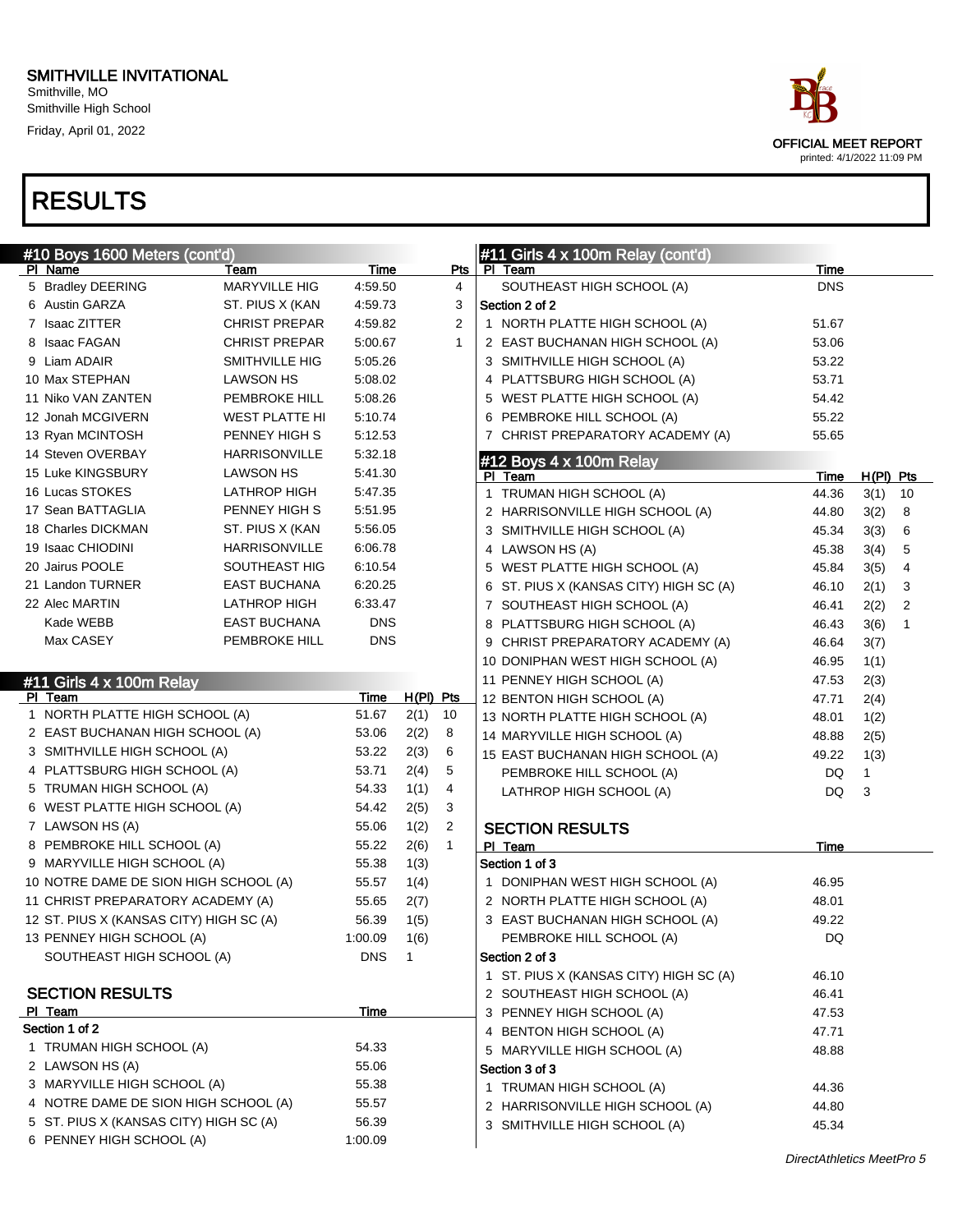

| #12 Boys 4 x 100m Relay (cont'd) |                       |             |              |                | #13 Girls 400 Meters (cont'd) |                                |                       |             |           |              |
|----------------------------------|-----------------------|-------------|--------------|----------------|-------------------------------|--------------------------------|-----------------------|-------------|-----------|--------------|
| <u>PI Team</u>                   |                       | Time        |              |                |                               | PI Name                        | Team                  | <u>Time</u> |           |              |
| 4 LAWSON HS (A)                  |                       | 45.38       |              |                |                               | 1 Katelyn WINK                 | <b>TRUMAN HIGH S</b>  | 1:07.69     |           |              |
| 5 WEST PLATTE HIGH SCHOOL (A)    |                       | 45.84       |              |                |                               | 2 Rain GRAY                    | PENNEY HIGH S         | 1:10.15     |           |              |
| 6 PLATTSBURG HIGH SCHOOL (A)     |                       | 46.43       |              |                | 3                             | Audrey TROUT                   | <b>LAWSON HS</b>      | 1:10.79     |           |              |
| 7 CHRIST PREPARATORY ACADEMY (A) |                       | 46.64       |              |                |                               | 4 Emma LYON                    | <b>HARRISONVILLE</b>  | 1:10.87     |           |              |
| LATHROP HIGH SCHOOL (A)          |                       | DQ          |              |                | 5                             | Makaila TRAYLOR                | NOTRE DAME DE         | 1:11.68     |           |              |
| #13 Girls 400 Meters             |                       |             |              |                | 6                             | Jocelyn CALVERT                | <b>LAWSON HS</b>      | 1:14.52     |           |              |
| PI Name                          | Team                  | Time        | $H(PI)$ Pts  |                |                               | 7 Macy SCOTT                   | <b>EAST BUCHANA</b>   | 1:15.85     |           |              |
| 1 Lindsey RAMSEY                 | NORTH PLATTE          | 1:01.38     | 4(1)         | 10             |                               | Lynnlee NOVICH                 | PLATTSBURG HI         | <b>DNS</b>  |           |              |
| 2 Brooklynn HOLTMAN              | <b>MARYVILLE HIG</b>  | 1:01.45     | 4(2)         | 8              |                               | Section 3 of 4                 |                       |             |           |              |
| 3 Adanna ANIKWE                  | ST. PIUS X (KAN       | 1:02.78     | 4(3)         | 6              |                               | 1 Kayleigh NORRIS              | HARRISONVILLE         | 1:04.74     |           |              |
| 4 Sam BAKER                      | <b>WEST PLATTE HI</b> | 1:03.22     | 4(4)         | 5              |                               | 2 Rylee THOMPSON               | SMITHVILLE HIG        | 1:05.89     |           |              |
| 5 Lakin ESSEX                    | <b>CHRIST PREPAR</b>  | 1:03.36     | 4(5)         | $\overline{4}$ |                               | 3 Kalli SCHUSTER               | NORTH PLATTE          | 1:06.47     |           |              |
| 6 Annabella PEREZ                | <b>CHRIST PREPAR</b>  | 1:04.58     | 4(6)         | 3              |                               | 4 Abigail NICHOLS              | SMITHVILLE HIG        | 1:07.52     |           |              |
| 7 Kayleigh NORRIS                | <b>HARRISONVILLE</b>  | 1:04.74     | 3(1)         | 2              |                               | 5 Lia GRAHAM                   | PLATTSBURG HI         | 1:08.05     |           |              |
| 8 Rylee THOMPSON                 | SMITHVILLE HIG        | 1:05.89     | 3(2)         | $\mathbf{1}$   |                               | 6 Carleigh MCELVAIN            | <b>MARYVILLE HIG</b>  | 1:09.68     |           |              |
| 9 Uchenna ANIKWE                 | ST. PIUS X (KAN       | 1:06.19     | 4(7)         |                |                               | <b>Alexis TURNER</b>           | <b>EAST BUCHANA</b>   | <b>DNS</b>  |           |              |
| 10 Kalli SCHUSTER                | NORTH PLATTE          | 1:06.47     | 3(3)         |                |                               | <b>Claire CORDELL</b>          | <b>TRUMAN HIGH S</b>  | <b>DNS</b>  |           |              |
| 11 Lindsay BURNETT               | PENNEY HIGH S         | 1:06.67     | 4(8)         |                |                               | Section 4 of 4                 |                       |             |           |              |
| 12 Abigail NICHOLS               | SMITHVILLE HIG        | 1:07.52     | 3(4)         |                |                               | 1 Lindsey RAMSEY               | NORTH PLATTE          | 1:01.38     |           |              |
| 13 Katelyn WINK                  | <b>TRUMAN HIGH S</b>  | 1:07.69     | 2(1)         |                |                               | 2 Brooklynn HOLTMAN            | <b>MARYVILLE HIG</b>  | 1:01.45     |           |              |
| 14 Lia GRAHAM                    | PLATTSBURG HI         | 1:08.05     | 3(5)         |                |                               | 3 Adanna ANIKWE                | ST. PIUS X (KAN       | 1:02.78     |           |              |
| 15 Carleigh MCELVAIN             | <b>MARYVILLE HIG</b>  | 1:09.68     | 3(6)         |                |                               | 4 Sam BAKER                    | <b>WEST PLATTE HI</b> | 1:03.22     |           |              |
| 16 Rain GRAY                     | PENNEY HIGH S         | 1:10.15     | 2(2)         |                |                               | 5 Lakin ESSEX                  | <b>CHRIST PREPAR</b>  | 1:03.36     |           |              |
| 17 Audrey TROUT                  | <b>LAWSON HS</b>      | 1:10.79     | 2(3)         |                | 6.                            | Annabella PEREZ                | <b>CHRIST PREPAR</b>  | 1:04.58     |           |              |
| 18 Emma LYON                     | <b>HARRISONVILLE</b>  | 1:10.87     | 2(4)         |                |                               | 7 Uchenna ANIKWE               | ST. PIUS X (KAN       | 1:06.19     |           |              |
| 19 Libby VANDEL                  | <b>WEST PLATTE HI</b> | 1:11.62     | 1(1)         |                |                               | 8 Lindsay BURNETT              | PENNEY HIGH S         | 1:06.67     |           |              |
| 20 Makaila TRAYLOR               | NOTRE DAME DE         | 1:11.68     | 2(5)         |                |                               |                                |                       |             |           |              |
| 21 Jocelyn CALVERT               | <b>LAWSON HS</b>      | 1:14.52     | 2(6)         |                |                               | #14 Boys 400 Meters<br>PI Name | Team                  | Time        | H(PI) Pts |              |
| 22 Macy SCOTT                    | <b>EAST BUCHANA</b>   | 1:15.85     | 2(7)         |                | 1.                            | <b>Girard WILLIAMS</b>         | ST. PIUS X (KAN       | 52.94       | 5(1)      | 10           |
| 23 Johnyae' BROWN                | SOUTHEAST HIG         | 1:22.54     | 1(2)         |                |                               | 2 Trent SPIKER                 | DONIPHAN WES          | 53.36       | 5(2)      | 8            |
| 24 Nayona MORRIS                 | SOUTHEAST HIG         | 1:24.14     | 1(3)         |                |                               | 3 Corbin BRITTING              | NORTH PLATTE          | 53.50       | 5(3)      | 6            |
| 25 Reaghan GAFFNEY               | PEMBROKE HILL         | 1:27.53     | 1(4)         |                |                               | 4 Carson STOCKDALE             | PLATTSBURG HI         | 53.98       | 5(4)      | 5            |
| Caroline WEBER                   | NOTRE DAME DE         | <b>DNS</b>  | $\mathbf{1}$ |                | 5                             | <b>Christian JARRETT</b>       | PEMBROKE HILL         | 54.82       | 3(1)      | 4            |
| Lynnlee NOVICH                   | PLATTSBURG HI         | <b>DNS</b>  | 2            |                |                               | Joshua PRESLEY                 | <b>CHRIST PREPAR</b>  | 55.49       | 4(1)      | 3            |
| Alexis TURNER                    | <b>EAST BUCHANA</b>   | <b>DNS</b>  | 3            |                |                               | 7 Kyler PAXTON                 | <b>EAST BUCHANA</b>   | 55.60       | 2(1)      | 2            |
| Claire CORDELL                   | TRUMAN HIGH S         | <b>DNS</b>  | $\mathbf{3}$ |                |                               | 8 Creighton JOHNSON            | DONIPHAN WES          | 55.72       | 4(2)      | $\mathbf{1}$ |
|                                  |                       |             |              |                |                               | 9 Trent TAYLOR                 | <b>WEST PLATTE HI</b> | 56.11       | 5(5)      |              |
| <b>SECTION RESULTS</b>           |                       |             |              |                |                               | 10 Ian HANSON                  | <b>CHRIST PREPAR</b>  | 56.48       | 4(3)      |              |
| PI Name                          | <b>Team</b>           | <b>Time</b> |              |                |                               | 11 Blaize VAUGHN               | LAWSON HS             | 56.62       | 4(4)      |              |
| Section 1 of 4                   |                       |             |              |                |                               | 12 Wyatt SHARP                 | LAWSON HS             | 56.90       | 5(6)      |              |
| 1 Libby VANDEL                   | <b>WEST PLATTE HI</b> | 1:11.62     |              |                |                               | 13 Jake CARTER                 | SMITHVILLE HIG        | 56.99       | 3(2)      |              |
| 2 Johnyae' BROWN                 | SOUTHEAST HIG         | 1:22.54     |              |                |                               | 14 Mason ADWELL                | LATHROP HIGH          | 57.26       | 4(5)      |              |
| 3 Nayona MORRIS                  | SOUTHEAST HIG         | 1:24.14     |              |                |                               | 15 Brayden REYNOLDS            | PENNEY HIGH S         | 57.69       | 4(6)      |              |
| 4 Reaghan GAFFNEY                | PEMBROKE HILL         | 1:27.53     |              |                |                               | 16 Jayden HETRICK              | <b>HARRISONVILLE</b>  | 57.75       | 3(3)      |              |
| Caroline WEBER                   | NOTRE DAME DE         | <b>DNS</b>  |              |                |                               | 17 Darren DWIGHT               | <b>MARYVILLE HIG</b>  | 58.03       | 3(4)      |              |
| Section 2 of 4                   |                       |             |              |                |                               | 18 Kalieb WILLIAMS             | SOUTHEAST HIG         | 58.59       | 4(7)      |              |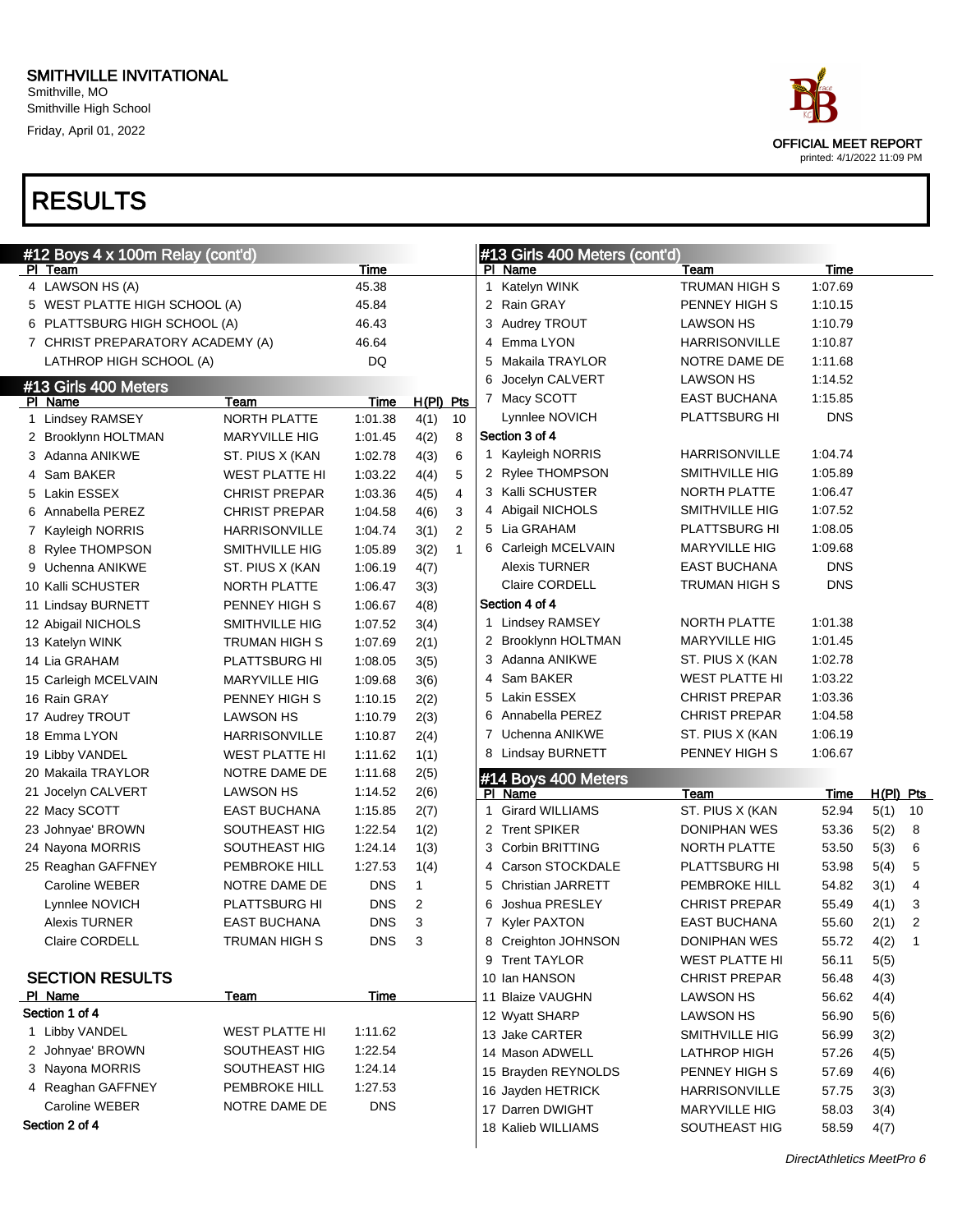Smithville, MO Smithville High School Friday, April 01, 2022

# RESULTS

| #14 Boys 400 Meters (cont'd) |                      |            |                |   | #14 Boys 400 Meters (cont'd) |                       |             |                |              |
|------------------------------|----------------------|------------|----------------|---|------------------------------|-----------------------|-------------|----------------|--------------|
| PI Name                      | Team                 | Time       | $H(PI)$ Pts    |   | PI Name                      | Team                  | Time        |                |              |
| 19 Kobe WILLIAMS             | SOUTHEAST HIG        | 58.76      | 1(1)           |   | 1 Girard WILLIAMS            | ST. PIUS X (KAN       | 52.94       |                |              |
| 20 Nicholas HARLIN           | SMITHVILLE HIG       | 58.93      | 2(2)           |   | 2 Trent SPIKER               | DONIPHAN WES          | 53.36       |                |              |
| 21 Dylan MEYER               | <b>MARYVILLE HIG</b> | 1:01.14    | 2(3)           | 3 | <b>Corbin BRITTING</b>       | NORTH PLATTE          | 53.50       |                |              |
| 22 John CHAPIN               | TRUMAN HIGH S        | 1:01.16    | 1(2)           | 4 | Carson STOCKDALE             | PLATTSBURG HI         | 53.98       |                |              |
| 23 McLain ZENDEJAS           | WEST PLATTE HI       | 1:01.58    | 5(7)           | 5 | <b>Trent TAYLOR</b>          | <b>WEST PLATTE HI</b> | 56.11       |                |              |
| 24 Maddux THOMAS             | EAST BUCHANA         | 1:01.89    | 1(3)           | 6 | <b>Wyatt SHARP</b>           | LAWSON HS             | 56.90       |                |              |
| 25 Benjamin PALMET           | PEMBROKE HILL        | 1:02.40    | 2(4)           |   | 7 McLain ZENDEJAS            | <b>WEST PLATTE HI</b> | 1:01.58     |                |              |
| 26 Carter KANOY              | PENNEY HIGH S        | 1:05.43    | 1(4)           |   | Luke HALSEY                  | PLATTSBURG HI         | <b>DNS</b>  |                |              |
| 27 Kahner TABOR              | <b>NORTH PLATTE</b>  | 1:06.44    | 1(5)           |   | #15 Girls 300m Hurdles       |                       |             |                |              |
| 28 Keegan PETRO              | <b>BENTON HIGH S</b> | 1:08.57    | 1(6)           |   | PI Name                      | Team                  | Time        | $H(PI)$ Pts    |              |
| <b>Benjamin HESS</b>         | ST. PIUS X (KAN      | <b>DNS</b> | $\overline{2}$ |   | 1 Madison JOHNSON            | <b>HARRISONVILLE</b>  | 49.18       | 3(1)           | 10           |
| <b>Brody SPEAR</b>           | <b>LATHROP HIGH</b>  | <b>DNS</b> | 2              |   | 2 Mia RYAN                   | ST. PIUS X (KAN       | 49.21       | 3(2)           | 8            |
| Danny YOTHPHOY               | <b>TRUMAN HIGH S</b> | <b>DNS</b> | 4              |   | 3 Olivia GILLIAM             | LAWSON HS             | 49.79       | 2(1)           | 6            |
| Luke HALSEY                  | PLATTSBURG HI        | <b>DNS</b> | 5              | 4 | Claire COLE                  | DONIPHAN WES          | 51.11       | 3(3)           | 5            |
|                              |                      |            |                | 5 | Ella SCHULTE                 | <b>MARYVILLE HIG</b>  | 51.72       | 3(4)           | 4            |
| <b>SECTION RESULTS</b>       |                      |            |                | 6 | <b>Hailey PETERS</b>         | WEST PLATTE HI        | 52.37       | 3(5)           | 3            |
| PI Name                      | Team                 | Time       |                |   | 7 Brooklyn RICHIE            | SMITHVILLE HIG        | 53.32       | 3(6)           | 2            |
| Section 1 of 5               |                      |            |                | 8 | Hannah HANSON                | <b>CHRIST PREPAR</b>  | 53.55       | 3(7)           | $\mathbf{1}$ |
| 1 Kobe WILLIAMS              | SOUTHEAST HIG        | 58.76      |                | 9 | Julia FISHER                 | <b>SMITHVILLE HIG</b> | 54.25       | 2(2)           |              |
| 2 John CHAPIN                | TRUMAN HIGH S        | 1:01.16    |                |   | 10 Melody DAVIS              | <b>CHRIST PREPAR</b>  | 54.48       | 2(3)           |              |
| 3 Maddux THOMAS              | EAST BUCHANA         | 1:01.89    |                |   | 11 Julia PATTISON            | <b>WEST PLATTE HI</b> | 55.83       | 3(8)           |              |
| 4 Carter KANOY               | PENNEY HIGH S        | 1:05.43    |                |   | 12 Camille CRANSHAW          | <b>PEMBROKE HILL</b>  | 55.93       | 2(4)           |              |
| 5 Kahner TABOR               | NORTH PLATTE         | 1:06.44    |                |   | 13 Grace BEELMAN             | NOTRE DAME DE         | 56.24       | 1(1)           |              |
| 6 Keegan PETRO               | <b>BENTON HIGH S</b> | 1:08.57    |                |   | 14 Joelle BARKER             | LAWSON HS             | 57.48       | 2(5)           |              |
| Section 2 of 5               |                      |            |                |   | 15 Laynie DAVIDSON           | <b>EAST BUCHANA</b>   | 59.58       | 2(6)           |              |
| 1 Kyler PAXTON               | <b>EAST BUCHANA</b>  | 55.60      |                |   | 16 Loralie MATSUKAVICH       | <b>PLATTSBURG HI</b>  | 1:01.27     | 1(2)           |              |
| 2 Nicholas HARLIN            | SMITHVILLE HIG       | 58.93      |                |   | 17 Samantha STONE            | TRUMAN HIGH S         | 1:02.19     | 1(3)           |              |
| 3 Dylan MEYER                | <b>MARYVILLE HIG</b> | 1:01.14    |                |   | 18 Lucia CHRISTELLO          | ST. PIUS X (KAN       | 1:03.33     | 1(4)           |              |
| 4 Benjamin PALMET            | <b>PEMBROKE HILL</b> | 1:02.40    |                |   | 19 Brylie HENGGELER          | <b>MARYVILLE HIG</b>  | 1:05.72     | 1(5)           |              |
| <b>Benjamin HESS</b>         | ST. PIUS X (KAN      | <b>DNS</b> |                |   | 20 Katelyn MORELOCK          | NORTH PLATTE          | 1:09.57     | 1(6)           |              |
| <b>Brody SPEAR</b>           | LATHROP HIGH         | <b>DNS</b> |                |   | Mylee WATERS                 | PENNEY HIGH S         | <b>DNS</b>  | 1              |              |
| Section 3 of 5               |                      |            |                |   | Kate WREN                    | NOTRE DAME DE         | <b>DNS</b>  | 2              |              |
| 1 Christian JARRETT          | <b>PEMBROKE HILL</b> | 54.82      |                |   | Preya NGUYEN                 | PEMBROKE HILL         | <b>DNS</b>  | $\overline{2}$ |              |
| 2 Jake CARTER                | SMITHVILLE HIG       | 56.99      |                |   |                              |                       |             |                |              |
| 3 Jayden HETRICK             | <b>HARRISONVILLE</b> | 57.75      |                |   | <b>SECTION RESULTS</b>       |                       |             |                |              |
| 4 Darren DWIGHT              | <b>MARYVILLE HIG</b> | 58.03      |                |   | PI Name                      | <b>Team</b>           | <u>Time</u> |                |              |
| Section 4 of 5               |                      |            |                |   | Section 1 of 3               |                       |             |                |              |
| 1 Joshua PRESLEY             | <b>CHRIST PREPAR</b> | 55.49      |                |   | 1 Grace BEELMAN              | NOTRE DAME DE         | 56.24       |                |              |
| 2 Creighton JOHNSON          | DONIPHAN WES         | 55.72      |                |   | 2 Loralie MATSUKAVICH        | PLATTSBURG HI         | 1:01.27     |                |              |
| 3 Ian HANSON                 | <b>CHRIST PREPAR</b> | 56.48      |                |   | 3 Samantha STONE             | TRUMAN HIGH S         | 1:02.19     |                |              |
| 4 Blaize VAUGHN              | LAWSON HS            | 56.62      |                |   | 4 Lucia CHRISTELLO           | ST. PIUS X (KAN       | 1:03.33     |                |              |
| 5 Mason ADWELL               | LATHROP HIGH         | 57.26      |                |   | 5 Brylie HENGGELER           | <b>MARYVILLE HIG</b>  | 1:05.72     |                |              |
| 6 Brayden REYNOLDS           | PENNEY HIGH S        | 57.69      |                |   | 6 Katelyn MORELOCK           | NORTH PLATTE          | 1:09.57     |                |              |
| 7 Kalieb WILLIAMS            | SOUTHEAST HIG        | 58.59      |                |   | Mylee WATERS                 | PENNEY HIGH S         | <b>DNS</b>  |                |              |
| Danny YOTHPHOY               | TRUMAN HIGH S        | <b>DNS</b> |                |   | Section 2 of 3               |                       |             |                |              |
| Section 5 of 5               |                      |            |                |   | 1 Olivia GILLIAM             | LAWSON HS             | 49.79       |                |              |
|                              |                      |            |                |   |                              |                       |             |                |              |



DirectAthletics MeetPro 7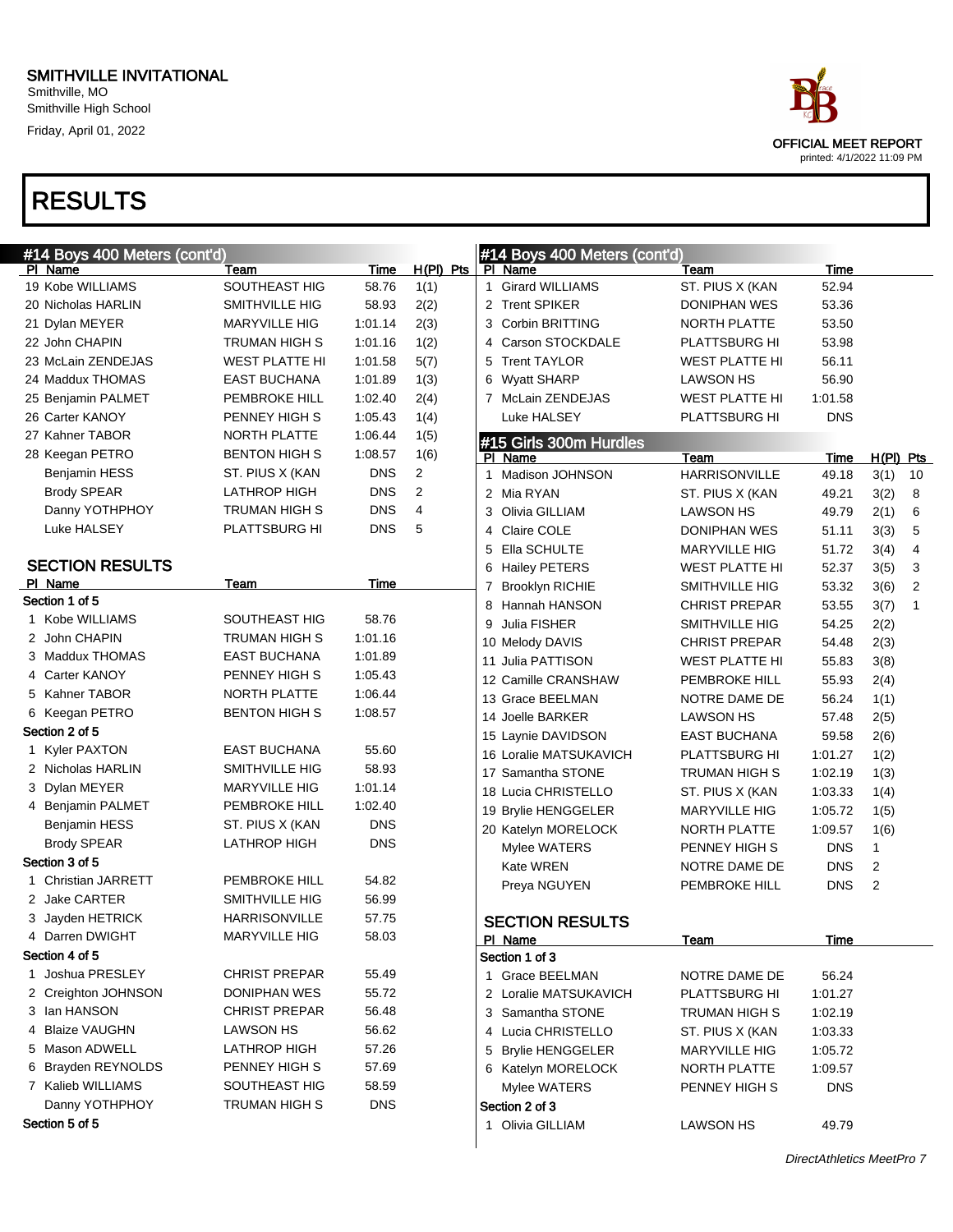Smithville, MO Smithville High School Friday, April 01, 2022

# OFFICIAL MEET REPORT printed: 4/1/2022 11:09 PM

| #15 Girls 300m Hurdles (cont'd) |                       |             |              |                |              | #16 Boys 300m Hurdles (cont'd) |                      |            |                |  |  |
|---------------------------------|-----------------------|-------------|--------------|----------------|--------------|--------------------------------|----------------------|------------|----------------|--|--|
| PI Name                         | Team                  | Time        |              |                |              | PI Name                        | Team                 | Time       |                |  |  |
| 2 Julia FISHER                  | <b>SMITHVILLE HIG</b> | 54.25       |              |                | $\mathbf{1}$ | Kason MAUZEY                   | <b>BENTON HIGH S</b> | 41.91      |                |  |  |
| 3 Melody DAVIS                  | <b>CHRIST PREPAR</b>  | 54.48       |              |                |              | 2 Tate YOUTSEY                 | PENNEY HIGH S        | 51.09      |                |  |  |
| 4 Camille CRANSHAW              | <b>PEMBROKE HILL</b>  | 55.93       |              |                | 3            | Jason SLAUGHTER                | NORTH PLATTE         | 53.95      |                |  |  |
| 5 Joelle BARKER                 | <b>LAWSON HS</b>      | 57.48       |              |                | 4            | Mark HUMES                     | <b>NORTH PLATTE</b>  | 57.92      |                |  |  |
| 6 Laynie DAVIDSON               | <b>EAST BUCHANA</b>   | 59.58       |              |                |              | <b>Benedict CAGAKIT</b>        | ST. PIUS X (KAN      | <b>DNS</b> |                |  |  |
| Kate WREN                       | NOTRE DAME DE         | <b>DNS</b>  |              |                |              | Haven BONDE                    | <b>MARYVILLE HIG</b> | <b>DNS</b> |                |  |  |
| Preya NGUYEN                    | <b>PEMBROKE HILL</b>  | <b>DNS</b>  |              |                |              | Gus GOODWIN                    | WEST PLATTE HI       | <b>DNS</b> |                |  |  |
| Section 3 of 3                  |                       |             |              |                |              | Thomas O'REILLY                | ST. PIUS X (KAN      | <b>DNS</b> |                |  |  |
| 1 Madison JOHNSON               | <b>HARRISONVILLE</b>  | 49.18       |              |                |              | Section 2 of 3                 |                      |            |                |  |  |
| 2 Mia RYAN                      | ST. PIUS X (KAN       | 49.21       |              |                | 1            | <b>Branden BROWNING</b>        | TRUMAN HIGH S        | 43.26      |                |  |  |
| 3 Claire COLE                   | <b>DONIPHAN WES</b>   | 51.11       |              |                |              | 2 Cameron WILLIAMS             | WEST PLATTE HI       | 43.83      |                |  |  |
| 4 Ella SCHULTE                  | <b>MARYVILLE HIG</b>  | 51.72       |              |                |              | 3 Kyle CORKILL                 | SMITHVILLE HIG       | 44.71      |                |  |  |
| 5 Hailey PETERS                 | <b>WEST PLATTE HI</b> | 52.37       |              |                | 4            | <b>Nathaniel FORTNEY</b>       | <b>EAST BUCHANA</b>  | 45.02      |                |  |  |
| 6 Brooklyn RICHIE               | <b>SMITHVILLE HIG</b> | 53.32       |              |                | 5            | Matt MILLER                    | LATHROP HIGH         | 45.20      |                |  |  |
| 7 Hannah HANSON                 | <b>CHRIST PREPAR</b>  | 53.55       |              |                | 6            | <b>Tucker ROSS</b>             | PENNEY HIGH S        | 45.26      |                |  |  |
| 8 Julia PATTISON                | <b>WEST PLATTE HI</b> | 55.83       |              |                |              | 7 Lucas QUINN                  | LATHROP HIGH         | 45.84      |                |  |  |
| #16 Boys 300m Hurdles           |                       |             |              |                |              | Seth SPENCER                   | <b>EAST BUCHANA</b>  | <b>DNS</b> |                |  |  |
| PI Name                         | Team                  | Time        | $H(PI)$ Pts  |                |              | Section 3 of 3                 |                      |            |                |  |  |
| 1 Rhett FOSTER                  | SMITHVILLE HIG        | 40.54       | 3(1)         | 10             |              | 1 Rhett FOSTER                 | SMITHVILLE HIG       | 40.54      |                |  |  |
| 2 Dawson SCHROCK                | <b>HARRISONVILLE</b>  | 41.10       | 3(2)         | 8              |              | 2 Dawson SCHROCK               | <b>HARRISONVILLE</b> | 41.10      |                |  |  |
| 3 Cooper SLOMINSKI              | <b>LAWSON HS</b>      | 41.66       | 3(3)         | 6              |              | 3 Cooper SLOMINSKI             | LAWSON HS            | 41.66      |                |  |  |
| 4 Josiah GOSSENAUER             | <b>CHRIST PREPAR</b>  | 41.69       | 3(4)         | 5              |              | 4 Josiah GOSSENAUER            | <b>CHRIST PREPAR</b> | 41.69      |                |  |  |
| 5 Kason MAUZEY                  | <b>BENTON HIGH S</b>  | 41.91       | 1(1)         | 4              | 5            | Jesus FLORES-HERNANDEZ         | <b>MARYVILLE HIG</b> | 42.25      |                |  |  |
| 6 Jesus FLORES-HERNANDEZ        | <b>MARYVILLE HIG</b>  | 42.25       | 3(5)         | 3              |              | 6 Nathan JONES                 | <b>CHRIST PREPAR</b> | 42.33      |                |  |  |
| 7 Nathan JONES                  | <b>CHRIST PREPAR</b>  | 42.33       | 3(6)         | $\overline{2}$ |              | 7 Noah KING                    | <b>HARRISONVILLE</b> | 43.49      |                |  |  |
| 8 Branden BROWNING              | TRUMAN HIGH S         | 43.26       | 2(1)         | $\mathbf{1}$   |              | <b>Thatcher AUBREY</b>         | LAWSON HS            | <b>DNS</b> |                |  |  |
| 9 Noah KING                     | <b>HARRISONVILLE</b>  | 43.49       | 3(7)         |                |              | #17 Girls 800 Meters           |                      |            |                |  |  |
| 10 Cameron WILLIAMS             | <b>WEST PLATTE HI</b> | 43.83       | 2(2)         |                |              | PI Name                        | Team                 | Time       | <u>Pts</u>     |  |  |
| 11 Kyle CORKILL                 | SMITHVILLE HIG        | 44.71       | 2(3)         |                | $\mathbf{1}$ | Rachel HARPT                   | <b>CHRIST PREPAR</b> | 2:31.53    | 10             |  |  |
| 12 Nathaniel FORTNEY            | <b>EAST BUCHANA</b>   | 45.02       | 2(4)         |                |              | 2 Kayleigh NORRIS              | <b>HARRISONVILLE</b> | 2:34.89    | 8              |  |  |
| 13 Matt MILLER                  | <b>LATHROP HIGH</b>   | 45.20       | 2(5)         |                |              | 3 Nicolette SANSONE            | ST. PIUS X (KAN      | 2:38.03    | 6              |  |  |
| 14 Tucker ROSS                  | PENNEY HIGH S         | 45.26       | 2(6)         |                | 4            | <b>Gracie RAMSEY</b>           | NORTH PLATTE         | 2:38.74    | 5              |  |  |
| 15 Lucas QUINN                  | <b>LATHROP HIGH</b>   | 45.84       | 2(7)         |                |              | 5 Avery BANNWARTH              | SMITHVILLE HIG       | 2:41.32    | 4              |  |  |
| 16 Tate YOUTSEY                 | PENNEY HIGH S         | 51.09       | 1(2)         |                |              | 6 Preslee ZEIGLER              | <b>LAWSON HS</b>     | 2:47.57    | 3              |  |  |
| 17 Jason SLAUGHTER              | NORTH PLATTE          | 53.95       | 1(3)         |                |              | 7 Janie PERICO                 | <b>CHRIST PREPAR</b> | 2:47.85    | $\overline{c}$ |  |  |
| 18 Mark HUMES                   | NORTH PLATTE          | 57.92       | 1(4)         |                |              | 8 Gretchen SCHUMACHER          | PEMBROKE HILL        | 2:48.87    |                |  |  |
| <b>Benedict CAGAKIT</b>         | ST. PIUS X (KAN       | DNS         | 1            |                |              | 9 Maddison MCMILLAN            | WEST PLATTE HI       | 2:51.77    |                |  |  |
| Haven BONDE                     | <b>MARYVILLE HIG</b>  | <b>DNS</b>  | 1            |                |              | 10 Brianna MCATEE              | <b>LAWSON HS</b>     | 2:52.22    |                |  |  |
| Gus GOODWIN                     | <b>WEST PLATTE HI</b> | <b>DNS</b>  | $\mathbf{1}$ |                |              | 11 Alice NELSON                | PLATTSBURG HI        | 2:56.32    |                |  |  |
| Thomas O'REILLY                 | ST. PIUS X (KAN       | <b>DNS</b>  | $\mathbf{1}$ |                |              | 12 Kaylin BENDON               | NOTRE DAME DE        | 2:56.74    |                |  |  |
| Seth SPENCER                    | EAST BUCHANA          | <b>DNS</b>  | 2            |                |              | 13 Emma HAYES                  | ST. PIUS X (KAN      | 3:01.75    |                |  |  |
| <b>Thatcher AUBREY</b>          | <b>LAWSON HS</b>      | <b>DNS</b>  | 3            |                |              | 14 Andee ANGLE                 | PENNEY HIGH S        | 3:05.47    |                |  |  |
|                                 |                       |             |              |                |              | 15 Ava PURCELL                 | PEMBROKE HILL        | 3:20.86    |                |  |  |
| <b>SECTION RESULTS</b>          |                       |             |              |                |              | 16 Kennedy STRAUCH             | <b>MARYVILLE HIG</b> | 3:25.09    |                |  |  |
| PI Name                         | <b>Team</b>           | <b>Time</b> |              |                |              | Mary SCHUMM                    | NOTRE DAME DE        | <b>DNS</b> |                |  |  |
| Section 1 of 3                  |                       |             |              |                |              | <b>Lillian ALDRICH</b>         | PLATTSBURG HI        | <b>DNS</b> |                |  |  |
|                                 |                       |             |              |                |              |                                |                      |            |                |  |  |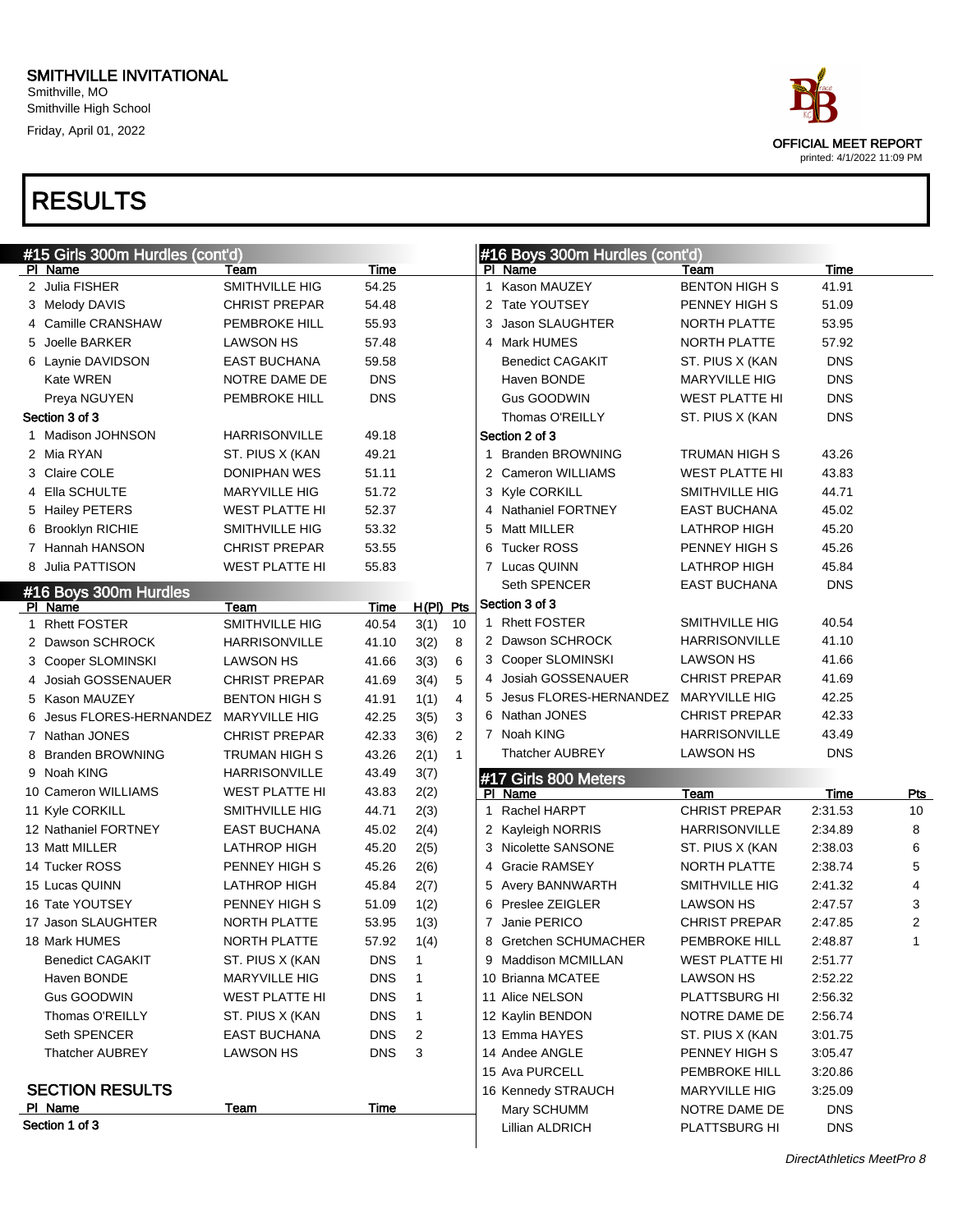Smithville, MO Smithville High School Friday, April 01, 2022

# RESULTS

|   | #17 Girls 800 Meters (cont'd) |                       |            |                |                |   | #18 Boys 800 Meters (cont'd) |                          |            |                |                |
|---|-------------------------------|-----------------------|------------|----------------|----------------|---|------------------------------|--------------------------|------------|----------------|----------------|
|   | <b>PI Name</b>                | Team                  | Time       |                | Pts            |   | PI Name                      | Team                     | Time       |                |                |
|   | Kortney WITHEROW              | PENNEY HIGH S         | <b>DNS</b> |                |                |   | 6 PEYSON CHANDLER            | <b>WEST PLATTE HI</b>    | 2:29.54    |                |                |
|   | Audrey BUCKLER                | NORTH PLATTE          | <b>DNS</b> |                |                |   | 7 Waylon MCCRACKEN           | NORTH PLATTE             | 2:32.46    |                |                |
|   | Kaitlyn REINKE                | <b>WEST PLATTE HI</b> | <b>DNS</b> |                |                |   | 8 Kameren BURTON             | SOUTHEAST HIG            | 2:35.27    |                |                |
|   | Claire CORDELL                | <b>TRUMAN HIGH S</b>  | <b>DNS</b> |                |                | 9 | Jairus POOLE                 | SOUTHEAST HIG            | 2:40.20    |                |                |
|   | <b>Bailey CUTLER</b>          | SMITHVILLE HIG        | <b>DNS</b> |                |                |   | 10 Remington CARTER          | NORTH PLATTE             | 2:47.01    |                |                |
|   |                               |                       |            |                |                |   | 11 Logan FUHR                | PLATTSBURG HI            | 2:50.06    |                |                |
|   | #18 Boys 800 Meters           |                       |            |                |                |   | 12 Steven CLEVENGER          | PENNEY HIGH S            | 2:51.13    |                |                |
|   | PI Name                       | <b>Team</b>           | Time       | $H(PI)$ Pts    |                |   | 13 Ethan AUXIER              | <b>EAST BUCHANA</b>      | 2:54.19    |                |                |
| 1 | <b>Charles KINSLOW</b>        | <b>WEST PLATTE HI</b> | 2:07.00    | 2(1)           | 10             |   | 14 Riley EVERETT             | <b>EAST BUCHANA</b>      | 2:56.99    |                |                |
|   | 2 Cameron HOUSE               | <b>CHRIST PREPAR</b>  | 2:08.76    | 2(2)           | 8              |   | 15 Daniel MCNEW              | PLATTSBURG HI            | 3:22.23    |                |                |
|   | 3 Connor BLACKFORD            | <b>MARYVILLE HIG</b>  | 2:09.85    | 2(3)           | 6              |   | Section 2 of 2               |                          |            |                |                |
|   | 4 Elias SOEMER                | <b>CHRIST PREPAR</b>  | 2:10.93    | 2(4)           | 5              |   | 1 Charles KINSLOW            | <b>WEST PLATTE HI</b>    | 2:07.00    |                |                |
|   | 5 Alex BARTA                  | <b>HARRISONVILLE</b>  | 2:12.40    | 2(5)           | 4              |   | 2 Cameron HOUSE              | <b>CHRIST PREPAR</b>     | 2:08.76    |                |                |
|   | 6 Dylan MASTERS               | <b>MARYVILLE HIG</b>  | 2:13.32    | 2(6)           | 3              |   | 3 Connor BLACKFORD           | <b>MARYVILLE HIG</b>     | 2:09.85    |                |                |
|   | 7 Quentin ZIMMER              | SMITHVILLE HIG        | 2:13.33    | 2(7)           | $\overline{2}$ |   | 4 Elias SOEMER               | <b>CHRIST PREPAR</b>     | 2:10.93    |                |                |
|   | 8 Sky AGUILAR                 | <b>BENTON HIGH S</b>  | 2:14.40    | 1(1)           | $\mathbf{1}$   |   | 5 Alex BARTA                 | <b>HARRISONVILLE</b>     | 2:12.40    |                |                |
|   | 9 Levi DAVIS                  | <b>LATHROP HIGH</b>   | 2:16.32    | 2(8)           |                |   | 6 Dylan MASTERS              | <b>MARYVILLE HIG</b>     | 2:13.32    |                |                |
|   | 10 Chris BROWN                | <b>HARRISONVILLE</b>  | 2:17.54    | 2(9)           |                |   | 7 Quentin ZIMMER             | <b>SMITHVILLE HIG</b>    | 2:13.33    |                |                |
|   | 11 Marcus EASTRIDGE           | SMITHVILLE HIG        | 2:18.86    | 2(10)          |                |   | 8 Levi DAVIS                 | <b>LATHROP HIGH</b>      | 2:16.32    |                |                |
|   | 12 Max STEPHAN                | <b>LAWSON HS</b>      | 2:19.49    | 2(11)          |                |   | 9 Chris BROWN                | <b>HARRISONVILLE</b>     | 2:17.54    |                |                |
|   | 13 Ryan MCINTOSH              | PENNEY HIGH S         | 2:19.65    | 2(12)          |                |   | 10 Marcus EASTRIDGE          | SMITHVILLE HIG           | 2:18.86    |                |                |
|   | 14 Elliot MCCOY               | <b>BENTON HIGH S</b>  | 2:20.70    | 1(2)           |                |   | 11 Max STEPHAN               | <b>LAWSON HS</b>         | 2:19.49    |                |                |
|   | 15 Niko VAN ZANTEN            | PEMBROKE HILL         | 2:21.02    | 2(13)          |                |   | 12 Ryan MCINTOSH             | PENNEY HIGH S            | 2:19.65    |                |                |
|   | 16 Zachary MARUCO             | ST. PIUS X (KAN       | 2:22.52    | 1(3)           |                |   | 13 Niko VAN ZANTEN           | PEMBROKE HILL            | 2:21.02    |                |                |
|   | 17 Luke TOMC                  | ST. PIUS X (KAN       | 2:27.81    | 1(4)           |                |   | 14 Benjamin PALMET           | PEMBROKE HILL            | 2:46.03    |                |                |
|   | 18 Brody BERGHAGER            | LATHROP HIGH          | 2:28.18    | 1(5)           |                |   | Luke KINGSBURY               | <b>LAWSON HS</b>         | <b>DNS</b> |                |                |
|   | 19 PEYSON CHANDLER            | <b>WEST PLATTE HI</b> | 2:29.54    | 1(6)           |                |   | #19 Girls 200 Meters         |                          |            |                |                |
|   | 20 Waylon MCCRACKEN           | NORTH PLATTE          | 2:32.46    | 1(7)           |                |   | PI Name                      | Team                     | Time       | $H(PI)$ Pts    |                |
|   | 21 Kameren BURTON             | SOUTHEAST HIG         | 2:35.27    | 1(8)           |                | 1 | Katelyn WINK                 | TRUMAN HIGH S 27.18 (NW) |            | 4(1)           | 10             |
|   | 22 Jairus POOLE               | SOUTHEAST HIG         | 2:40.20    | 1(9)           |                |   | 2 Emerson SHELTON            | NOTRE DAME DE 27.70 (NW) |            | 4(2)           | 8              |
|   | 23 Benjamin PALMET            | PEMBROKE HILL         | 2:46.03    | 2(14)          |                |   | 3 Lakin ESSEX                | CHRIST PREPAR 27.96 (NW) |            | 4(3)           | 6              |
|   | 24 Remington CARTER           | NORTH PLATTE          | 2:47.01    | 1(10)          |                |   | 4 Lauren WALDRON             | ST. PIUS X (KAN          | 27.96 (NW) | 1(1)           | 5              |
|   | 25 Logan FUHR                 | PLATTSBURG HI         | 2:50.06    | 1(11)          |                |   | 5 Haley SAMPSON              | NORTH PLATTE             | 28.05 (NW) | 4(4)           | 4              |
|   | 26 Steven CLEVENGER           | PENNEY HIGH S         | 2:51.13    | 1(12)          |                |   | 6 Olivia GILLIAM             | <b>LAWSON HS</b>         | 28.36 (NW) | 4(5)           | 3              |
|   | 27 Ethan AUXIER               | <b>EAST BUCHANA</b>   | 2:54.19    | 1(13)          |                |   | 7 Lia GRAHAM                 | PLATTSBURG HI 28.83 (NW) |            | 3(1)           | $\overline{2}$ |
|   | 28 Riley EVERETT              | EAST BUCHANA          | 2:56.99    | 1(14)          |                |   | 8 Kendra RIGGS               | HARRISONVILLE            | 28.86 (NW) | 4(6)           | 1              |
|   | 29 Daniel MCNEW               | PLATTSBURG HI         | 3:22.23    | 1(15)          |                |   | 9 Aliana RAWLINGS            | PLATTSBURG HI            | 29.13 (NW) | 4(7)           |                |
|   | Luke KINGSBURY                | <b>LAWSON HS</b>      | <b>DNS</b> | $\overline{2}$ |                |   | 10 Jillian BAGLEY            | MARYVILLE HIG            | 29.24 (NW) | 3(2)           |                |
|   |                               |                       |            |                |                |   | 11 Piper ZEIGLER             | <b>LAWSON HS</b>         | 29.24 (NW) | 3(3)           |                |
|   | <b>SECTION RESULTS</b>        |                       |            |                |                |   | 12 Abigail NICHOLS           | SMITHVILLE HIG           | 29.42 (NW) | 3(4)           |                |
|   | PI Name                       | Team                  | Time       |                |                |   | 13 Zoe YIM                   | SMITHVILLE HIG           | 29.83 (NW) | 3(5)           |                |
|   | Section 1 of 2                |                       |            |                |                |   | 14 Raniah MCAFEE             | TRUMAN HIGH S 29.94 (NW) |            | 3(6)           |                |
|   | 1 Sky AGUILAR                 | <b>BENTON HIGH S</b>  | 2:14.40    |                |                |   | 15 Eva GAZAWAY               | CHRIST PREPAR 30.11 (NW) |            | 3(7)           |                |
|   | 2 Elliot MCCOY                | <b>BENTON HIGH S</b>  | 2:20.70    |                |                |   | 16 Lindsay BURNETT           | PENNEY HIGH S            | 30.30 (NW) | $\overline{2}$ |                |
|   | 3 Zachary MARUCO              | ST. PIUS X (KAN       | 2:22.52    |                |                |   | 17 Bryna GROW                | <b>MARYVILLE HIG</b>     | 30.31 (NW) | $\overline{2}$ |                |
|   | 4 Luke TOMC                   | ST. PIUS X (KAN       | 2:27.81    |                |                |   | 18 Kenedie SUMMERS           | NORTH PLATTE             | 30.31 (NW) | 1(2)           |                |
|   | 5 Brody BERGHAGER             | LATHROP HIGH          | 2:28.18    |                |                |   |                              |                          |            |                |                |



DirectAthletics MeetPro 9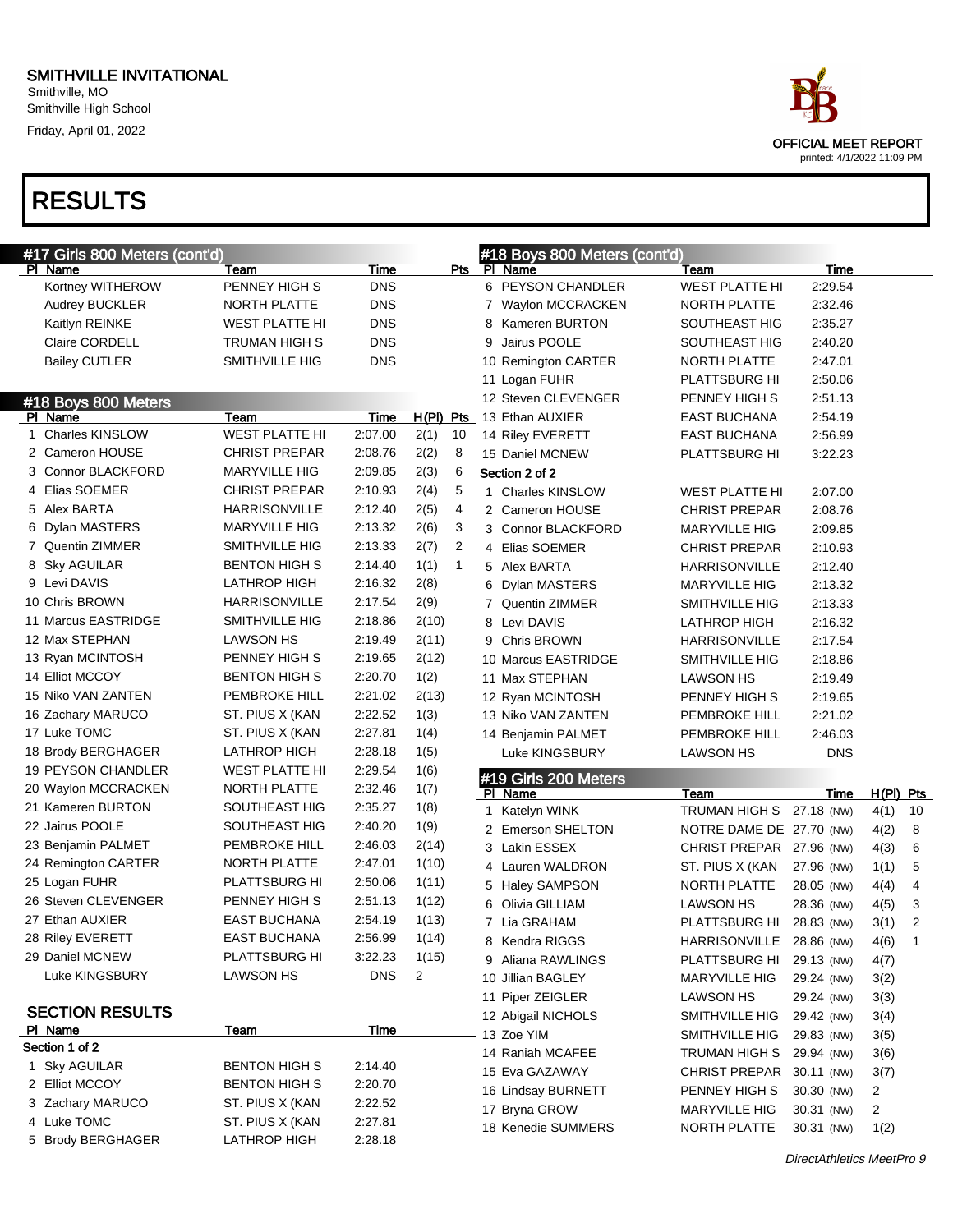Smithville, MO Smithville High School Friday, April 01, 2022

| #19 Girls 200 Meters (cont'd) |                           |            |                |      |                | #19 Girls 200 Meters (cont'd)                      |                           |            |             |                |
|-------------------------------|---------------------------|------------|----------------|------|----------------|----------------------------------------------------|---------------------------|------------|-------------|----------------|
| PI Name                       | Team                      | Time       | $H(PI)$ Pts    |      |                | PI Name                                            | Team                      | Time       |             |                |
| 19 Camille CRANSHAW           | PEMBROKE HILL 30.61 (NW)  |            | 3(8)           |      |                | 4 Haley SAMPSON                                    | NORTH PLATTE              | 28.05      |             |                |
| 20 Suzanne SADE               | NOTRE DAME DE 30.79 (NW)  |            | $\overline{2}$ |      |                | Olivia GILLIAM                                     | <b>LAWSON HS</b>          | 28.36      |             |                |
| 21 Elsa WRIGHT                | PEMBROKE HILL 30.82 (NW)  |            | 4(8)           |      | 6              | Kendra RIGGS                                       | <b>HARRISONVILLE</b>      | 28.86      |             |                |
| 22 Groom KLAIRA               | WEST PLATTE HI 31.56 (NW) |            | 2              |      | 7              | Aliana RAWLINGS                                    | PLATTSBURG HI             | 29.13      |             |                |
| 23 Libby VANDEL               | WEST PLATTE HI 32.01 (NW) |            | $\overline{2}$ |      | 8              | Elsa WRIGHT                                        | PEMBROKE HILL             | 30.82      |             |                |
| 24 Hannah NIXDORF             | PENNEY HIGH S             | 32.36 (NW) | 1(3)           |      |                | #20 Boys 200 Meters                                |                           |            |             |                |
| 25 Jaylee BLANTON             | <b>BENTON HIGH S</b>      | 32.90 (NW) | $\overline{2}$ |      |                | PI Name                                            | Team                      | Time       | $H(PI)$ Pts |                |
| 26 Shayla NELSON              | SOUTHEAST HIG 33.46 (NW)  |            | 1(4)           |      | 1              | <b>Patrick MARTIN</b>                              | TRUMAN HIGH S 22.60 (NW)  |            | 5(1)        | 10             |
| 27 Hollie SHERRILL            | <b>BENTON HIGH S</b>      | 33.47 (NW) | $\overline{2}$ |      |                | 2 Joseph MICHEL                                    | HARRISONVILLE 22.66 (NW)  |            | 5(2)        | 8              |
| 28 Emma MUJICA                | <b>EAST BUCHANA</b>       | 35.16 (NW) | 1(5)           |      |                | 3 Noah RIECKER                                     | SMITHVILLE HIG            | 23.75 (NW) | 5(3)        | 6              |
| 29 Nayona MORRIS              | SOUTHEAST HIG 35.24 (NW)  |            | 1(6)           |      | 4              | Jesus FLORES-HERNANDEZ                             | <b>MARYVILLE HIG</b>      | 23.87 (NW) | 5(4)        | 5              |
| Gracelyn MADDOX               | ST. PIUS X (KAN           | DNS (NW)   | $\mathbf{1}$   |      | 5              | Larenzo RUSHER                                     | CHRIST PREPAR 23.89 (NW)  |            | 5(5)        | 4              |
| Ellie EDWARDS                 | <b>EAST BUCHANA</b>       | DNS (NW)   | 2              |      | 6              | <b>Christian JARRETT</b>                           | PEMBROKE HILL 23.99 (NW)  |            | 3(1)        | 3              |
|                               |                           |            |                |      | $\overline{7}$ | <b>Tucker ROSS</b>                                 | PENNEY HIGH S 24.21 (NW)  |            | 5(6)        | $\overline{2}$ |
| <b>SECTION RESULTS</b>        |                           |            |                |      |                | 8 Chad FOWLES                                      | WEST PLATTE HI 24.29 (NW) |            | 4(1)        | $\mathbf{1}$   |
| PI Name                       | Team                      | Time       |                |      |                | 9 Trent SPIKER                                     | DONIPHAN WES 24.36 (NW)   |            | 5(7)        |                |
| Section 1 of 4                |                           |            | Wind:          | (NW) |                | 10 August HILL                                     | WEST PLATTE HI 24.54 (NW) |            | 4(2)        |                |
| 1 Lauren WALDRON              | ST. PIUS X (KAN           | 27.96      |                |      |                | 11 Noah KING                                       | HARRISONVILLE 24.65 (NW)  |            | 5(8)        |                |
| 2 Kenedie SUMMERS             | <b>NORTH PLATTE</b>       | 30.31      |                |      |                | 12 Carson STOCKDALE                                | PLATTSBURG HI 24.83 (NW)  |            | 4(3)        |                |
| 3 Hannah NIXDORF              | PENNEY HIGH S             | 32.36      |                |      |                | 13 Daniel SLATER                                   | <b>LAWSON HS</b>          | 24.84 (NW) | 4(4)        |                |
| 4 Shayla NELSON               | SOUTHEAST HIG             | 33.46      |                |      |                | 14 Reed MCCANN                                     | ST. PIUS X (KAN           | 24.97 (NW) | 4(5)        |                |
| 5 Emma MUJICA                 | <b>EAST BUCHANA</b>       | 35.16      |                |      |                | 15 Jack HEPPNER                                    | CHRIST PREPAR 25.09 (NW)  |            | 4(6)        |                |
| 6 Nayona MORRIS               | SOUTHEAST HIG             | 35.24      |                |      |                | 16 Jason SHANKS                                    | NORTH PLATTE              | 25.61 (NW) | 3(2)        |                |
| Gracelyn MADDOX               | ST. PIUS X (KAN           | <b>DNS</b> |                |      |                | 17 Andrew RICH                                     | PENNEY HIGH S             | 25.67 (NW) | 3(3)        |                |
| Section 2 of 4                |                           |            | Wind: (NW)     |      |                | 18 Lucas QUINN                                     | <b>LATHROP HIGH</b>       | 25.82 (NW) | 4(7)        |                |
| Libby VANDEL                  | WEST PLATTE HI            | 32.01      |                |      |                | 19 Cooper EZZELL                                   | SMITHVILLE HIG            | 25.86 (NW) | 3(4)        |                |
| Bryna GROW                    | <b>MARYVILLE HIG</b>      | 30.31      |                |      |                | 20 Michael LACKEY                                  | DONIPHAN WES              | 26.11 (NW) | 3(5)        |                |
| Suzanne SADE                  | NOTRE DAME DE             | 30.79      |                |      |                | 21 Charles DAVIS                                   | ST. PIUS X (KAN           | 26.40 (NW) | 2(1)        |                |
| <b>Groom KLAIRA</b>           | <b>WEST PLATTE HI</b>     | 31.56      |                |      |                | 22 Colton EIGHMY                                   | MARYVILLE HIG             | 26.50 (NW) | 3(6)        |                |
| <b>Lindsay BURNETT</b>        | PENNEY HIGH S             | 30.30      |                |      |                | 23 Ke'Montae PHILLIPS                              | SOUTHEAST HIG 26.57 (NW)  |            | 1(1)        |                |
| Jaylee BLANTON                | <b>BENTON HIGH S</b>      | 32.90      |                |      |                | 24 Austin ZAMBRANO-SAXTON                          | <b>BENTON HIGH S</b>      | 26.68 (NW) | 2(2)        |                |
| <b>Hollie SHERRILL</b>        | <b>BENTON HIGH S</b>      | 33.47      |                |      |                | 25 Anawat CHANTARAMONGKOL PEMBROKE HILL 26.70 (NW) |                           |            | 3(7)        |                |
| Ellie EDWARDS                 | <b>EAST BUCHANA</b>       | <b>DNS</b> |                |      |                | 26 Tyson PARTAIN                                   | <b>LATHROP HIGH</b>       | 27.60 (NW) | 2(3)        |                |
| Section 3 of 4                |                           |            | Wind: (NW)     |      |                | 27 Gavin UTZ                                       | <b>EAST BUCHANA</b>       | 27.74 (NW) | 2(4)        |                |
| 1 Lia GRAHAM                  | <b>PLATTSBURG HI</b>      | 28.83      |                |      |                | 28 Wyatt SPRADLIN                                  | NORTH PLATTE              | 27.92 (NW) | 1(2)        |                |
| 2 Jillian BAGLEY              | <b>MARYVILLE HIG</b>      | 29.24      |                |      |                | 29 Harley KENNY                                    | BENTON HIGH S 28.80 (NW)  |            | 2(5)        |                |
| 3 Piper ZEIGLER               | LAWSON HS                 | 29.24      |                |      |                | Aidan ORTH                                         | TRUMAN HIGH S             | DNS (NW)   |             |                |
| 4 Abigail NICHOLS             | SMITHVILLE HIG            | 29.42      |                |      |                | Cordell JAMES                                      | SOUTHEAST HIG             | DNS (NW)   | 1           |                |
| 5 Zoe YIM                     | SMITHVILLE HIG            | 29.83      |                |      |                | Trey JOHNSON                                       | <b>EAST BUCHANA</b>       | DNS (NW)   | 2           |                |
| 6 Raniah MCAFEE               | TRUMAN HIGH S             | 29.94      |                |      |                | Luke HALSEY                                        | PLATTSBURG HI             | DNS (NW)   | 3           |                |
| 7 Eva GAZAWAY                 | <b>CHRIST PREPAR</b>      | 30.11      |                |      |                | Colin PHIPPS                                       | LAWSON HS                 | DNS (NW)   | 4           |                |
| 8 Camille CRANSHAW            | PEMBROKE HILL             | 30.61      |                |      |                |                                                    |                           |            |             |                |
| Section 4 of 4                |                           |            | Wind: (NW)     |      |                | <b>SECTION RESULTS</b>                             |                           |            |             |                |
| 1 Katelyn WINK                | TRUMAN HIGH S             | 27.18      |                |      |                | PI Name                                            | <u>Team</u>               | Time       |             |                |
| 2 Emerson SHELTON             | NOTRE DAME DE             | 27.70      |                |      |                | Section 1 of 5                                     |                           |            | Wind: (NW)  |                |
| 3 Lakin ESSEX                 | <b>CHRIST PREPAR</b>      | 27.96      |                |      |                | 1 Ke'Montae PHILLIPS                               | SOUTHEAST HIG             | 26.57      |             |                |

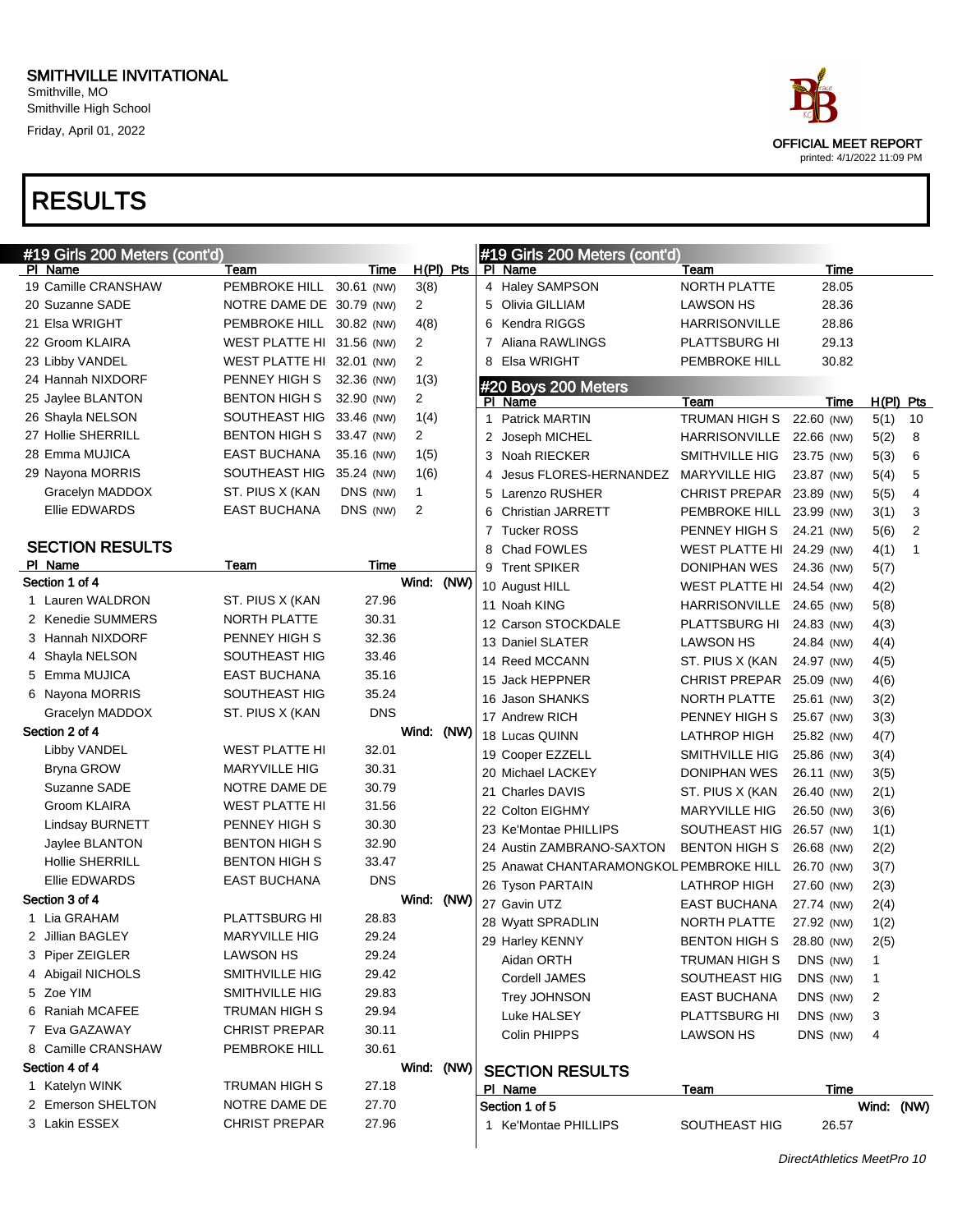Smithville, MO Smithville High School Friday, April 01, 2022

# OFFICIAL MEET REPORT printed: 4/1/2022 11:09 PM

| #20 Boys 200 Meters (cont'd)           |                      |            |            | #21 Girls 3200 Meters (cont'd) |                                        |                       |            |             |                |
|----------------------------------------|----------------------|------------|------------|--------------------------------|----------------------------------------|-----------------------|------------|-------------|----------------|
| PI Name                                | Team                 | Time       |            |                                | PI Name                                | Team                  | Time       |             | <u>Pts</u>     |
| 2 Wyatt SPRADLIN                       | NORTH PLATTE         | 27.92      |            |                                | 8 Kyla TRAUB                           | <b>CHRIST PREPAR</b>  | 13:53.05   |             | $\mathbf{1}$   |
| Aidan ORTH                             | TRUMAN HIGH S        | <b>DNS</b> |            |                                | 9 Megan KELLEY                         | NOTRE DAME DE         | 13:56.86   |             |                |
| Cordell JAMES                          | SOUTHEAST HIG        | <b>DNS</b> |            |                                | 10 Zoey CHAMBERS                       | NOTRE DAME DE         | 13:58.56   |             |                |
| Section 2 of 5                         |                      |            | Wind: (NW) |                                | 11 Caroline POHREN                     | <b>MARYVILLE HIG</b>  | 14:20.84   |             |                |
| 1 Charles DAVIS                        | ST. PIUS X (KAN      | 26.40      |            |                                | 12 Lauren REDD                         | ST. PIUS X (KAN       | 14:32.02   |             |                |
| 2 Austin ZAMBRANO-SAXTON               | <b>BENTON HIGH S</b> | 26.68      |            |                                | Olivia POYNTER                         | PENNEY HIGH S         | <b>DNS</b> |             |                |
| 3 Tyson PARTAIN                        | <b>LATHROP HIGH</b>  | 27.60      |            |                                | Julia PATTISON                         | <b>WEST PLATTE HI</b> | <b>DNS</b> |             |                |
| 4 Gavin UTZ                            | EAST BUCHANA         | 27.74      |            |                                |                                        |                       |            |             |                |
| 5 Harley KENNY                         | <b>BENTON HIGH S</b> | 28.80      |            |                                | #22 Boys 3200 Meters                   |                       |            |             |                |
| Trey JOHNSON                           | <b>EAST BUCHANA</b>  | <b>DNS</b> |            |                                | PI Name                                | Team                  | Time       |             | <b>Pts</b>     |
| Section 3 of 5                         |                      |            | Wind: (NW) |                                | 1 Cale STERLING                        | <b>MARYVILLE HIG</b>  | 10:06.89   |             | 10             |
| 1 Christian JARRETT                    | <b>PEMBROKE HILL</b> | 23.99      |            |                                | 2 Jag GALAPIN                          | MARYVILLE HIG         | 10:10.21   |             | 8              |
| 2 Jason SHANKS                         | NORTH PLATTE         | 25.61      |            |                                | 3 Jayden BRETHOUR                      | <b>CHRIST PREPAR</b>  | 10:17.21   |             | 6              |
| 3 Andrew RICH                          | PENNEY HIGH S        | 25.67      |            |                                | 4 Caleb NUNN                           | <b>TRUMAN HIGH S</b>  | 10:31.95   |             | 5              |
| 4 Cooper EZZELL                        | SMITHVILLE HIG       | 25.86      |            |                                | 5 Aidan HENSLEY                        | <b>EAST BUCHANA</b>   | 10:32.00   |             | 4              |
| 5 Michael LACKEY                       | DONIPHAN WES         | 26.11      |            |                                | 6 Noah HECKMAN                         | NORTH PLATTE          | 10:45.89   |             | 3              |
| 6 Colton EIGHMY                        | <b>MARYVILLE HIG</b> | 26.50      |            |                                | 7 Ryan BRETHOUR                        | <b>CHRIST PREPAR</b>  | 10:59.30   |             | $\overline{2}$ |
| 7 Anawat CHANTARAMONGKOL PEMBROKE HILL |                      | 26.70      |            |                                | Josh SCHAFFART                         | NORTH PLATTE          | 11:16.24   |             | $\mathbf{1}$   |
| Luke HALSEY                            | PLATTSBURG HI        | <b>DNS</b> |            |                                | 9 Joseph MAYNE                         | <b>LAWSON HS</b>      | 11:34.08   |             |                |
| Section 4 of 5                         |                      |            | Wind: (NW) |                                | 10 Nolan PESTANO                       | SMITHVILLE HIG        | 11:35.08   |             |                |
| 1 Chad FOWLES                          | WEST PLATTE HI       | 24.29      |            |                                | 11 Braxton HAYS                        | SMITHVILLE HIG        | 11:40.29   |             |                |
| 2 August HILL                          | WEST PLATTE HI       | 24.54      |            |                                | 12 Daniel CROSSETT                     | ST. PIUS X (KAN       | 11:52.27   |             |                |
| 3 Carson STOCKDALE                     | PLATTSBURG HI        | 24.83      |            |                                | 13 Jayden GHUMAN                       | PEMBROKE HILL         | 12:21.99   |             |                |
| 4 Daniel SLATER                        | LAWSON HS            | 24.84      |            |                                | 14 Isaac WILLOUGHBY                    | LAWSON HS             | 12:33.67   |             |                |
| 5 Reed MCCANN                          | ST. PIUS X (KAN      | 24.97      |            |                                | 15 Thomas DEFFET                       | <b>WEST PLATTE HI</b> | 12:42.50   |             |                |
| 6 Jack HEPPNER                         | <b>CHRIST PREPAR</b> | 25.09      |            |                                | 16 Matthew WITHEROW                    | PENNEY HIGH S         | 12:55.65   |             |                |
| 7 Lucas QUINN                          | LATHROP HIGH         | 25.82      |            |                                | 17 Cransten BAUGH                      | <b>EAST BUCHANA</b>   | 14:48.56   |             |                |
| Colin PHIPPS                           | <b>LAWSON HS</b>     | <b>DNS</b> |            |                                | <b>Tristan NEWKIRK</b>                 | <b>WEST PLATTE HI</b> | <b>DNS</b> |             |                |
| Section 5 of 5                         |                      |            | Wind: (NW) |                                | Ryan MCINTOSH                          | PENNEY HIGH S         | <b>DNS</b> |             |                |
| 1 Patrick MARTIN                       | TRUMAN HIGH S        | 22.60      |            |                                |                                        |                       |            |             |                |
| 2 Joseph MICHEL                        | <b>HARRISONVILLE</b> | 22.66      |            |                                | #23 Girls 4 x 400m Relay               |                       |            |             |                |
| 3 Noah RIECKER                         | SMITHVILLE HIG       | 23.75      |            | PI.                            | Team                                   |                       | Time       | $H(PI)$ Pts |                |
| Jesus FLORES-HERNANDEZ                 | <b>MARYVILLE HIG</b> | 23.87      |            |                                | 1 NORTH PLATTE HIGH SCHOOL (A)         |                       | 4:14.58    | 2(1)        | 10             |
| 5 Larenzo RUSHER                       | <b>CHRIST PREPAR</b> | 23.89      |            |                                | 2 ST. PIUS X (KANSAS CITY) HIGH SC (A) |                       | 4:21.38    | 2(2)        | 8              |
| 6 Tucker ROSS                          | PENNEY HIGH S        | 24.21      |            |                                | 3 SMITHVILLE HIGH SCHOOL (A)           |                       | 4:23.76    | 2(3)        | 6              |
| 7 Trent SPIKER                         | DONIPHAN WES         | 24.36      |            |                                | 4 WEST PLATTE HIGH SCHOOL (A)          |                       | 4:29.63    | 2(4)        | 5              |
| 8 Noah KING                            | <b>HARRISONVILLE</b> | 24.65      |            |                                | 5 HARRISONVILLE HIGH SCHOOL (A)        |                       | 4:31.14    | 2(5)        | 4              |
| #21 Girls 3200 Meters                  |                      |            |            |                                | 6 CHRIST PREPARATORY ACADEMY (A)       |                       | 4:31.33    | 2(6)        | 3              |
| PI Name                                | Team                 | Time       | Pts        |                                | 7 LAWSON HS (A)                        |                       | 4:37.19    | 1(1)        | 2              |
| 1 Landen WILSON                        | <b>LAWSON HS</b>     | 12:07.28   | 10         |                                | 8 PLATTSBURG HIGH SCHOOL (A)           |                       | 4:44.36    | 1(2)        | -1             |
| 2 Naomi HUNTER                         | SMITHVILLE HIG       | 12:20.54   | 8          |                                | 9 MARYVILLE HIGH SCHOOL (A)            |                       | 4:47.09    | 1(3)        |                |
| 3 Elizabeth KURTZ                      | <b>CHRIST PREPAR</b> | 12:38.68   | 6          |                                | 10 NOTRE DAME DE SION HIGH SCHOOL (A)  |                       | 4:51.77    | 1(4)        |                |
| 4 Brianna DEBORD                       | NORTH PLATTE         | 12:45.60   | 5          |                                | 11 PENNEY HIGH SCHOOL (A)              |                       | 5:05.79    | 1(5)        |                |
| 5 Jocelyn CALVERT                      | LAWSON HS            | 12:57.25   | 4          |                                |                                        |                       |            |             |                |
| 6 Jessa CASSITY                        | NORTH PLATTE         | 13:17.81   | 3          |                                | <b>SECTION RESULTS</b>                 |                       |            |             |                |
| 7 Kortney WITHEROW                     | PENNEY HIGH S        | 13:49.18   | 2          |                                | PI Team                                |                       | Time       |             |                |
|                                        |                      |            |            |                                | Section 1 of 2                         |                       |            |             |                |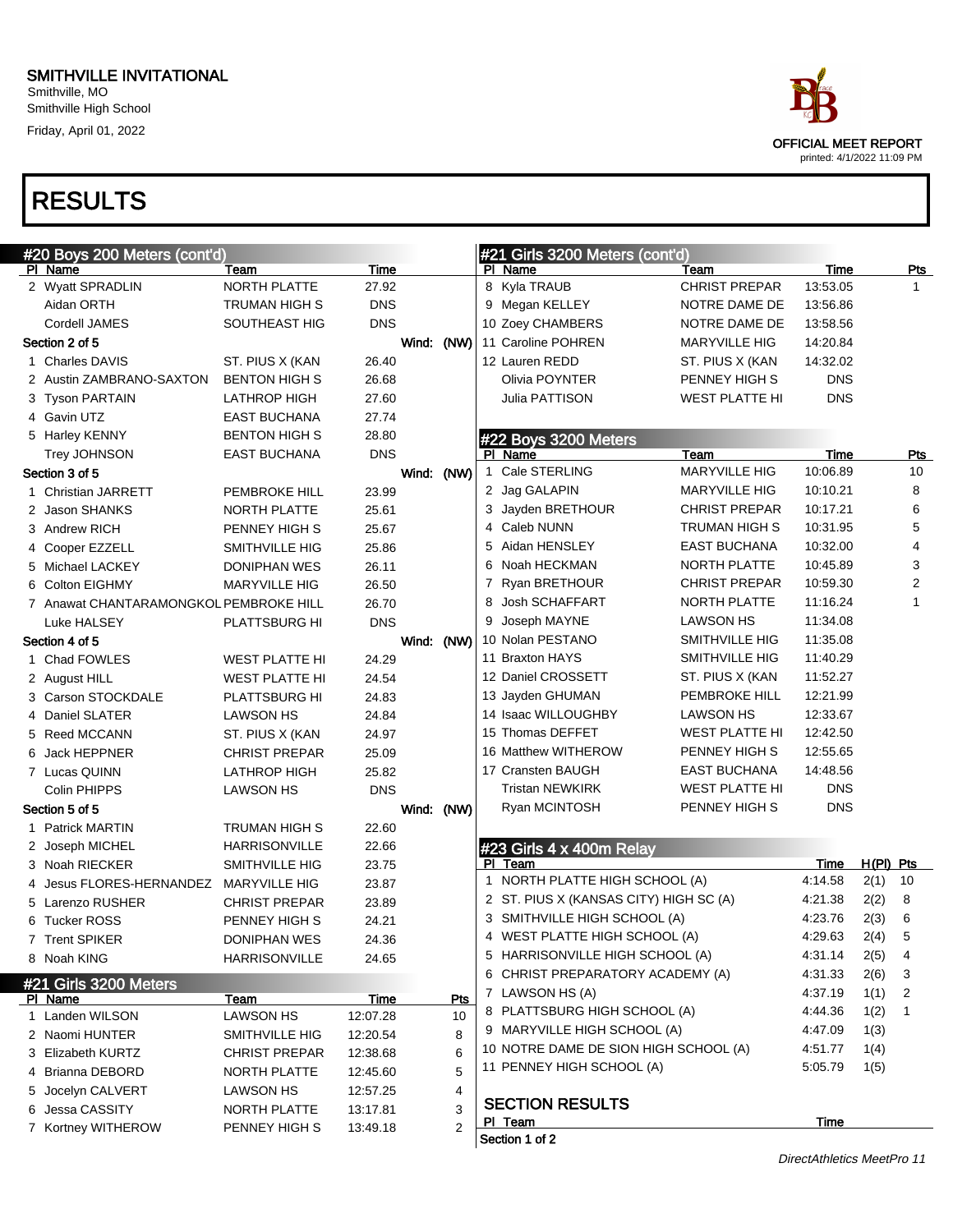Smithville, MO Smithville High School Friday, April 01, 2022

### RESULTS

| ace                                                |
|----------------------------------------------------|
| OFFICIAL MEET REPORT<br>printed: 4/1/2022 11:09 PM |

| #23 Girls 4 x 400m Relay (cont'd)      |            |              |              | #25 Boys High Jump        |                       |            |              |
|----------------------------------------|------------|--------------|--------------|---------------------------|-----------------------|------------|--------------|
| PI Team                                | Time       |              |              | PI Name                   | Team                  | Mark       | Pts          |
| 1 LAWSON HS (A)                        | 4:37.19    |              |              | 1 Jesus FLORES-HERNANDEZ  | <b>MARYVILLE HIG</b>  | 1.85m      | 10           |
| 2 PLATTSBURG HIGH SCHOOL (A)           | 4:44.36    |              |              | 2 Scott ABBOTT            | <b>LATHROP HIGH</b>   | 1.75m      | 8            |
| 3 MARYVILLE HIGH SCHOOL (A)            | 4:47.09    |              |              | 3J Blaize VAUGHN          | <b>LAWSON HS</b>      | 1.70m      | 6            |
| 4 NOTRE DAME DE SION HIGH SCHOOL (A)   | 4:51.77    |              |              | 4J Brody SPEAR            | <b>LATHROP HIGH</b>   | 1.70m      | 3.5          |
| 5 PENNEY HIGH SCHOOL (A)               | 5:05.79    |              |              | 4J Spencer ENGLE          | SMITHVILLE HIG        | 1.70m      | 3.5          |
| Section 2 of 2                         |            |              |              | 4J Dalton HILL            | <b>WEST PLATTE HI</b> | 1.70m      | 3.5          |
| 1 NORTH PLATTE HIGH SCHOOL (A)         | 4:14.58    |              |              | 4J Garron BLAIR           | <b>LAWSON HS</b>      | 1.70m      | 3.5          |
| 2 ST. PIUS X (KANSAS CITY) HIGH SC (A) | 4:21.38    |              |              | 8J Thomas O'REILLY        | ST. PIUS X (KAN       | 1.65m      | $\mathbf{1}$ |
| 3 SMITHVILLE HIGH SCHOOL (A)           | 4:23.76    |              |              | 9J Braden MARSHALL        | ST. PIUS X (KAN       | 1.65m      |              |
| 4 WEST PLATTE HIGH SCHOOL (A)          | 4:29.63    |              |              | 10 Joshua PRESLEY         | <b>CHRIST PREPAR</b>  | 1.60m      |              |
| 5 HARRISONVILLE HIGH SCHOOL (A)        | 4:31.14    |              |              | 10 John MANN              | HARRISONVILLE         | 1.60m      |              |
| 6 CHRIST PREPARATORY ACADEMY (A)       | 4:31.33    |              |              | 10 Cameron HOUSE          | <b>CHRIST PREPAR</b>  | 1.60m      |              |
| $#24$ Boys $4 \times 400$ m Relay      |            |              |              | 13 Max MCKENZIE           | SMITHVILLE HIG        | 1.55m      |              |
| PI Team                                | Time       | $H(PI)$ Pts  |              | <b>13 GUGLIELMO FORTI</b> | <b>WEST PLATTE HI</b> | 1.55m      |              |
| 1 SMITHVILLE HIGH SCHOOL (A)           | 3:38.52    | 2(1)         | 10           | 13 Andrew RICH            | PENNEY HIGH S         | 1.55m      |              |
| 2 HARRISONVILLE HIGH SCHOOL (A)        | 3:40.60    | 2(2)         | 8            | Tate YOUTSEY              | PENNEY HIGH S         | <b>NH</b>  |              |
| 3 ST. PIUS X (KANSAS CITY) HIGH SC (A) | 3:42.52    | 2(3)         | 6            | Maddux THOMAS             | <b>EAST BUCHANA</b>   | <b>NH</b>  |              |
| 4 CHRIST PREPARATORY ACADEMY (A)       | 3:44.37    | 2(4)         | 5            | Cransten BAUGH            | <b>EAST BUCHANA</b>   | NH         |              |
| 5 WEST PLATTE HIGH SCHOOL (A)          | 3:46.10    | 2(5)         | 4            | Quinton CONLEY            | PEMBROKE HILL         | NΗ         |              |
| 6 BENTON HIGH SCHOOL (A)               | 3:51.65    | 1(1)         | 3            |                           |                       |            |              |
| 7 TRUMAN HIGH SCHOOL (A)               | 3:52.86    | 1(2)         | 2            | #26 Girls High Jump       |                       |            |              |
| 8 MARYVILLE HIGH SCHOOL (A)            | 4:00.02    | 1(3)         | $\mathbf{1}$ | PI Name                   | Team                  | Mark       | <b>Pts</b>   |
| 9 PENNEY HIGH SCHOOL (A)               | 4:06.92    | 1(4)         |              | 1 Claire COLE             | <b>DONIPHAN WES</b>   | 1.60m      | 10           |
| EAST BUCHANAN HIGH SCHOOL (A)          | <b>DNS</b> | $\mathbf{1}$ |              | 2J Rylee THOMPSON         | SMITHVILLE HIG        | 1.50m      | 8            |
| SOUTHEAST HIGH SCHOOL (A)              | <b>DNS</b> | $\mathbf{1}$ |              | 3J Kennedy OUTLER         | SMITHVILLE HIG        | 1.50m      | 6            |
|                                        | <b>DNS</b> | 2            |              | 4 Allie HORNER            | DONIPHAN WES          | 1.40m      | 2.5          |
| LAWSON HS (A)                          |            |              |              | 4 Kira PHIPPS             | LAWSON HS             | 1.40m      | 2.5          |
| <b>SECTION RESULTS</b>                 |            |              |              | 4 Ahlanna RUTHERFORD      | <b>WEST PLATTE HI</b> | 1.40m      | 2.5          |
| PI Team                                | Time       |              |              | 4 Anna HARROLD            | <b>LAWSON HS</b>      | 1.40m      | 2.5          |
| Section 1 of 2                         |            |              |              | 4 Brooklynn HOLTMAN       | <b>MARYVILLE HIG</b>  | 1.40m      | 2.5          |
| 1 BENTON HIGH SCHOOL (A)               | 3:51.65    |              |              | 4 Bre ADAMS               | <b>HARRISONVILLE</b>  | 1.40m      | 2.5          |
|                                        |            |              |              | 10 Gabriella SEGAR        |                       | 1.35m      |              |
| 2 TRUMAN HIGH SCHOOL (A)               | 3:52.86    |              |              |                           | PENNEY HIGH S         |            |              |
| 3 MARYVILLE HIGH SCHOOL (A)            | 4:00.02    |              |              | 10 Aliya FARMER           | <b>MARYVILLE HIG</b>  | 1.35m      |              |
| 4 PENNEY HIGH SCHOOL (A)               | 4:06.92    |              |              | 12 Josie WESSINGER        | ST. PIUS X (KAN       | 1.30m      |              |
| EAST BUCHANAN HIGH SCHOOL (A)          | <b>DNS</b> |              |              | 12 Groom KLAIRA           | <b>WEST PLATTE HI</b> | 1.30m      |              |
| SOUTHEAST HIGH SCHOOL (A)              | <b>DNS</b> |              |              | Kylee GRISWOLD            | NORTH PLATTE          | <b>NH</b>  |              |
| Section 2 of 2                         |            |              |              | Sydney SNELSON            | TRUMAN HIGH S         | <b>NH</b>  |              |
| 1 SMITHVILLE HIGH SCHOOL (A)           | 3:38.52    |              |              | Adanna ANIKWE             | ST. PIUS X (KAN       | <b>NH</b>  |              |
| 2 HARRISONVILLE HIGH SCHOOL (A)        | 3:40.60    |              |              | Caroline WEBER            | NOTRE DAME DE         | <b>DNS</b> |              |
| 3 ST. PIUS X (KANSAS CITY) HIGH SC (A) | 3:42.52    |              |              | Maya WATKINS              | <b>EAST BUCHANA</b>   | <b>DNS</b> |              |
| 4 CHRIST PREPARATORY ACADEMY (A)       | 3:44.37    |              |              |                           |                       |            |              |
| 5 WEST PLATTE HIGH SCHOOL (A)          | 3:46.10    |              |              | #27 Boys Pole Vault       |                       |            |              |
| LAWSON HS (A)                          | <b>DNS</b> |              |              | PI Name                   | Team                  | Mark       | <u>Pts</u>   |
|                                        |            |              |              | 1 Sam DAY                 | TRUMAN HIGH S         | 3.96m      | 9            |
|                                        |            |              |              | 1 Hayden KUNKEL           | <b>TRUMAN HIGH S</b>  | 3.96m      | 9            |

3J Colin PHIPPS **LAWSON HS** 3.35m 6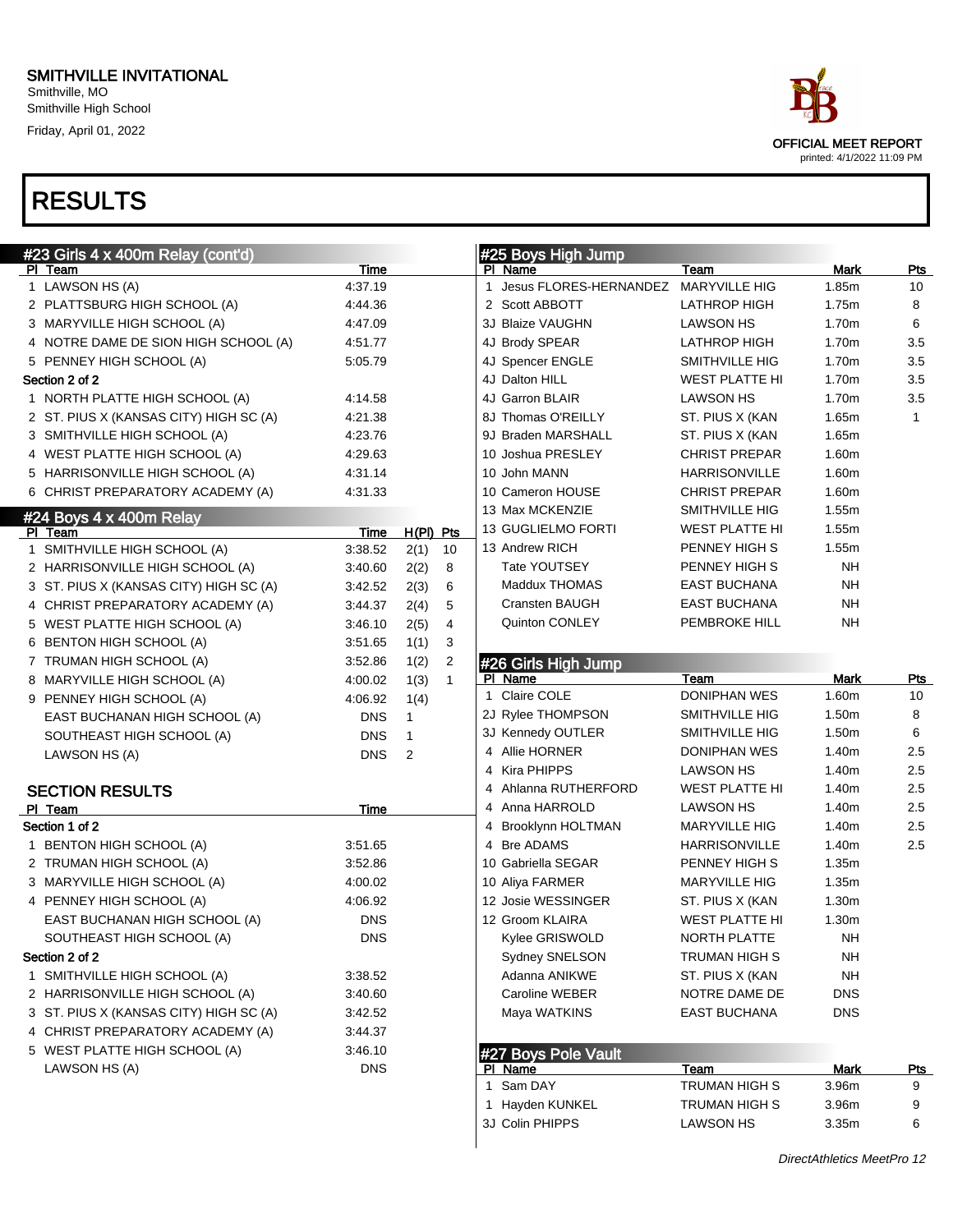Smithville, MO Smithville High School Friday, April 01, 2022

| ace.                       |
|----------------------------|
| OFFICIAL MEET REPORT       |
| printed: 4/1/2022 11:09 PM |

| #27 Boys Pole Vault (cont'd) |                       |                   |      | #29 Boys Long Jump (cont'd) |                          |            |            |
|------------------------------|-----------------------|-------------------|------|-----------------------------|--------------------------|------------|------------|
| PI Name                      | Team                  | Mark              | Pts  | PI Name                     | Team                     | Mark       | <b>Pts</b> |
| 4J Thatcher AUBREY           | <b>LAWSON HS</b>      | 3.35m             | 5    | 12 Trystan BRIGHTMAN        | <b>LAWSON HS</b>         | 5.55m (NW) |            |
| 5 Zachary MILLER             | SMITHVILLE HIG        | 3.20m             | 4    | 13 Adrian MCGEE             | <b>MARYVILLE HIG</b>     | 5.48m (NW) |            |
| 6 Tristan NEWKIRK            | <b>WEST PLATTE HI</b> | 2.90m             | 2.5  | 14 Freddie SHEPARD          | TRUMAN HIGH S            | 5.41m (NW) |            |
| 6 Gabriel GOODLET            | NORTH PLATTE          | 2.90m             | 2.5  | 15 Josiah STIGGER           | <b>PEMBROKE HILL</b>     | 5.26m (NW) |            |
| 8J Keaton STONE              | <b>MARYVILLE HIG</b>  | 2.60m             | 1    | 16 Kobe WILLIAMS            | SOUTHEAST HIG            | 5.24m (NW) |            |
| 9J Ryan PESTANO              | SMITHVILLE HIG        | 2.60m             |      | 17 Turner WHITE             | ST. PIUS X (KAN          | 5.21m (NW) |            |
| 10 Coen RAINSBARGER          | NORTH PLATTE          | 2.45m             |      | 18 John MANN                | <b>HARRISONVILLE</b>     | 5.19m (NW) |            |
| 10 Zach DYE                  | <b>HARRISONVILLE</b>  | 2.45m             |      | 19 Coen RAINSBARGER         | <b>NORTH PLATTE</b>      | 5.08m (NW) |            |
| 12 Daniel CROSSETT           | ST. PIUS X (KAN       | 2.30m             |      | 20 Rylee PARKER             | <b>EAST BUCHANA</b>      | 5.06m (NW) |            |
| <b>12 MCKANAN READE</b>      | <b>WEST PLATTE HI</b> | 2.30m             |      | 21 Adrian BYRD              | <b>BENTON HIGH S</b>     | 5.01m (NW) |            |
| 14 Kyler PAXTON              | <b>EAST BUCHANA</b>   | 2.15m             |      | 22 Jason SLAUGHTER          | NORTH PLATTE             | 5.00m (NW) |            |
| Isaiah WATKINS               | <b>EAST BUCHANA</b>   | <b>DNS</b>        |      | 23 Jonah MCGIVERN           | <b>WEST PLATTE HI</b>    | 4.98m (NW) |            |
|                              |                       |                   |      | 24 Isaac HELMICH            | <b>WEST PLATTE HI</b>    | 4.85m (NW) |            |
| #28 Girls Pole Vault         |                       |                   |      | 25 Marshall ENGLAND         | PENNEY HIGH S            | 4.64m (NW) |            |
| PI Name                      | Team                  | Mark              | Pts  | 26 Cayden RAY               | <b>EAST BUCHANA</b>      | 4.49m (NW) |            |
| 1J Laura HILL                | <b>WEST PLATTE HI</b> | 2.40m             | 10   | 27 Andrew DAUGHERTY         | <b>BENTON HIGH S</b>     | 4.46m (NW) |            |
| 2J Makiah CLARK              | <b>HARRISONVILLE</b>  | 2.40m             | 8    | 28 Logan FUHR               | <b>PLATTSBURG HI</b>     | 4.40m (NW) |            |
| 3J Addison SHAY              | <b>LAWSON HS</b>      | 2.40m             | 6    | 29 Devon MATHEWS            | PENNEY HIGH S            | 4.00m (NW) |            |
| 4J Morgan WEATHERSPOON       | <b>LAWSON HS</b>      | 2.40m             | 5    |                             |                          |            |            |
| 5J Hope ALBERT               | TRUMAN HIGH S         | 2.25m             | 4    | #30 Girls Long Jump         |                          |            |            |
| 6J Brooklyn RHONEY           | <b>HARRISONVILLE</b>  | 2.25m             | 3    | PI Name                     | Team                     | Mark       | Pts        |
| 7J Adrian ALLEN              | <b>EAST BUCHANA</b>   | 2.10m             | 1    | 1 Katelyn WINK              | <b>TRUMAN HIGH S</b>     | 5.38m (NW) | 10         |
| 7J Cosette CLARK             | <b>WEST PLATTE HI</b> | 2.10 <sub>m</sub> | 1    | 2 Emma KLEIN                | <b>EAST BUCHANA</b>      | 5.01m (NW) | 8          |
| 7J Dezaray BANTA             | TRUMAN HIGH S         | 2.10m             | 1    | 3 Lakin ESSEX               | <b>CHRIST PREPAR</b>     | 4.91m (NW) | 6          |
| 10J Ainsley WATKINS          | <b>MARYVILLE HIG</b>  | 2.10m             |      | 4 Sophie VAN ZANTEN         | PEMBROKE HILL            | 4.83m (NW) | 5          |
| 11J Megan DENNEY             | SMITHVILLE HIG        | 2.10m             |      | 5 Maizen WILLIAMS           | SOUTHEAST HIG            | 4.77m (NW) | 4          |
| 11J Noellie PARROTT          | SMITHVILLE HIG        | 2.10m             |      | 6 Haley SAMPSON             | NORTH PLATTE             | 4.66m (NW) | 3          |
| 13 Madison JESSEN            | <b>EAST BUCHANA</b>   | 1.95m             |      | 7 Baylee DAVIS              | SMITHVILLE HIG           | 4.52m (NW) | 1.5        |
| 14 Alanah HAASE              | PENNEY HIGH S         | 1.80m             |      | 7 Makayla HOPKINS           | SMITHVILLE HIG           | 4.52m (NW) | 1.5        |
| 15 Brooke CHIRPICH           | ST. PIUS X (KAN       | 1.65m             |      | 9 Grace HARRIS              | <b>CHRIST PREPAR</b>     | 4.40m (NW) |            |
| 16 Riley KUBICKI             | <b>PLATTSBURG HI</b>  | 1.50m             |      | 10 Gracelyn MADDOX          | ST. PIUS X (KAN          | 4.30m (NW) |            |
| Lillian SCHMITTEN            | PLATTSBURG HI         | <b>NH</b>         |      | 11 Kallie GAARDER           | <b>MARYVILLE HIG</b>     | 4.26m (NW) |            |
|                              |                       |                   |      | 12 Zoey MARSHALL            | NOTRE DAME DE 4.25m (NW) |            |            |
| #29 Boys Long Jump           |                       |                   |      | 13 Ahlanna RUTHERFORD       | WEST PLATTE HI           | 4.23m (NW) |            |
| PI Name                      | <u>Team</u>           | Mark              | Pts  | 14 Kami TOBIN               | <b>MARYVILLE HIG</b>     | 4.22m (NW) |            |
| 1 Patrick MARTIN             | TRUMAN HIGH S         | 6.46m (NW)        | $10$ | 15 Makenna CARTWRIGHT       | NORTH PLATTE             | 4.19m (NW) |            |
| 2 Cooper SLOMINSKI           | <b>LAWSON HS</b>      | $6.43m$ (NW)      | 8    | 16 Preya NGUYEN             | <b>PEMBROKE HILL</b>     | 4.17m (NW) |            |
| 3 Anthony FUQUA              | SOUTHEAST HIG         | $6.30m$ (NW)      | 6    | 17 Kendall MOON             | <b>TRUMAN HIGH S</b>     | 4.09m (NW) |            |
| 4 Dylan SCANLAN              | <b>LATHROP HIGH</b>   | $6.00m$ (NW)      | 5    | 17 Allie HORNER             | DONIPHAN WES             | 4.09m (NW) |            |
| 5 Keaton STONE               | <b>MARYVILLE HIG</b>  | 5.93m (NW)        | 4    | 19 Br LARAMORE-YANEZ        | PLATTSBURG HI            | 3.99m (NW) |            |
| 6 Carson DOWNEY              | SMITHVILLE HIG        | 5.92m (NW)        | 3    | 20 Shayla NELSON            | SOUTHEAST HIG            | 3.97m (NW) |            |
| 7 Max MCKENZIE               | SMITHVILLE HIG        | 5.81m (NW)        | 2    | 21 Hollie SHERRILL          | <b>BENTON HIGH S</b>     | 3.96m (NW) |            |
| 8 Reed MCCANN                | ST. PIUS X (KAN       | 5.78m (NW)        | 1    | 22 Addisyn MUSSER           | EAST BUCHANA             | 3.89m (NW) |            |
| 9 Connor JENNINGS            | <b>CHRIST PREPAR</b>  | 5.74m (NW)        |      | 23 Ava BRIEGEL              | <b>LAWSON HS</b>         | 3.86m (NW) |            |
| 10 Quinton CONLEY            | PEMBROKE HILL         | 5.64m (NW)        |      | 24 Teamaurie GRIMES         | NOTRE DAME DE 3.79m (NW) |            |            |
| 11 Joshua SCHADEGG           | <b>CHRIST PREPAR</b>  | 5.59m (NW)        |      | 24 Ashlyn RIPPERGER         | HARRISONVILLE 3.79m (NW) |            |            |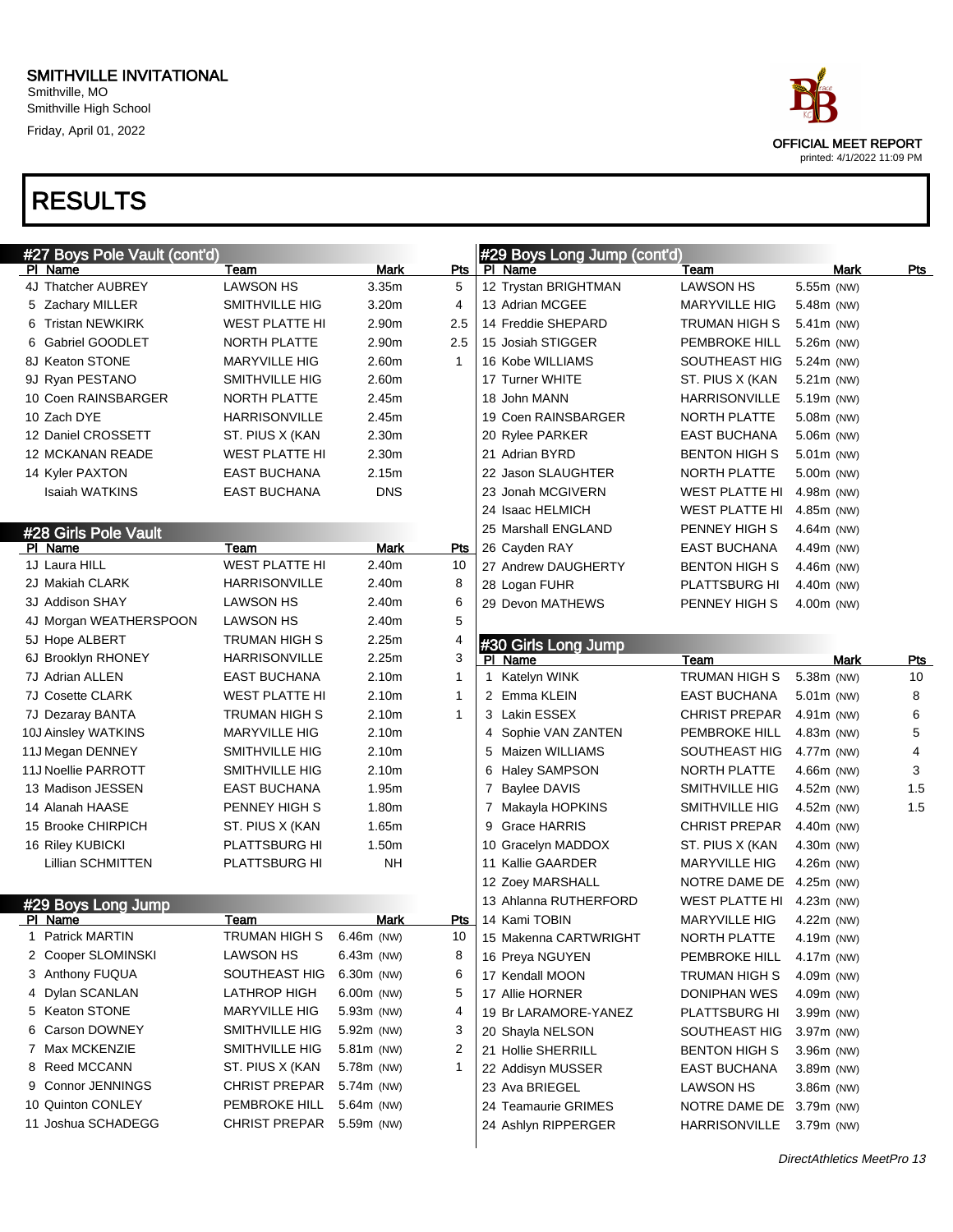Smithville, MO Smithville High School Friday, April 01, 2022



| #30 Girls Long Jump (cont'd) |                             |              |            | #32 Girls Triple Jump (cont'd)          |                      |                            |                |                |
|------------------------------|-----------------------------|--------------|------------|-----------------------------------------|----------------------|----------------------------|----------------|----------------|
| PI Name                      | Team                        | Mark         | Pts        | PI Name                                 | Team                 | Mark                       |                | <u>Pts</u>     |
| 26 Emma LYON                 | <b>HARRISONVILLE</b>        | 3.77m (NW)   |            | 13 Brylie HENGGELER                     | <b>MARYVILLE HIG</b> | 8.17m (NW)                 |                |                |
| 27 Abigail O'DELL            | ST. PIUS X (KAN             | 3.76m (NW)   |            | 14 Makiah CLARK                         | <b>HARRISONVILLE</b> | 8.10m (NW)                 |                |                |
| 27 Jaylee BLANTON            | BENTON HIGH S               | 3.76m (NW)   |            | 15 Josie WESSINGER                      | ST. PIUS X (KAN      | 7.90m (NW)                 |                |                |
| 29 Ashley GOODWIN            | WEST PLATTE HI              | 3.75m (NW)   |            | 16 Ashlyn RIPPERGER                     | <b>HARRISONVILLE</b> | 7.89m (NW)                 |                |                |
| 30 Tia WADE                  | <b>PLATTSBURG HI</b>        | $3.64m$ (NW) |            | 17 Kendall MOON                         | TRUMAN HIGH S        | 7.69m (NW)                 |                |                |
| 31 Emerson YARBROUGH         | <b>LAWSON HS</b>            | 3.61m (NW)   |            | 18 Sydney SNELSON                       | TRUMAN HIGH S        | $7.23m$ (NW)               |                |                |
| 32 Lindsay BURNETT           | PENNEY HIGH S               | $3.41m$ (NW) |            | Georgia KUNTZ                           | NOTRE DAME DE        | DNS (NW)                   |                |                |
| 33 Mylee WATERS              | PENNEY HIGH S               | 3.35m (NW)   |            | Hailee SOUZA                            | PENNEY HIGH S        | DNS (NW)                   |                |                |
|                              |                             |              |            | Zoey MARSHALL                           | NOTRE DAME DE        | DNS (NW)                   |                |                |
| #31 Boys Triple Jump         |                             |              |            |                                         |                      |                            |                |                |
| PI Name                      | Team                        | Mark         | <b>Pts</b> | #33 Boys Shot Put                       |                      |                            |                |                |
| 1 Keaton STONE               | <b>MARYVILLE HIG</b>        | 12.56m (NW)  | 10         | PI Name                                 | Team                 |                            | Mark F(PI) Pts |                |
| 2 Anthony FUQUA              | SOUTHEAST HIG 12.41m (NW)   |              | 8          | 1 Lucas TROTTER                         | SMITHVILLE HIG       | 16.70m                     | 3(1)           | 10             |
| 3 Carson DOWNEY              | SMITHVILLE HIG 12.03m (NW)  |              | 6          | 2 Jayce FARRELL                         | SMITHVILLE HIG       | 15.98m                     | 3(2)           | 8              |
| 4 Samuel LEE                 | PLATTSBURG HI 11.87m (NW)   |              | 5          | 3 Liam SERVAES                          | NORTH PLATTE         | 13.46m                     | 3(3)           | 6              |
| 5 Aidan HENSLEY              | EAST BUCHANA 11.83m (NW)    |              | 4          | Shane SCHMIDT<br>4                      | WEST PLATTE HI       | 12.85m                     | 3(4)           | 5              |
| <b>Thatcher AUBREY</b>       | <b>LAWSON HS</b>            | 11.71m (NW)  | 3          | Tommy WASSINGER<br>5                    | ST. PIUS X (KAN      | 12.65m                     | 3(5)           | $\overline{4}$ |
| 7 Matt MILLER                | <b>LATHROP HIGH</b>         | 11.41m (NW)  | 2          | <b>Jesse WILLIAMS</b><br>6              | <b>NORTH PLATTE</b>  | 12.33m                     | 2(1)           | 3              |
| 8 Ty ADKINS                  | SMITHVILLE HIG 11.30m (NW)  |              | 1          | <b>Garron BLAIR</b><br>7                | LAWSON HS            | 12.15m                     | 3(6)           | 2              |
| 9 GUGLIELMO FORTI            | WEST PLATTE HI 10.88m (NW)  |              |            | Gideon MCBEE<br>8                       | PENNEY HIGH S        | 12.09m                     | 3(7)           | 1              |
| 10 Mason WIBBENMEYER         | <b>LAWSON HS</b>            | 10.78m (NW)  |            | Elijah HARRIS<br>9                      | WEST PLATTE HI       | 11.77m                     | 2(2)           |                |
| 11 Coen NATTRASS             | ST. PIUS X (KAN 10.67m (NW) |              |            | 10 Freddie SHEPARD                      | TRUMAN HIGH S        | 11.60m                     | 2(3)           |                |
| 12 Brody SPEAR               | LATHROP HIGH                | 10.63m (NW)  |            | 11 Braden MARSHALL                      | ST. PIUS X (KAN      | 11.59m                     | 1(1)           |                |
| 13 James ARNOLD              | ST. PIUS X (KAN 10.59m (NW) |              |            | 12 Chase MEERS                          | <b>EAST BUCHANA</b>  | 11.52m                     | 2(4)           |                |
| 14 Cameron WILLIAMS          | WEST PLATTE HI 10.42m (NW)  |              |            | 13 Blake GRUBER                         | <b>CHRIST PREPAR</b> | 11.41m                     | 1(2)           |                |
| 15 John MANN                 | HARRISONVILLE               | $9.66m$ (NW) |            | 14 Kevin MACHADO CHAVEZ                 | <b>BENTON HIGH S</b> | 11.34m                     | 1(3)           |                |
| 16 Zander DAMRILL            | PENNEY HIGH S               | $9.08m$ (NW) |            | 15 Ethan BAILEY                         | <b>EAST BUCHANA</b>  | 11.30m                     | 2(5)           |                |
| John CHAPIN                  | TRUMAN HIGH S               | DNS (NW)     |            | 16 Elijah MURPHREE                      | <b>CHRIST PREPAR</b> | 11.24m                     | 2(6)           |                |
| <b>Titus JONES</b>           | <b>CHRIST PREPAR</b>        | DNS (NW)     |            | 17 Keegan BALES                         | <b>LAWSON HS</b>     | 11.23m                     | 3(8)           |                |
| Jonah MILLER                 | <b>MARYVILLE HIG</b>        | DNS (NW)     |            | 18 William GREER                        | TRUMAN HIGH S        | 11.20m                     | 1(4)           |                |
| Johnathan DAWSON             | PENNEY HIGH S               | DNS (NW)     |            | 19 Fisher NIXDORF                       | PENNEY HIGH S        | 11.17m                     | 3(9)           |                |
|                              |                             |              |            | 20 Carson STERLING                      | <b>MARYVILLE HIG</b> | 11.02m                     | 2(7)           |                |
| #32 Girls Triple Jump        |                             |              |            | 21 Diego SAN NICOLAS                    | HARRISONVILLE        | 10.78m                     | 2(8)           |                |
| PI Name                      | Team                        | Mark         | Pts        | 22 Jacob GASKINS                        | <b>LATHROP HIGH</b>  | 10.62m                     | 1(5)           |                |
| 1 Emma KLEIN                 | EAST BUCHANA 10.86m (NW)    |              | 10         | 23 Curtis DOMANN                        | <b>BENTON HIGH S</b> | $10.44m$ $1(6)$            |                |                |
| 2 Claire COLE                | DONIPHAN WES 10.12m (NW)    |              | 8          | 24 Korbin DOW                           | PLATTSBURG HI        | 10.34m 2(9)                |                |                |
| 3 Maizen WILLIAMS            | SOUTHEAST HIG 9.62m (NW)    |              | 6          | 25 Michael STRIDER                      | <b>LATHROP HIGH</b>  | 10.25m                     | 1(7)           |                |
| 4 Gracelyn MADDOX            | ST. PIUS X (KAN             | 9.37m (NW)   | 5          | 26 Caden STOECKLEIN                     | <b>MARYVILLE HIG</b> | 10.20m                     | 2(10)          |                |
| 5 Sam BAKER                  | WEST PLATTE HI 9.29m (NW)   |              | 4          | 27 Anawat CHANTARAMONGKOL PEMBROKE HILL |                      | 9.32 <sub>m</sub>          | 3(10)          |                |
| 6 Baylee DAVIS               | SMITHVILLE HIG              | 9.20m (NW)   | 3          | 28 Kage ADAIR                           | <b>HARRISONVILLE</b> | 9.18 <sub>m</sub>          | 1(8)           |                |
| 7 Makayla HOPKINS            | SMITHVILLE HIG              | $9.11m$ (NW) | 2          | 29 Jordan HARRIS                        | PLATTSBURG HI        | $7.23m$ 1(9)               |                |                |
| 8 Makenna CARTWRIGHT         | NORTH PLATTE                | 8.90m (NW)   | 1          |                                         |                      |                            |                |                |
| 9 Morgan MOORE               | LAWSON HS                   | 8.88m (NW)   |            | <b>FLIGHT RESULTS</b>                   |                      |                            |                |                |
| 10 Olivia GILLIAM            | <b>LAWSON HS</b>            | 8.79m (NW)   |            | <u>PI Name</u>                          | <u>Team</u>          | Mark                       |                |                |
| 11 Avery HOLMES              | WEST PLATTE HI              | 8.50m (NW)   |            | Flight 1 of 3                           |                      |                            |                |                |
| 12 Payton MCGINNESS          | MARYVILLE HIG               | 8.19m (NW)   |            | 1 Braden MARSHALL                       | ST. PIUS X (KAN      | 11.59m                     |                |                |
|                              |                             |              |            | 2 Blake GRUBER                          | <b>CHRIST PREPAR</b> | 11.41m                     |                |                |
|                              |                             |              |            |                                         |                      | DirectAthletics MeetPro 14 |                |                |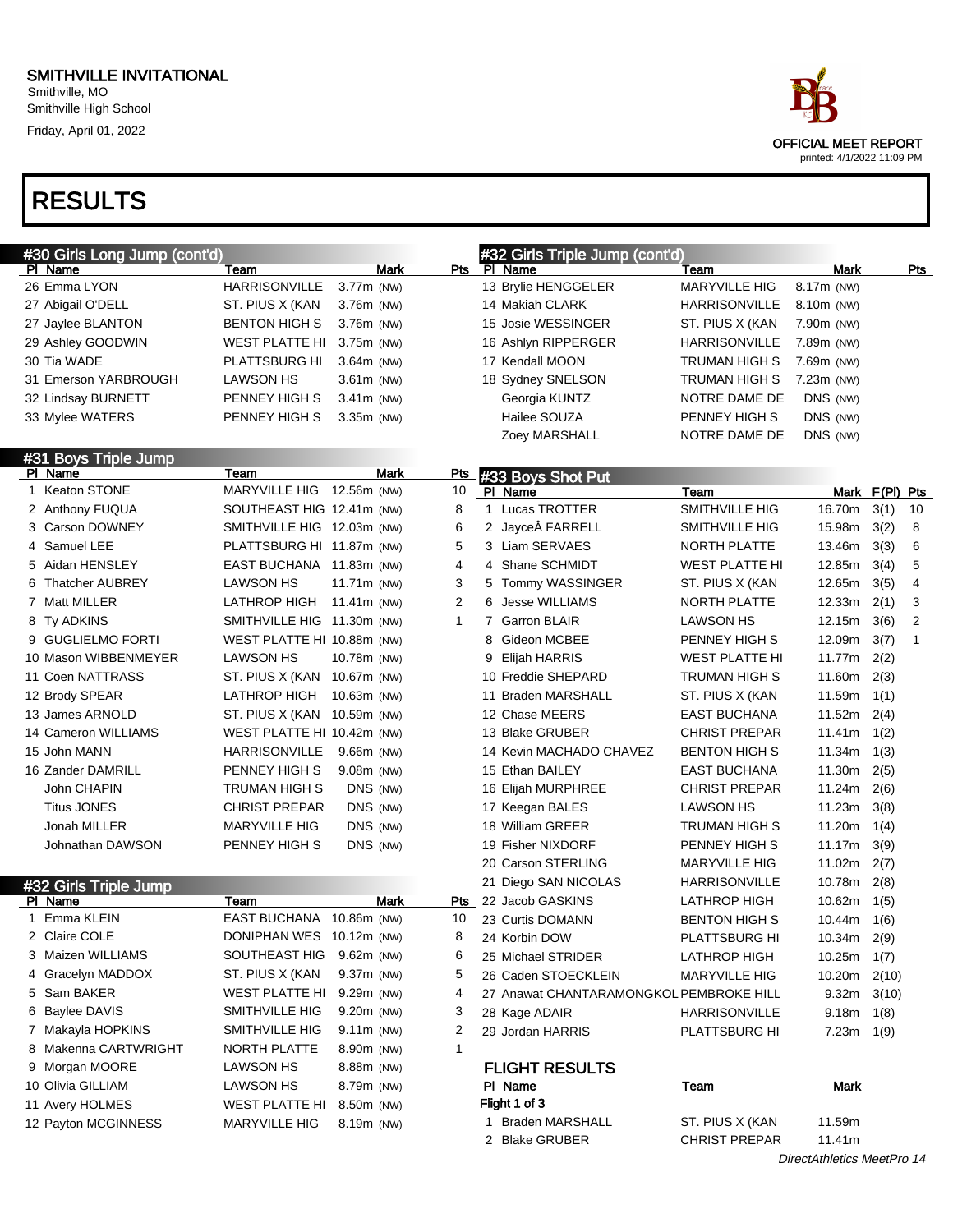Smithville, MO Smithville High School Friday, April 01, 2022



| PI Name<br>3 Kevin MACHADO CHAVEZ<br>4 William GREER | Team<br><b>BENTON HIGH S</b>                                                                                                                                                                                                                                    | <b>Mark</b>                                                                                                                                                                                                                                                                                                                                                           |                                                                                                                                                |                                                               | PI Name                                       |                                                                                                                                                                                                                                                                                                                                                 |                                                                                                                                                                                                                                                                                                                                                |                                                                                                                                               |
|------------------------------------------------------|-----------------------------------------------------------------------------------------------------------------------------------------------------------------------------------------------------------------------------------------------------------------|-----------------------------------------------------------------------------------------------------------------------------------------------------------------------------------------------------------------------------------------------------------------------------------------------------------------------------------------------------------------------|------------------------------------------------------------------------------------------------------------------------------------------------|---------------------------------------------------------------|-----------------------------------------------|-------------------------------------------------------------------------------------------------------------------------------------------------------------------------------------------------------------------------------------------------------------------------------------------------------------------------------------------------|------------------------------------------------------------------------------------------------------------------------------------------------------------------------------------------------------------------------------------------------------------------------------------------------------------------------------------------------|-----------------------------------------------------------------------------------------------------------------------------------------------|
|                                                      |                                                                                                                                                                                                                                                                 |                                                                                                                                                                                                                                                                                                                                                                       |                                                                                                                                                |                                                               |                                               | Team                                                                                                                                                                                                                                                                                                                                            |                                                                                                                                                                                                                                                                                                                                                | Mark F(PI) Pts                                                                                                                                |
|                                                      |                                                                                                                                                                                                                                                                 | 11.34m                                                                                                                                                                                                                                                                                                                                                                |                                                                                                                                                |                                                               | 16 Aurora GREEN                               | <b>WEST PLATTE HI</b>                                                                                                                                                                                                                                                                                                                           | 7.92m                                                                                                                                                                                                                                                                                                                                          | 2(4)                                                                                                                                          |
|                                                      | TRUMAN HIGH S                                                                                                                                                                                                                                                   | 11.20m                                                                                                                                                                                                                                                                                                                                                                |                                                                                                                                                |                                                               | 17 Scarlett SLUGANTZ                          | NORTH PLATTE                                                                                                                                                                                                                                                                                                                                    | 7.89m                                                                                                                                                                                                                                                                                                                                          | 1(5)                                                                                                                                          |
| 5 Jacob GASKINS                                      | <b>LATHROP HIGH</b>                                                                                                                                                                                                                                             | 10.62m                                                                                                                                                                                                                                                                                                                                                                |                                                                                                                                                |                                                               | 18 Courtney DEHN                              | NORTH PLATTE                                                                                                                                                                                                                                                                                                                                    | 7.81m                                                                                                                                                                                                                                                                                                                                          | 2(5)                                                                                                                                          |
| 6 Curtis DOMANN                                      | <b>BENTON HIGH S</b>                                                                                                                                                                                                                                            | 10.44m                                                                                                                                                                                                                                                                                                                                                                |                                                                                                                                                |                                                               | 19 Sarah HALE                                 | <b>BENTON HIGH S</b>                                                                                                                                                                                                                                                                                                                            | 7.55m                                                                                                                                                                                                                                                                                                                                          | 2(6)                                                                                                                                          |
| 7 Michael STRIDER                                    | LATHROP HIGH                                                                                                                                                                                                                                                    | 10.25m                                                                                                                                                                                                                                                                                                                                                                |                                                                                                                                                |                                                               | 20 Megan BURDGE                               | NOTRE DAME DE                                                                                                                                                                                                                                                                                                                                   | 7.54m                                                                                                                                                                                                                                                                                                                                          | 2(7)                                                                                                                                          |
| 8 Kage ADAIR                                         | <b>HARRISONVILLE</b>                                                                                                                                                                                                                                            | 9.18m                                                                                                                                                                                                                                                                                                                                                                 |                                                                                                                                                |                                                               | 21 Ellie WILLNERD                             | <b>MARYVILLE HIG</b>                                                                                                                                                                                                                                                                                                                            | 7.53m                                                                                                                                                                                                                                                                                                                                          | 2(8)                                                                                                                                          |
| 9 Jordan HARRIS                                      | PLATTSBURG HI                                                                                                                                                                                                                                                   | 7.23m                                                                                                                                                                                                                                                                                                                                                                 |                                                                                                                                                |                                                               | 22 Mary CHIRPICH                              | ST. PIUS X (KAN                                                                                                                                                                                                                                                                                                                                 | 7.52m                                                                                                                                                                                                                                                                                                                                          | 3(10)                                                                                                                                         |
| Flight 2 of 3                                        |                                                                                                                                                                                                                                                                 |                                                                                                                                                                                                                                                                                                                                                                       |                                                                                                                                                |                                                               | 23 Sidnee CARR                                | <b>EAST BUCHANA</b>                                                                                                                                                                                                                                                                                                                             | 7.49m                                                                                                                                                                                                                                                                                                                                          | 1(6)                                                                                                                                          |
| 1 Jesse WILLIAMS                                     | <b>NORTH PLATTE</b>                                                                                                                                                                                                                                             | 12.33m                                                                                                                                                                                                                                                                                                                                                                |                                                                                                                                                |                                                               | 23 Lakelyn SHATTO                             | PENNEY HIGH S                                                                                                                                                                                                                                                                                                                                   | 7.49m                                                                                                                                                                                                                                                                                                                                          | 2(9)                                                                                                                                          |
| 2 Elijah HARRIS                                      | WEST PLATTE HI                                                                                                                                                                                                                                                  | 11.77m                                                                                                                                                                                                                                                                                                                                                                |                                                                                                                                                |                                                               | 25 Meghan MULLER                              | <b>EAST BUCHANA</b>                                                                                                                                                                                                                                                                                                                             | 7.28m                                                                                                                                                                                                                                                                                                                                          | 2(10)                                                                                                                                         |
| 3 Freddie SHEPARD                                    | TRUMAN HIGH S                                                                                                                                                                                                                                                   | 11.60m                                                                                                                                                                                                                                                                                                                                                                |                                                                                                                                                |                                                               | 26 Chloe SHEPARD                              | <b>HARRISONVILLE</b>                                                                                                                                                                                                                                                                                                                            | 7.00m                                                                                                                                                                                                                                                                                                                                          | 1(7)                                                                                                                                          |
| 4 Chase MEERS                                        | <b>EAST BUCHANA</b>                                                                                                                                                                                                                                             | 11.52m                                                                                                                                                                                                                                                                                                                                                                |                                                                                                                                                |                                                               | 27 Alyia STILLMAN                             | <b>BENTON HIGH S</b>                                                                                                                                                                                                                                                                                                                            | 6.82m                                                                                                                                                                                                                                                                                                                                          | 1(8)                                                                                                                                          |
| 5 Ethan BAILEY                                       | <b>EAST BUCHANA</b>                                                                                                                                                                                                                                             | 11.30m                                                                                                                                                                                                                                                                                                                                                                |                                                                                                                                                |                                                               | 28 Emma LAYMAN                                | <b>CHRIST PREPAR</b>                                                                                                                                                                                                                                                                                                                            | 6.30m                                                                                                                                                                                                                                                                                                                                          | 1(9)                                                                                                                                          |
| 6 Elijah MURPHREE                                    | <b>CHRIST PREPAR</b>                                                                                                                                                                                                                                            | 11.24m                                                                                                                                                                                                                                                                                                                                                                |                                                                                                                                                |                                                               |                                               |                                                                                                                                                                                                                                                                                                                                                 |                                                                                                                                                                                                                                                                                                                                                |                                                                                                                                               |
| 7 Carson STERLING                                    | <b>MARYVILLE HIG</b>                                                                                                                                                                                                                                            | 11.02m                                                                                                                                                                                                                                                                                                                                                                |                                                                                                                                                |                                                               | <b>FLIGHT RESULTS</b>                         |                                                                                                                                                                                                                                                                                                                                                 |                                                                                                                                                                                                                                                                                                                                                |                                                                                                                                               |
| 8 Diego SAN NICOLAS                                  | <b>HARRISONVILLE</b>                                                                                                                                                                                                                                            | 10.78m                                                                                                                                                                                                                                                                                                                                                                |                                                                                                                                                |                                                               | PI Name                                       | Team                                                                                                                                                                                                                                                                                                                                            | Mark                                                                                                                                                                                                                                                                                                                                           |                                                                                                                                               |
| 9 Korbin DOW                                         | PLATTSBURG HI                                                                                                                                                                                                                                                   | 10.34m                                                                                                                                                                                                                                                                                                                                                                |                                                                                                                                                |                                                               | Flight 1 of 3                                 |                                                                                                                                                                                                                                                                                                                                                 |                                                                                                                                                                                                                                                                                                                                                |                                                                                                                                               |
| 10 Caden STOECKLEIN                                  |                                                                                                                                                                                                                                                                 | 10.20m                                                                                                                                                                                                                                                                                                                                                                |                                                                                                                                                |                                                               | 1 Kendal RUSH                                 | TRUMAN HIGH S                                                                                                                                                                                                                                                                                                                                   | 10.35m                                                                                                                                                                                                                                                                                                                                         |                                                                                                                                               |
| Flight 3 of 3                                        |                                                                                                                                                                                                                                                                 |                                                                                                                                                                                                                                                                                                                                                                       |                                                                                                                                                |                                                               | <b>Madison FLETT</b><br>2                     | PLATTSBURG HI                                                                                                                                                                                                                                                                                                                                   | 8.96m                                                                                                                                                                                                                                                                                                                                          |                                                                                                                                               |
| 1 Lucas TROTTER                                      |                                                                                                                                                                                                                                                                 |                                                                                                                                                                                                                                                                                                                                                                       |                                                                                                                                                |                                                               | Sophia SAXTON<br>3                            | NOTRE DAME DE                                                                                                                                                                                                                                                                                                                                   | 8.91m                                                                                                                                                                                                                                                                                                                                          |                                                                                                                                               |
|                                                      |                                                                                                                                                                                                                                                                 |                                                                                                                                                                                                                                                                                                                                                                       |                                                                                                                                                |                                                               | Savannah MCMULLEN                             | <b>CHRIST PREPAR</b>                                                                                                                                                                                                                                                                                                                            | 8.12m                                                                                                                                                                                                                                                                                                                                          |                                                                                                                                               |
|                                                      |                                                                                                                                                                                                                                                                 |                                                                                                                                                                                                                                                                                                                                                                       |                                                                                                                                                |                                                               | <b>Scarlett SLUGANTZ</b><br>5                 | NORTH PLATTE                                                                                                                                                                                                                                                                                                                                    | 7.89m                                                                                                                                                                                                                                                                                                                                          |                                                                                                                                               |
|                                                      |                                                                                                                                                                                                                                                                 |                                                                                                                                                                                                                                                                                                                                                                       |                                                                                                                                                |                                                               | Sidnee CARR<br>6                              | <b>EAST BUCHANA</b>                                                                                                                                                                                                                                                                                                                             | 7.49m                                                                                                                                                                                                                                                                                                                                          |                                                                                                                                               |
|                                                      |                                                                                                                                                                                                                                                                 |                                                                                                                                                                                                                                                                                                                                                                       |                                                                                                                                                |                                                               | Chloe SHEPARD<br>7                            |                                                                                                                                                                                                                                                                                                                                                 |                                                                                                                                                                                                                                                                                                                                                |                                                                                                                                               |
|                                                      |                                                                                                                                                                                                                                                                 |                                                                                                                                                                                                                                                                                                                                                                       |                                                                                                                                                |                                                               | 8                                             |                                                                                                                                                                                                                                                                                                                                                 |                                                                                                                                                                                                                                                                                                                                                |                                                                                                                                               |
|                                                      |                                                                                                                                                                                                                                                                 |                                                                                                                                                                                                                                                                                                                                                                       |                                                                                                                                                |                                                               |                                               |                                                                                                                                                                                                                                                                                                                                                 |                                                                                                                                                                                                                                                                                                                                                |                                                                                                                                               |
|                                                      |                                                                                                                                                                                                                                                                 |                                                                                                                                                                                                                                                                                                                                                                       |                                                                                                                                                |                                                               |                                               |                                                                                                                                                                                                                                                                                                                                                 |                                                                                                                                                                                                                                                                                                                                                |                                                                                                                                               |
|                                                      |                                                                                                                                                                                                                                                                 |                                                                                                                                                                                                                                                                                                                                                                       |                                                                                                                                                |                                                               |                                               |                                                                                                                                                                                                                                                                                                                                                 |                                                                                                                                                                                                                                                                                                                                                |                                                                                                                                               |
|                                                      |                                                                                                                                                                                                                                                                 |                                                                                                                                                                                                                                                                                                                                                                       |                                                                                                                                                |                                                               |                                               |                                                                                                                                                                                                                                                                                                                                                 |                                                                                                                                                                                                                                                                                                                                                |                                                                                                                                               |
|                                                      |                                                                                                                                                                                                                                                                 |                                                                                                                                                                                                                                                                                                                                                                       |                                                                                                                                                |                                                               |                                               |                                                                                                                                                                                                                                                                                                                                                 |                                                                                                                                                                                                                                                                                                                                                |                                                                                                                                               |
|                                                      |                                                                                                                                                                                                                                                                 |                                                                                                                                                                                                                                                                                                                                                                       |                                                                                                                                                |                                                               |                                               |                                                                                                                                                                                                                                                                                                                                                 |                                                                                                                                                                                                                                                                                                                                                |                                                                                                                                               |
| PI Name                                              |                                                                                                                                                                                                                                                                 |                                                                                                                                                                                                                                                                                                                                                                       |                                                                                                                                                |                                                               |                                               |                                                                                                                                                                                                                                                                                                                                                 |                                                                                                                                                                                                                                                                                                                                                |                                                                                                                                               |
|                                                      |                                                                                                                                                                                                                                                                 |                                                                                                                                                                                                                                                                                                                                                                       |                                                                                                                                                |                                                               |                                               |                                                                                                                                                                                                                                                                                                                                                 |                                                                                                                                                                                                                                                                                                                                                |                                                                                                                                               |
|                                                      |                                                                                                                                                                                                                                                                 |                                                                                                                                                                                                                                                                                                                                                                       |                                                                                                                                                |                                                               |                                               |                                                                                                                                                                                                                                                                                                                                                 |                                                                                                                                                                                                                                                                                                                                                |                                                                                                                                               |
|                                                      |                                                                                                                                                                                                                                                                 |                                                                                                                                                                                                                                                                                                                                                                       |                                                                                                                                                |                                                               |                                               |                                                                                                                                                                                                                                                                                                                                                 |                                                                                                                                                                                                                                                                                                                                                |                                                                                                                                               |
|                                                      |                                                                                                                                                                                                                                                                 |                                                                                                                                                                                                                                                                                                                                                                       |                                                                                                                                                |                                                               |                                               |                                                                                                                                                                                                                                                                                                                                                 |                                                                                                                                                                                                                                                                                                                                                |                                                                                                                                               |
|                                                      |                                                                                                                                                                                                                                                                 |                                                                                                                                                                                                                                                                                                                                                                       |                                                                                                                                                |                                                               |                                               |                                                                                                                                                                                                                                                                                                                                                 |                                                                                                                                                                                                                                                                                                                                                |                                                                                                                                               |
| 6 Savannah BINGHAM                                   |                                                                                                                                                                                                                                                                 |                                                                                                                                                                                                                                                                                                                                                                       |                                                                                                                                                |                                                               |                                               |                                                                                                                                                                                                                                                                                                                                                 |                                                                                                                                                                                                                                                                                                                                                |                                                                                                                                               |
| 7 Lillian AUFFERT                                    | <b>MARYVILLE HIG</b>                                                                                                                                                                                                                                            |                                                                                                                                                                                                                                                                                                                                                                       | 3(6)                                                                                                                                           | 2                                                             |                                               |                                                                                                                                                                                                                                                                                                                                                 |                                                                                                                                                                                                                                                                                                                                                |                                                                                                                                               |
| 8 Marley SANDS                                       | LAWSON HS                                                                                                                                                                                                                                                       | 9.15m                                                                                                                                                                                                                                                                                                                                                                 | 3(7)                                                                                                                                           | $\mathbf{1}$                                                  |                                               |                                                                                                                                                                                                                                                                                                                                                 |                                                                                                                                                                                                                                                                                                                                                |                                                                                                                                               |
| 9 Madison FLETT                                      | PLATTSBURG HI                                                                                                                                                                                                                                                   | 8.96m                                                                                                                                                                                                                                                                                                                                                                 | 1(2)                                                                                                                                           |                                                               |                                               |                                                                                                                                                                                                                                                                                                                                                 |                                                                                                                                                                                                                                                                                                                                                |                                                                                                                                               |
| 10 Sophia SAXTON                                     | NOTRE DAME DE                                                                                                                                                                                                                                                   | 8.91m                                                                                                                                                                                                                                                                                                                                                                 | 1(3)                                                                                                                                           |                                                               |                                               |                                                                                                                                                                                                                                                                                                                                                 |                                                                                                                                                                                                                                                                                                                                                |                                                                                                                                               |
| 11 Hailey SHEPARDSON                                 | WEST PLATTE HI                                                                                                                                                                                                                                                  | 8.73m                                                                                                                                                                                                                                                                                                                                                                 | 2(2)                                                                                                                                           |                                                               | 5                                             |                                                                                                                                                                                                                                                                                                                                                 | 9.39m                                                                                                                                                                                                                                                                                                                                          |                                                                                                                                               |
| 11 Kylie MEEKS                                       | <b>HARRISONVILLE</b>                                                                                                                                                                                                                                            | 8.73m                                                                                                                                                                                                                                                                                                                                                                 | 3(8)                                                                                                                                           |                                                               | <b>Lillian AUFFERT</b><br>6                   | <b>MARYVILLE HIG</b>                                                                                                                                                                                                                                                                                                                            | 9.32m                                                                                                                                                                                                                                                                                                                                          |                                                                                                                                               |
| 13 Kahdina-lei PALELEI                               | TRUMAN HIGH S                                                                                                                                                                                                                                                   | 8.40m                                                                                                                                                                                                                                                                                                                                                                 | 3(9)                                                                                                                                           |                                                               | 7 Marley SANDS                                | <b>LAWSON HS</b>                                                                                                                                                                                                                                                                                                                                | 9.15m                                                                                                                                                                                                                                                                                                                                          |                                                                                                                                               |
| 14 Savannah MCMULLEN                                 | <b>CHRIST PREPAR</b>                                                                                                                                                                                                                                            | 8.12m                                                                                                                                                                                                                                                                                                                                                                 | 1(4)                                                                                                                                           |                                                               | 8 Kylie MEEKS                                 | HARRISONVILLE                                                                                                                                                                                                                                                                                                                                   | 8.73m                                                                                                                                                                                                                                                                                                                                          |                                                                                                                                               |
| 15 Jade GRAY                                         | PENNEY HIGH S                                                                                                                                                                                                                                                   | $7.99m$ 2(3)                                                                                                                                                                                                                                                                                                                                                          |                                                                                                                                                |                                                               | 9 Kahdina-lei PALELEI                         | TRUMAN HIGH S                                                                                                                                                                                                                                                                                                                                   | 8.40m                                                                                                                                                                                                                                                                                                                                          |                                                                                                                                               |
|                                                      | 2 Jayce FARRELL<br>3 Liam SERVAES<br>4 Shane SCHMIDT<br>5 Tommy WASSINGER<br>6 Garron BLAIR<br>7 Gideon MCBEE<br>8 Keegan BALES<br>9 Fisher NIXDORF<br>#34 Girls Shot Put<br>1 Kendal RUSH<br>2 Mia RYAN<br>3 Emma RICE<br>4 Evangeline CARESIA<br>5 Kali BROWN | <b>MARYVILLE HIG</b><br><b>SMITHVILLE HIG</b><br><b>SMITHVILLE HIG</b><br><b>NORTH PLATTE</b><br>WEST PLATTE HI<br>ST. PIUS X (KAN<br><b>LAWSON HS</b><br>PENNEY HIGH S<br>LAWSON HS<br>PENNEY HIGH S<br>10 Anawat CHANTARAMONGKOL PEMBROKE HILL<br>Team<br>TRUMAN HIGH S<br>ST. PIUS X (KAN<br>SMITHVILLE HIG<br><b>LAWSON HS</b><br>SMITHVILLE HIG<br>PLATTSBURG HI | 16.70m<br>15.98m<br>13.46m<br>12.85m<br>12.65m<br>12.15m<br>12.09m<br>11.23m<br>11.17m<br>9.32m<br>10.35m<br>10.10m<br>9.99m<br>9.98m<br>9.32m | 1(1)<br>3(1)<br>3(2)<br>3(3)<br>$9.52m$ 3(4)<br>9.39m<br>3(5) | Mark F(PI) Pts<br>10<br>8<br>6<br>5<br>4<br>3 | Alyia STILLMAN<br>9 Emma LAYMAN<br>Flight 2 of 3<br>2 Hailey SHEPARDSON<br>Jade GRAY<br>3<br>Aurora GREEN<br>4<br>5 Courtney DEHN<br>Sarah HALE<br>6<br>7 Megan BURDGE<br>Ellie WILLNERD<br>8<br>9 Lakelyn SHATTO<br>10 Meghan MULLER<br>Flight 3 of 3<br>1 Mia RYAN<br>2 Emma RICE<br>3 Evangeline CARESIA<br>4 Kali BROWN<br>Savannah BINGHAM | <b>HARRISONVILLE</b><br><b>BENTON HIGH S</b><br><b>CHRIST PREPAR</b><br>WEST PLATTE HI<br>PENNEY HIGH S<br>WEST PLATTE HI<br>NORTH PLATTE<br><b>BENTON HIGH S</b><br>NOTRE DAME DE<br><b>MARYVILLE HIG</b><br>PENNEY HIGH S<br><b>EAST BUCHANA</b><br>ST. PIUS X (KAN<br>SMITHVILLE HIG<br><b>LAWSON HS</b><br>SMITHVILLE HIG<br>PLATTSBURG HI | 7.00m<br>6.82m<br>6.30m<br>8.73m<br>7.99m<br>7.92m<br>7.81m<br>7.55m<br>7.54m<br>7.53m<br>7.49m<br>7.28m<br>10.10m<br>9.99m<br>9.98m<br>9.52m |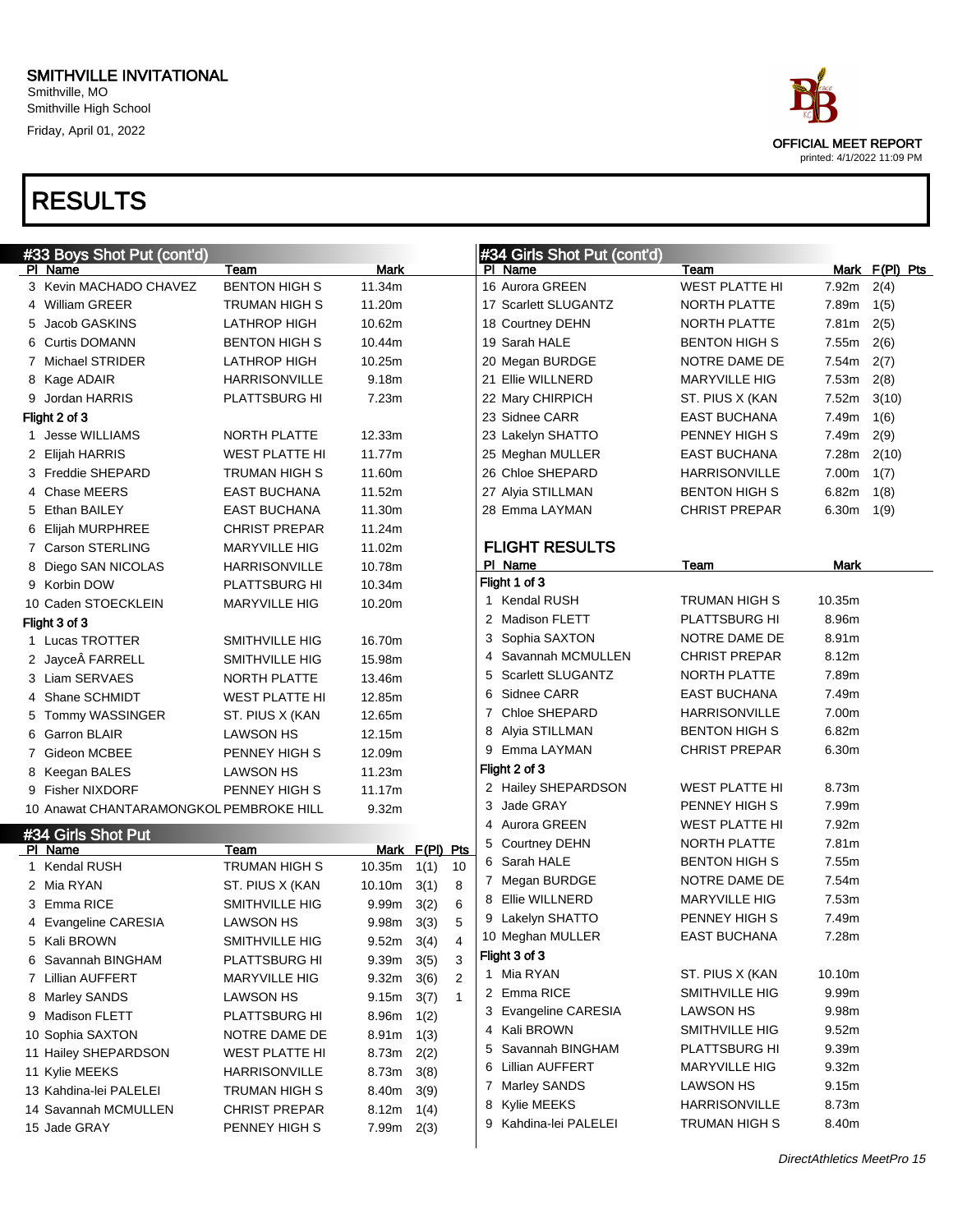Smithville, MO Smithville High School Friday, April 01, 2022

| #34 Girls Shot Put (cont'd)           |                                             |                  |                |                |              | #35 Boys Discus (cont'd) |                       |               |                |                |
|---------------------------------------|---------------------------------------------|------------------|----------------|----------------|--------------|--------------------------|-----------------------|---------------|----------------|----------------|
| PI Name                               | Team                                        | <b>Mark</b>      |                |                |              | PI Name                  | Team                  | Mark          |                |                |
| 10 Mary CHIRPICH                      | ST. PIUS X (KAN                             | 7.52m            |                |                | 1            | <b>Collin FRIESEN</b>    | <b>CHRIST PREPAR</b>  | 36.29m        |                |                |
| #35 Boys Discus                       |                                             |                  |                |                |              | 2 Nikolas HIATT          | <b>BENTON HIGH S</b>  | 35.63m        |                |                |
| PI Name                               | Team                                        |                  | Mark F(PI) Pts |                | 3            | Chad JAMESON             | <b>WEST PLATTE HI</b> | 30.09m        |                |                |
| 1 Jayce FARRELL                       | SMITHVILLE HIG                              | 44.96m           | 3(1)           | 10             |              | 4 Carson STERLING        | <b>MARYVILLE HIG</b>  | 29.83m        |                |                |
| 2 Lucas TROTTER                       | SMITHVILLE HIG                              | 43.83m           | 3(2)           | 8              |              | 5 Korbin DOW             | PLATTSBURG HI         | 28.39m        |                |                |
| 3 Garron BLAIR                        | <b>LAWSON HS</b>                            | 39.85m           | 3(3)           | 6              | 6            | Gideon MCBEE             | PENNEY HIGH S         | 27.99m        |                |                |
| 4 Collin FRIESEN                      | <b>CHRIST PREPAR</b>                        | 36.29m           | 2(1)           | 5              | 7            | <b>Blake SAMPSON</b>     | <b>CHRIST PREPAR</b>  | 27.22m        |                |                |
| 5 Liam SERVAES                        | <b>NORTH PLATTE</b>                         | 36.24m           | 3(4)           | $\overline{4}$ | 8            | <b>Cameron SUMNERS</b>   | <b>BENTON HIGH S</b>  | 25.99m        |                |                |
| 6 Nikolas HIATT                       | <b>BENTON HIGH S</b>                        | 35.63m           | 2(2)           | 3              |              | 9 Ian BLEDSOE            | NORTH PLATTE          | 24.95m        |                |                |
| 7 Jared GASKINS                       | <b>LATHROP HIGH</b>                         | 32.61m           | 3(5)           | 2              |              | Flight 3 of 3            |                       |               |                |                |
| 8 Dawson MILLER                       | PENNEY HIGH S                               | 32.45m           | 3(6)           | $\mathbf{1}$   |              | 1 Jayce FARRELL          | SMITHVILLE HIG        | 44.96m        |                |                |
| 9 Shane SCHMIDT                       | <b>WEST PLATTE HI</b>                       | 32.30m           | 3(7)           |                |              | 2 Lucas TROTTER          | SMITHVILLE HIG        | 43.83m        |                |                |
| 10 Francis PAUL                       | ST. PIUS X (KAN                             | 30.24m           | 1(1)           |                |              | 3 Garron BLAIR           | <b>LAWSON HS</b>      | 39.85m        |                |                |
| 11 Chad JAMESON                       | <b>WEST PLATTE HI</b>                       | 30.09m           | 2(3)           |                |              | 4 Liam SERVAES           | NORTH PLATTE          | 36.24m        |                |                |
| 12 Carson STERLING                    | <b>MARYVILLE HIG</b>                        | 29.83m           | 2(4)           |                | 5            | Jared GASKINS            | <b>LATHROP HIGH</b>   | 32.61m        |                |                |
| 13 Keegan BALES                       | <b>LAWSON HS</b>                            | 29.82m           | 3(8)           |                | 6            | Dawson MILLER            | PENNEY HIGH S         | 32.45m        |                |                |
| 14 Nathan COCKRUM                     | <b>LATHROP HIGH</b>                         | 28.95m           | 1(2)           |                | 7            | Shane SCHMIDT            | <b>WEST PLATTE HI</b> | 32.30m        |                |                |
| 15 Tommy WASSINGER                    | ST. PIUS X (KAN                             | 28.51m           | 1(3)           |                | 8            | Keegan BALES             | <b>LAWSON HS</b>      | 29.82m        |                |                |
| 16 Korbin DOW                         | <b>PLATTSBURG HI</b>                        | 28.39m           | 2(5)           |                |              | 9 Ethan BAILEY           | <b>EAST BUCHANA</b>   | 27.51m        |                |                |
| 17 Gideon MCBEE                       | PENNEY HIGH S                               | 27.99m           | 2(6)           |                |              | #36 Girls Discus         |                       |               |                |                |
| 18 Ethan BAILEY                       | <b>EAST BUCHANA</b>                         | 27.51m           | 3(9)           |                |              | PI Name                  | Team                  |               | Mark F(PI) Pts |                |
| 19 Blake SAMPSON                      | <b>CHRIST PREPAR</b>                        | 27.22m           | 2(7)           |                | $\mathbf{1}$ | Kali BROWN               | SMITHVILLE HIG        | 35.34m        | 1(1)           | 10             |
| 20 Freddie SHEPARD                    | TRUMAN HIGH S                               | 26.90m           | 1(4)           |                |              | 2 Hannah ARCHDEKIN       | <b>EAST BUCHANA</b>   | 29.01m        | 1(2)           | 8              |
| 21 Wyatt PARKER                       | <b>EAST BUCHANA</b>                         | 26.45m           | 1(5)           |                |              | 3 Courtney LEYTHAM       | <b>LAWSON HS</b>      | 27.94m        | 1(3)           | 6              |
| 22 Diego SAN NICOLAS                  | <b>HARRISONVILLE</b>                        | 26.34m           | 1(6)           |                |              | 4 Savannah BINGHAM       | <b>PLATTSBURG HI</b>  | 27.66m        | 1(4)           | 5              |
| 23 Mose TAPUSOA                       | TRUMAN HIGH S                               | 26.26m           | 1(7)           |                | 5            | Chloe ROBESON            | <b>LAWSON HS</b>      | 26.45m        | 1(5)           | 4              |
| 24 Cameron SUMNERS                    | <b>BENTON HIGH S</b>                        | 25.99m           | 2(8)           |                | 6            | <b>Ellison NOLL</b>      | SMITHVILLE HIG        | 26.22m        | 1(6)           | 3              |
| 25 Titus MCKIM                        | <b>MARYVILLE HIG</b>                        | 25.07m           | 1(8)           |                |              | 7 Courtney DEHN          | NORTH PLATTE          | 26.16m        | 3(1)           | $\overline{2}$ |
| 26 Ian BLEDSOE                        | NORTH PLATTE                                | 24.95m           | 2(9)           |                |              | 8 Alyia STILLMAN         | <b>BENTON HIGH S</b>  | 24.76m        | 2(1)           | $\mathbf{1}$   |
| 27 Christian DEFREECE                 | PLATTSBURG HI                               | 18.96m           | 1(9)           |                |              | 9 Hailey MCINTYRE        | <b>TRUMAN HIGH S</b>  | 24.48m        | 3(2)           |                |
| 28 Kage ADAIR                         | <b>HARRISONVILLE</b>                        | 18.10m           | 1(10)          |                |              | 10 Kahdina-lei PALELEI   | <b>TRUMAN HIGH S</b>  | 23.47m        | 2(2)           |                |
|                                       |                                             |                  |                |                |              | 11 Adrianna MENESES      | ST. PIUS X (KAN       | 22.02m        | 2(3)           |                |
| <b>FLIGHT RESULTS</b>                 |                                             |                  |                |                |              | 12 Gracelynn HOFFMAN     | NORTH PLATTE          | 21.85m        | 1(7)           |                |
| PI Name                               | Team                                        | Mark             |                |                |              | 13 Meghan MULLER         | <b>EAST BUCHANA</b>   | 21.79m        | 1(8)           |                |
| Flight 1 of 3                         |                                             |                  |                |                |              | 14 Alexis MEYER          | PLATTSBURG HI         | 21.74m 1(9)   |                |                |
| 1 Francis PAUL                        | ST. PIUS X (KAN                             | 30.24m           |                |                |              | 15 Hailey SHEPARDSON     | <b>WEST PLATTE HI</b> | 21.59m 2(4)   |                |                |
| 2 Nathan COCKRUM<br>3 Tommy WASSINGER | LATHROP HIGH                                | 28.95m           |                |                |              | 16 Ellie WILLNERD        | <b>MARYVILLE HIG</b>  | 21.29m        | 2(5)           |                |
|                                       | ST. PIUS X (KAN                             | 28.51m           |                |                |              | 17 Olivia EDWARDS        | PENNEY HIGH S         | 21.09m        | 2(6)           |                |
| 4 Freddie SHEPARD                     | TRUMAN HIGH S                               | 26.90m           |                |                |              | 18 Mary CHIRPICH         | ST. PIUS X (KAN       | 20.95m        | 3(3)           |                |
| 5 Wyatt PARKER<br>6 Diego SAN NICOLAS | <b>EAST BUCHANA</b><br><b>HARRISONVILLE</b> | 26.45m<br>26.34m |                |                |              | 19 Austyn DEITER         | <b>MARYVILLE HIG</b>  | 20.74m        | 3(4)           |                |
|                                       |                                             |                  |                |                |              | 20 Jacy KNUDSEN          | PENNEY HIGH S         | 19.23m        | 2(7)           |                |
| 7 Mose TAPUSOA<br>8 Titus MCKIM       | TRUMAN HIGH S<br><b>MARYVILLE HIG</b>       | 26.26m<br>25.07m |                |                |              | 21 Samantha DURAZO       | <b>HARRISONVILLE</b>  | 18.39m        | 2(8)           |                |
| 9 Christian DEFREECE                  | <b>PLATTSBURG HI</b>                        | 18.96m           |                |                |              | 22 Sarah HALE            | <b>BENTON HIGH S</b>  | 18.00m        | 3(5)           |                |
| 10 Kage ADAIR                         | <b>HARRISONVILLE</b>                        | 18.10m           |                |                |              | 23 Emma SCHOON           | <b>WEST PLATTE HI</b> | 17.23m        | 2(9)           |                |
| Flight 2 of 3                         |                                             |                  |                |                |              | 24 Savannah MCMULLEN     | <b>CHRIST PREPAR</b>  | 17.04m        | 3(6)           |                |
|                                       |                                             |                  |                |                |              | 25 Emma LAYMAN           | <b>CHRIST PREPAR</b>  | $16.91m$ 3(7) |                |                |

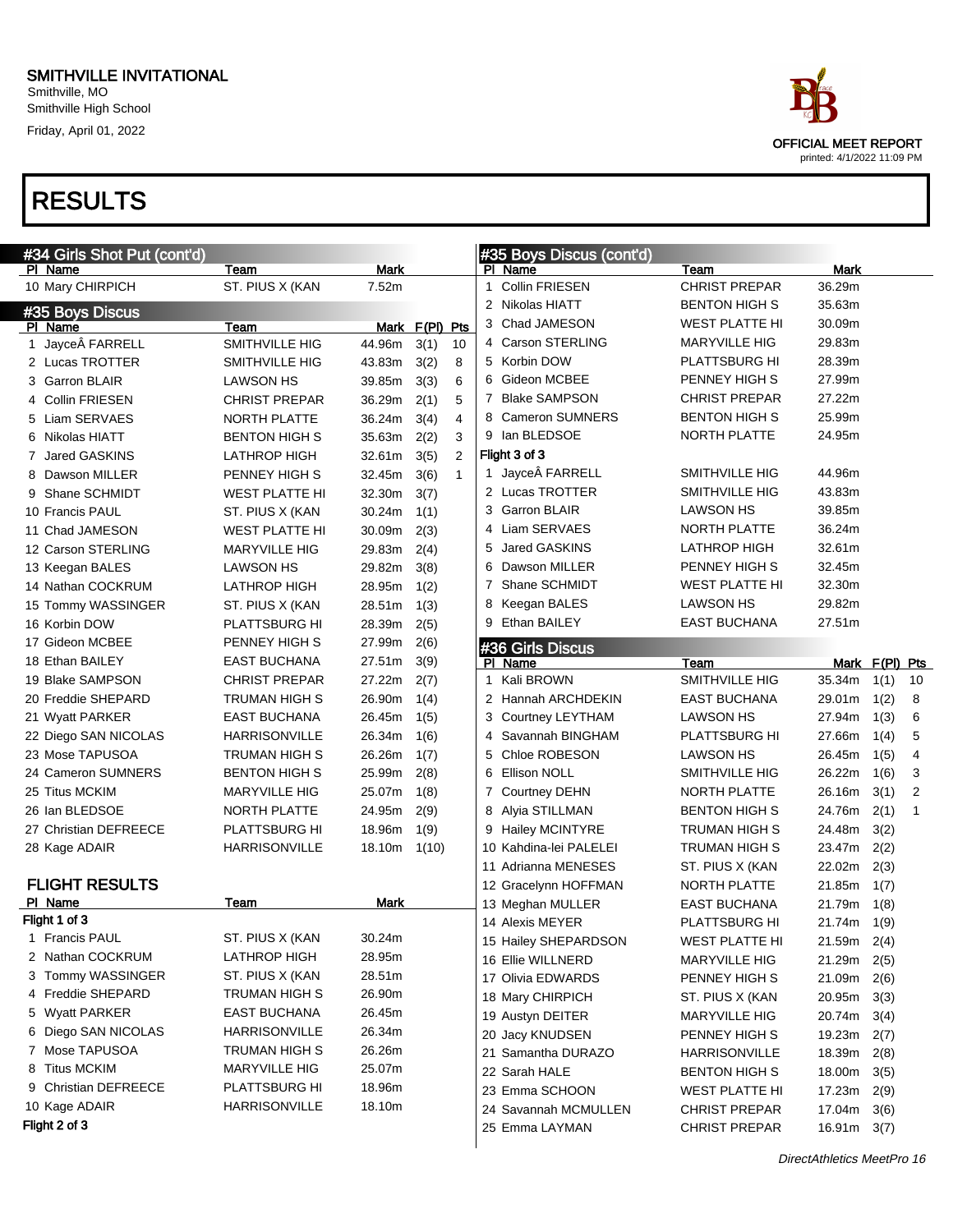Smithville, MO Smithville High School Friday, April 01, 2022

# RESULTS

| #36 Girls Discus (cont'd)   |                       |             |                      |   | #37 Boys Javelin (cont'd) |                       |        |                |  |
|-----------------------------|-----------------------|-------------|----------------------|---|---------------------------|-----------------------|--------|----------------|--|
| PI Name                     | Team                  |             | Mark F(PI) Pts       |   | PI Name                   | Team                  |        | Mark F(PI) Pts |  |
| 26 Vivian KUNTZ             | NOTRE DAME DE         | 15.66m      | 3(8)                 |   | 12 Fisher NIXDORF         | PENNEY HIGH S         | 32.02m | 2(10)          |  |
|                             |                       |             |                      |   | 13 Keegan MCCAY           | ST. PIUS X (KAN       | 31.79m | 1(3)           |  |
| <b>FLIGHT RESULTS</b>       |                       |             |                      |   | 14 Ronald SCOTT           | WEST PLATTE HI        | 31.57m | 1(4)           |  |
| PI Name                     | Team                  | Mark        |                      |   | 15 Jared WRIGHT           | <b>LATHROP HIGH</b>   | 31.30m | 2(11)          |  |
| Flight 1 of 3               |                       |             |                      |   | 16 Elijah MURPHREE        | <b>CHRIST PREPAR</b>  | 30.84m | 2(12)          |  |
| 1 Kali BROWN                | <b>SMITHVILLE HIG</b> | 35.34m      |                      |   | 17 Diego SAN NICOLAS      | <b>HARRISONVILLE</b>  | 30.50m | 2(13)          |  |
| 2 Hannah ARCHDEKIN          | <b>EAST BUCHANA</b>   | 29.01m      |                      |   | 18 Chase MEERS            | <b>EAST BUCHANA</b>   | 30.25m | 2(14)          |  |
| 3 Courtney LEYTHAM          | LAWSON HS             | 27.94m      |                      |   | 19 Michael MCFARLAND      | <b>LATHROP HIGH</b>   | 29.48m | 1(5)           |  |
| 4 Savannah BINGHAM          | PLATTSBURG HI         | 27.66m      |                      |   | 20 Andrew GAHNER          | TRUMAN HIGH S         | 28.50m | 1(6)           |  |
| 5 Chloe ROBESON             | LAWSON HS             | 26.45m      |                      |   | 21 Tommy WASSINGER        | ST. PIUS X (KAN       | 28.41m | 1(7)           |  |
| 6 Ellison NOLL              | SMITHVILLE HIG        | 26.22m      |                      |   | 22 Jack SAN NICHOLAS      | <b>HARRISONVILLE</b>  | 25.00m | 1(8)           |  |
| 7 Gracelynn HOFFMAN         | <b>NORTH PLATTE</b>   | 21.85m      |                      |   | 23 Collin FRIESEN         | <b>CHRIST PREPAR</b>  | 24.14m | 1(9)           |  |
| 8 Meghan MULLER             | <b>EAST BUCHANA</b>   | 21.79m      |                      |   | 24 Owen STOCKBAUER        | NORTH PLATTE          | 21.91m | 1(10)          |  |
| 9 Alexis MEYER              | PLATTSBURG HI         | 21.74m      |                      |   | 25 Canaan WREN            | NORTH PLATTE          | 21.90m | 1(11)          |  |
| Flight 2 of 3               |                       |             |                      |   | 26 Jesus JERONIMO-VIGIL   | <b>BENTON HIGH S</b>  | 19.98m | 1(12)          |  |
| 1 Alyia STILLMAN            | <b>BENTON HIGH S</b>  | 24.76m      |                      |   | 27 Brodie WEHMEYER        | PLATTSBURG HI         | 14.14m | 1(13)          |  |
| 2 Kahdina-lei PALELEI       | TRUMAN HIGH S         | 23.47m      |                      |   | 28 James LAUER            | PLATTSBURG HI         | 10.69m | 1(14)          |  |
| 3 Adrianna MENESES          | ST. PIUS X (KAN       | 22.02m      |                      |   |                           |                       |        |                |  |
| 4 Hailey SHEPARDSON         | <b>WEST PLATTE HI</b> | 21.59m      |                      |   | <b>FLIGHT RESULTS</b>     |                       |        |                |  |
| 5 Ellie WILLNERD            | <b>MARYVILLE HIG</b>  | 21.29m      |                      |   | PI Name                   | Team                  | Mark   |                |  |
| 6 Olivia EDWARDS            | PENNEY HIGH S         | 21.09m      |                      |   | Flight 1 of 2             |                       |        |                |  |
| 7 Jacy KNUDSEN              | PENNEY HIGH S         | 19.23m      |                      |   | 1 GUGLIELMO FORTI         | <b>WEST PLATTE HI</b> | 37.93m |                |  |
| 8 Samantha DURAZO           | <b>HARRISONVILLE</b>  | 18.39m      |                      |   | 2 Colton TRELOAR          | TRUMAN HIGH S         | 36.10m |                |  |
| 9 Emma SCHOON               | <b>WEST PLATTE HI</b> | 17.23m      |                      |   | 3 Keegan MCCAY            | ST. PIUS X (KAN       | 31.79m |                |  |
| Flight 3 of 3               |                       |             |                      | 4 | Ronald SCOTT              | WEST PLATTE HI        | 31.57m |                |  |
| 1 Courtney DEHN             | NORTH PLATTE          | 26.16m      |                      | 5 | Michael MCFARLAND         | <b>LATHROP HIGH</b>   | 29.48m |                |  |
| 2 Hailey MCINTYRE           | TRUMAN HIGH S         | 24.48m      |                      | 6 | <b>Andrew GAHNER</b>      | TRUMAN HIGH S         | 28.50m |                |  |
| 3 Mary CHIRPICH             | ST. PIUS X (KAN       | 20.95m      |                      | 7 | Tommy WASSINGER           | ST. PIUS X (KAN       | 28.41m |                |  |
| 4 Austyn DEITER             | <b>MARYVILLE HIG</b>  | 20.74m      |                      | 8 | <b>Jack SAN NICHOLAS</b>  | <b>HARRISONVILLE</b>  | 25.00m |                |  |
| 5 Sarah HALE                | <b>BENTON HIGH S</b>  | 18.00m      |                      | 9 | <b>Collin FRIESEN</b>     | <b>CHRIST PREPAR</b>  | 24.14m |                |  |
| 6 Savannah MCMULLEN         | <b>CHRIST PREPAR</b>  | 17.04m      |                      |   | 10 Owen STOCKBAUER        | NORTH PLATTE          | 21.91m |                |  |
| 7 Emma LAYMAN               | <b>CHRIST PREPAR</b>  | 16.91m      |                      |   | 11 Canaan WREN            | NORTH PLATTE          | 21.90m |                |  |
| 8 Vivian KUNTZ              | NOTRE DAME DE         | 15.66m      |                      |   | 12 Jesus JERONIMO-VIGIL   | <b>BENTON HIGH S</b>  | 19.98m |                |  |
|                             |                       |             |                      |   | 13 Brodie WEHMEYER        | PLATTSBURG HI         | 14.14m |                |  |
| #37 Boys Javelin<br>PI Name | Team                  |             | Mark F(PI) Pts       |   | 14 James LAUER            | PLATTSBURG HI         | 10.69m |                |  |
| 1 Garron BLAIR              | <b>LAWSON HS</b>      | 52.20m      | 2(1)<br>10           |   | Flight 2 of 2             |                       |        |                |  |
| 2 Carson WHITE              | <b>EAST BUCHANA</b>   | 44.65m 2(2) | 8                    | 1 | <b>Garron BLAIR</b>       | LAWSON HS             | 52.20m |                |  |
| 3 Cole TURNER               | SMITHVILLE HIG        | 42.27m      | 2(3)<br>6            |   | 2 Carson WHITE            | <b>EAST BUCHANA</b>   | 44.65m |                |  |
| 4 Mason WIBBENMEYER         | LAWSON HS             | 42.18m      | 2(4)<br>5            |   | 3 Cole TURNER             | SMITHVILLE HIG        | 42.27m |                |  |
| 5 Caden STOECKLEIN          | <b>MARYVILLE HIG</b>  | 38.79m      | 2(5)<br>4            |   | 4 Mason WIBBENMEYER       | LAWSON HS             | 42.18m |                |  |
| 6 Curtis DOMANN             | <b>BENTON HIGH S</b>  | 38.72m      | 2(6)<br>3            |   | 5 Caden STOECKLEIN        | <b>MARYVILLE HIG</b>  | 38.79m |                |  |
| 7 Adrian MCGEE              | <b>MARYVILLE HIG</b>  | 38.41m      | 2(7)<br>2            |   | 6 Curtis DOMANN           | <b>BENTON HIGH S</b>  | 38.72m |                |  |
| 8 GUGLIELMO FORTI           | <b>WEST PLATTE HI</b> | 37.93m      | 1(1)<br>$\mathbf{1}$ |   | 7 Adrian MCGEE            | <b>MARYVILLE HIG</b>  | 38.41m |                |  |
| 9 Colton TRELOAR            | TRUMAN HIGH S         | 36.10m      | 1(2)                 |   | 8 Noah EADS               | PENNEY HIGH S         | 34.60m |                |  |
| 10 Noah EADS                | PENNEY HIGH S         | 34.60m      | 2(8)                 |   | Kaulen MUELLER            | SMITHVILLE HIG        | 34.41m |                |  |
| 11 Kaulen MUELLER           | SMITHVILLE HIG        | 34.41m 2(9) |                      |   | 10 Fisher NIXDORF         | PENNEY HIGH S         | 32.02m |                |  |
|                             |                       |             |                      |   |                           |                       |        |                |  |



printed: 4/1/2022 11:09 PM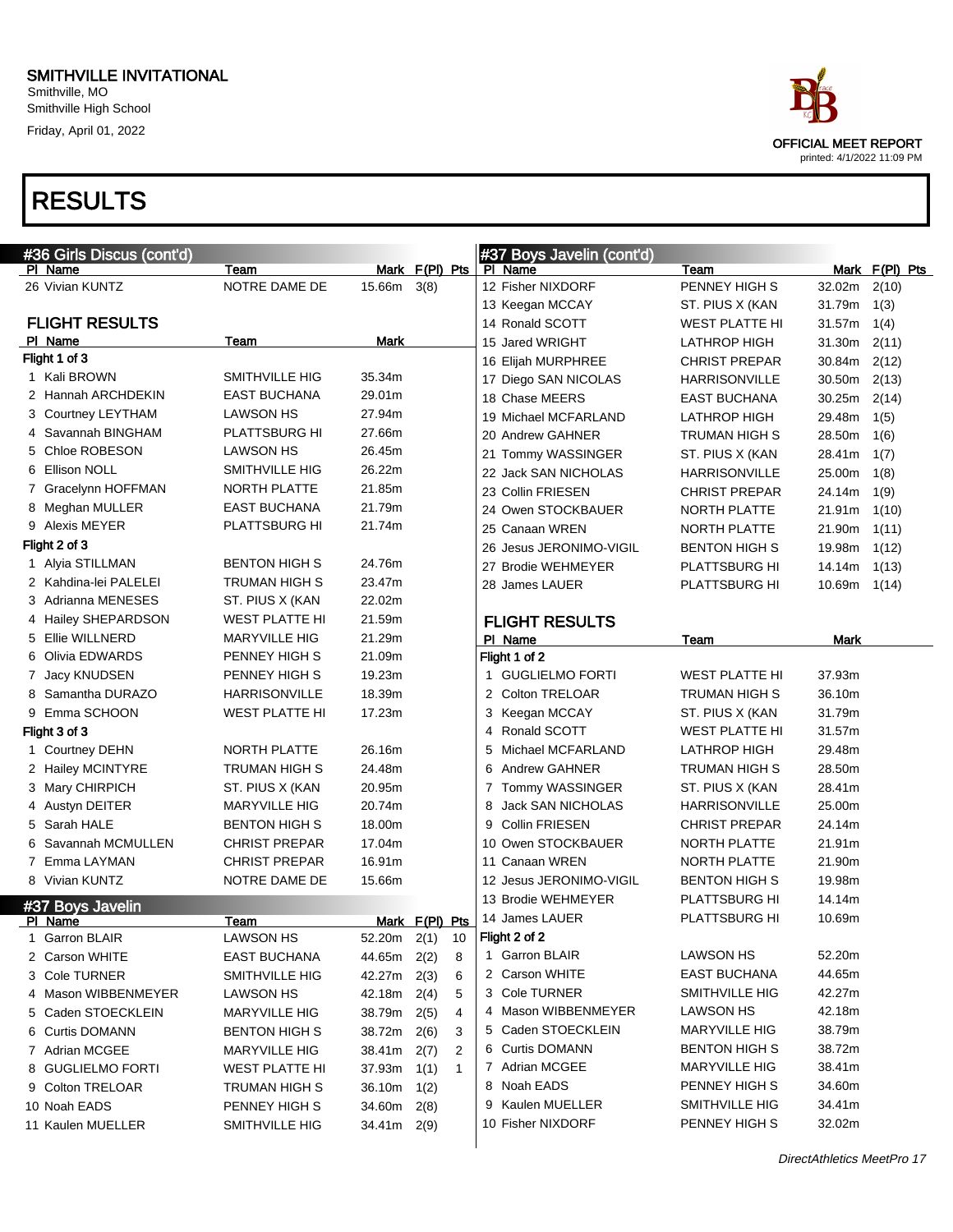

| #37 Boys Javelin (cont'd)             |                                       |                  |                |                |                                       | #38 Girls Javelin (cont'd)                                  |                                             |                  |
|---------------------------------------|---------------------------------------|------------------|----------------|----------------|---------------------------------------|-------------------------------------------------------------|---------------------------------------------|------------------|
| PI Name                               | Team                                  | Mark             |                |                |                                       | PI Name                                                     | Team                                        | Mark             |
| 11 Jared WRIGHT                       | <b>LATHROP HIGH</b>                   | 31.30m           |                |                |                                       | 11 Addison BOYD                                             | PLATTSBURG HI                               | 12.83m           |
| 12 Elijah MURPHREE                    | <b>CHRIST PREPAR</b>                  | 30.84m           |                |                |                                       | 12 Savannah MCMULLEN                                        | <b>CHRIST PREPAR</b>                        | 9.10m            |
| 13 Diego SAN NICOLAS                  | <b>HARRISONVILLE</b>                  | 30.50m           |                |                |                                       | Kaitlyn GEORGE                                              | ST. PIUS X (KAN                             | <b>DNS</b>       |
| 14 Chase MEERS                        | <b>EAST BUCHANA</b>                   | 30.25m           |                |                |                                       | Flight 2 of 2                                               |                                             |                  |
| #38 Girls Javelin                     |                                       |                  |                |                |                                       | 1 Marley SANDS                                              | LAWSON HS                                   | 38.30m           |
| PI Name                               | Team                                  |                  | Mark F(PI) Pts |                |                                       | 2 Mary MOORE                                                | <b>LAWSON HS</b>                            | 34.48m           |
| 1 Marley SANDS                        | <b>LAWSON HS</b>                      | 38.30m           | 2(1)           | 10             |                                       | 3 Hannah ARCHDEKIN                                          | <b>EAST BUCHANA</b>                         | 32.11m           |
| 2 Mary MOORE                          | <b>LAWSON HS</b>                      | 34.48m           | 2(2)           | 8              |                                       | 4 Katie ROBINETTE                                           | SMITHVILLE HIG                              | 27.40m           |
| 3 Hannah ARCHDEKIN                    | <b>EAST BUCHANA</b>                   | 32.11m           | 2(3)           | 6              |                                       | 5 Emily DOBBINS                                             | PENNEY HIGH S                               | 25.96m           |
| 4 Katie ROBINETTE                     | SMITHVILLE HIG                        | 27.40m           | 2(4)           | 5              |                                       | 6 Alyia STILLMAN                                            | <b>BENTON HIGH S</b>                        | 25.48m           |
| 5 Hailey MCINTYRE                     | TRUMAN HIGH S                         | 26.22m           | 1(1)           | $\overline{4}$ |                                       | 7 Chloe SHEPARD                                             | <b>HARRISONVILLE</b>                        | 24.54m           |
| 6 Emily DOBBINS                       | PENNEY HIGH S                         | 25.96m           | 2(5)           | 3              |                                       | 8 Hailey SHEPARDSON                                         | <b>WEST PLATTE HI</b>                       | 24.40m           |
| 7 Alyia STILLMAN                      | <b>BENTON HIGH S</b>                  | 25.48m           | 2(6)           | 2              |                                       | 9 Carly HINTON                                              | NORTH PLATTE                                | 23.60m           |
| 8 Chloe SHEPARD                       | <b>HARRISONVILLE</b>                  | 24.54m           | 2(7)           | $\mathbf{1}$   |                                       | 10 Monica CONOVER<br>11 Sidnee CARR                         | <b>MARYVILLE HIG</b><br><b>EAST BUCHANA</b> | 23.47m<br>19.80m |
| 9 Hailey SHEPARDSON                   | <b>WEST PLATTE HI</b>                 | 24.40m           | 2(8)           |                |                                       | 12 Madison FLETT                                            | PLATTSBURG HI                               | 19.12m           |
| 10 Carly HINTON                       | NORTH PLATTE                          | 23.60m           | 2(9)           |                |                                       |                                                             | NOTRE DAME DE                               | 17.48m           |
| 11 Ava DUMKE                          | <b>MARYVILLE HIG</b>                  | 23.50m           | 1(2)           |                |                                       | 13 Megan BURDGE                                             |                                             |                  |
| 12 Monica CONOVER<br>13 Sophia SAXTON | <b>MARYVILLE HIG</b><br>NOTRE DAME DE | 23.47m<br>22.20m | 2(10)          |                |                                       | <b>Boys Scores</b>                                          |                                             |                  |
| 14 Jade GRAY                          | PENNEY HIGH S                         | 21.21m           | 1(3)<br>1(4)   |                | <b>PI</b>                             | Team                                                        | Code                                        | <b>Score</b>     |
| 15 Sidnee CARR                        | <b>EAST BUCHANA</b>                   | 19.80m           | 2(11)          |                | $\mathbf{1}$                          | Smithville High School                                      | S24                                         | 130.5            |
| 16 Madison FLETT                      | PLATTSBURG HI                         | 19.12m           | 2(12)          |                | $\boldsymbol{2}$                      | Maryville High School                                       | M18                                         | 89               |
| 17 Emma SCHOON                        | <b>WEST PLATTE HI</b>                 | 18.07m           | 1(5)           |                | 3                                     | Lawson HS                                                   | L11                                         | 84.5             |
| 18 Samantha STONE                     | <b>TRUMAN HIGH S</b>                  | 18.06m           | 1(6)           |                | 4                                     | Truman High School                                          | T13                                         | 68               |
| 19 Megan BURDGE                       | NOTRE DAME DE                         | 17.48m           | 2(13)          |                | 5                                     | Harrisonville High School                                   | H <sub>08</sub>                             | 66               |
| 20 Ellison NOLL                       | SMITHVILLE HIG                        | 16.82m           | 1(7)           |                | 6                                     | <b>Christ Preparatory Academy</b>                           | <b>CPAO</b>                                 | 58               |
| 21 Aubree MARTINEZ                    | NORTH PLATTE                          | 16.39m           | 1(8)           |                | $\overline{7}$                        | West Platte High School                                     | W16                                         | 51               |
| 22 Mary CHIRPICH                      | ST. PIUS X (KAN                       | 15.55m           | 1(9)           |                | 8<br>9                                | St. Pius X (Kansas City) High Sc                            | S <sub>58</sub><br><b>B10</b>               | 39<br>31         |
| 23 Mary BRONSON                       | <b>HARRISONVILLE</b>                  | 14.97m           | 1(10)          |                | 10                                    | Benton High School                                          |                                             | 25.5             |
| 24 Addison BOYD                       | PLATTSBURG HI                         | 12.83m           | 1(11)          |                | 11                                    | North Platte High School<br>Lathrop High School             | N26<br>L <sub>10</sub>                      | 20.5             |
| 25 Savannah MCMULLEN                  | <b>CHRIST PREPAR</b>                  | 9.10m            | 1(12)          |                | 12                                    | Southeast High School                                       | S33                                         | 19               |
| Kaitlyn GEORGE                        | ST. PIUS X (KAN                       | <b>DNS</b>       | $\overline{1}$ |                | 13                                    | East Buchanan High School                                   | E01                                         | 18               |
|                                       |                                       |                  |                |                | 14                                    | Plattsburg High School                                      | P <sub>21</sub>                             | 14               |
| <b>FLIGHT RESULTS</b>                 |                                       |                  |                |                | 15                                    | Pembroke Hill School                                        | P <sub>14</sub>                             | 13               |
| PI Name                               | Team                                  | Mark             |                |                | 16                                    | Doniphan West High School                                   | <b>DONI</b>                                 | 10               |
| Flight 1 of 2                         |                                       |                  |                |                | 17                                    | Penney High School                                          | P <sub>15</sub>                             | 4                |
| 1 Hailey MCINTYRE                     | <b>TRUMAN HIGH S</b>                  | 26.22m           |                |                |                                       |                                                             |                                             |                  |
| 2 Ava DUMKE                           | <b>MARYVILLE HIG</b>                  | 23.50m           |                |                |                                       | <b>Girls Scores</b>                                         |                                             |                  |
| 3 Sophia SAXTON                       | NOTRE DAME DE                         | 22.20m           |                |                | PI                                    | Team                                                        | Code                                        | Score            |
| 4 Jade GRAY                           | PENNEY HIGH S                         | 21.21m           |                |                | $\mathbf{1}$                          | Smithville High School                                      | S24                                         | 90<br>87         |
| 5 Emma SCHOON                         | WEST PLATTE HI                        | 18.07m           |                |                | $\overline{\mathbf{c}}$<br>$\sqrt{2}$ | North Platte High School<br>Lawson HS                       | N <sub>26</sub><br>L11                      | 87               |
| 6 Samantha STONE                      | TRUMAN HIGH S                         | 18.06m           |                |                | $\overline{\mathbf{4}}$               | <b>Christ Preparatory Academy</b>                           | <b>CPAO</b>                                 | 70               |
| 7 Ellison NOLL                        | SMITHVILLE HIG                        | 16.82m           |                |                |                                       |                                                             |                                             |                  |
| 8 Aubree MARTINEZ                     | NORTH PLATTE                          | 16.39m           |                |                | 5<br>6                                | St. Pius X (Kansas City) High Sc<br>West Platte High School | S58<br>W16                                  | 60<br>59.5       |
| 9 Mary CHIRPICH                       | ST. PIUS X (KAN                       | 15.55m           |                |                | $\overline{7}$                        | Truman High School                                          | T <sub>13</sub>                             | 55               |
| 10 Mary BRONSON                       | HARRISONVILLE                         | 14.97m           |                |                | 8                                     | Harrisonville High School                                   | H08                                         | 52.5             |
|                                       |                                       |                  |                |                |                                       |                                                             |                                             |                  |